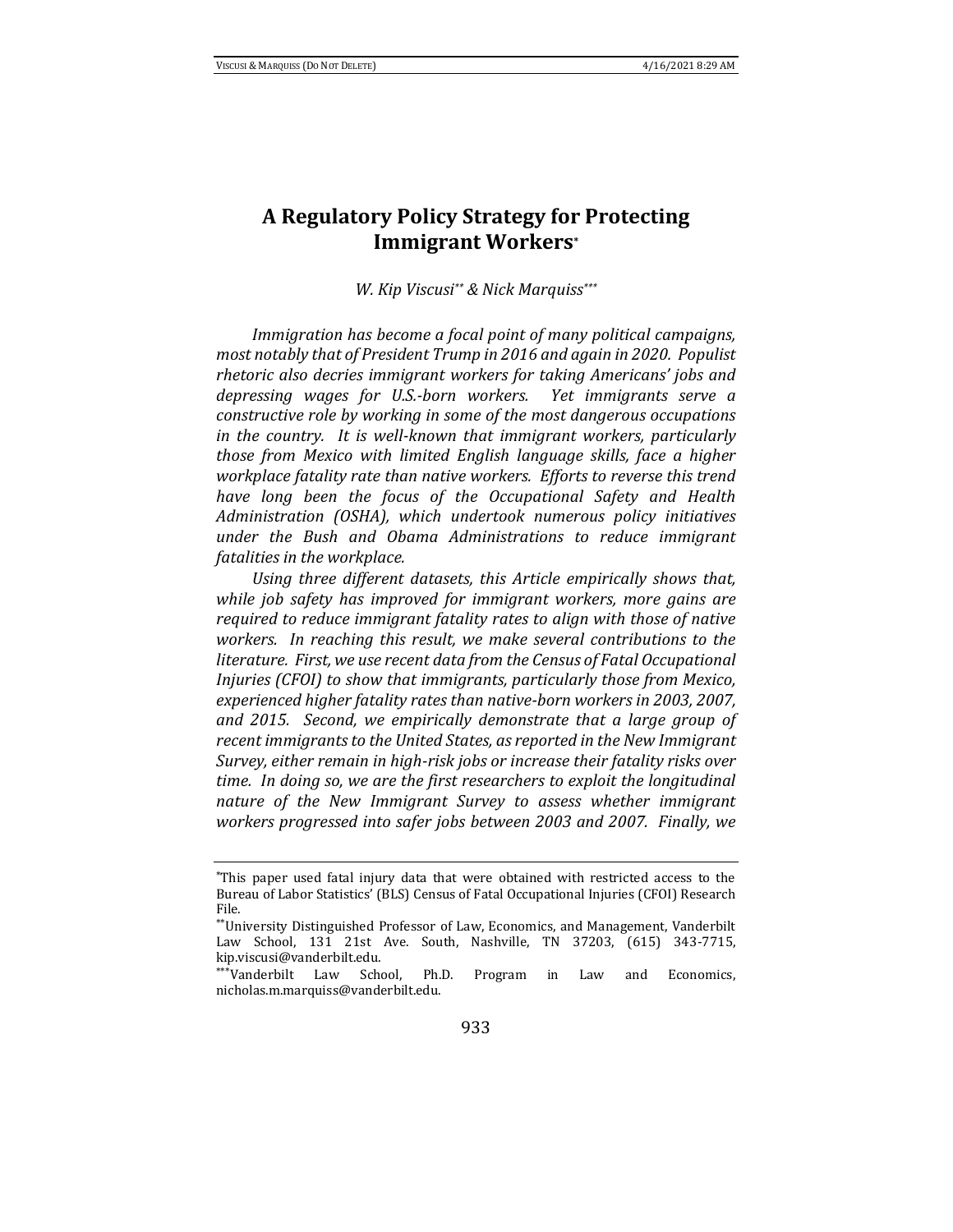*provide updated estimates of the Value of Statistical Life for immigrant workers using recent fatality data from the 2015 CFOI. Here, we show that unlike native-born workers, immigrant workers—especially those from Mexico—are not only in higher-risk jobs but also not compensated with hazard pay for workplace fatality risks.* 

*In conjunction, these results show that, while OSHA's outreach programs toward immigrants have served a constructive function, more can be done to communicate job risks to immigrant workers to help them progress into safer jobs. In particular, since immigrant workers who lack English proficiency suffer most in the labor market, we recommend that OSHA target its outreach programs toward providing safety materials in an immigrant worker's native language to alert workers to the hazards that are present and to promote safety training that immigrant workers can understand. Additionally, we also suggest that OSHA conduct a benefit-cost analysis to assess alternative regulatory policies that mandate employers to provide safety and training materials in other languages, such as Spanish.*

| III. COMPARING RISK LEVELS FOR IMMIGRANTS AND NATIVE WORKERS 945  |  |
|-------------------------------------------------------------------|--|
|                                                                   |  |
| B. Comparing Immigrant and Native Risk Levels  947                |  |
| 1. Ratio of Immigrant Fatalities to Share of the Workforce        |  |
|                                                                   |  |
| 2. Comparing Immigrant and Native Fatality Rates 949              |  |
| C. Immigrants Remain in High-Risk Jobs over Time  951             |  |
| IV. DO IMMIGRANTS GET PAID FOR RISKY JOBS? THEORY OF THE VSL  959 |  |
|                                                                   |  |
|                                                                   |  |
|                                                                   |  |
|                                                                   |  |
|                                                                   |  |
|                                                                   |  |
|                                                                   |  |
| D. New Estimates of Immigrant's Failure to Receive Hazard Pay     |  |
|                                                                   |  |
|                                                                   |  |
|                                                                   |  |
|                                                                   |  |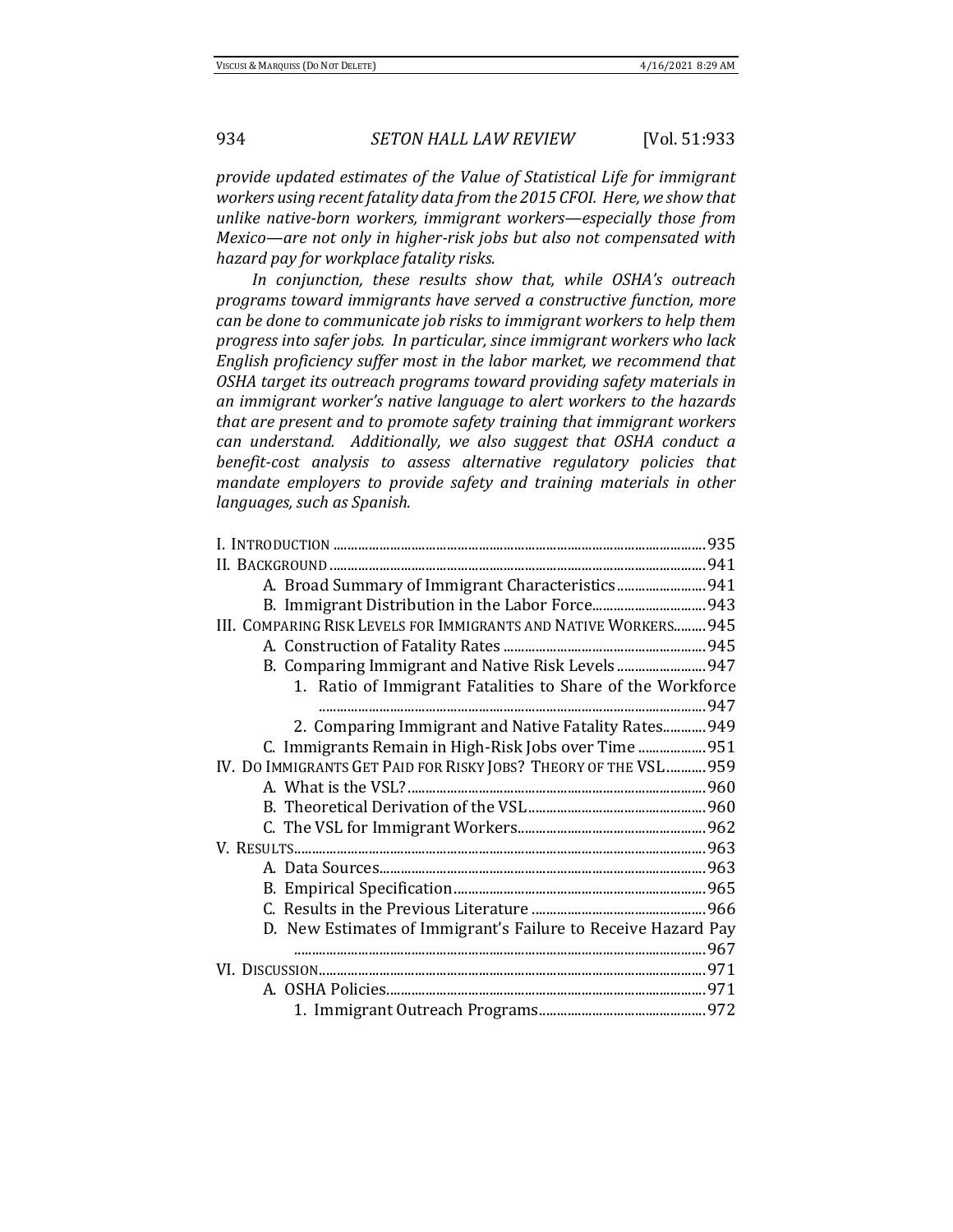#### I. INTRODUCTION

Immigration has become a focal point of many political campaigns, most notably that of President Trump in 2016 and again in 2020.<sup>1</sup> In addition, populist rhetoric decries immigrants for "taking American jobs" and depressing wages for U.S.-born workers.2 Yet, despite these notions, it is also the case that immigrants serve a constructive function for the U.S. economy through their work in some of the most dangerous occupations in the country. In 2018, immigrants disproportionately worked in the farming, fishing, forestry, and construction occupations relative to U.S.-born workers, $3$  which are among the country's most dangerous occupations.4 On average, immigrant workers, particularly those from Mexico, also have a higher workplace fatality rate than native-born workers.<sup>5</sup>

The fact that immigrants face higher workplace mortality risks has not gone unnoticed by academics or policymakers. The Occupational Safety and Health Administration (OSHA), which is tasked with protecting both U.S.-born and immigrant workers in their workplaces, has engaged in many outreach or educational programs to reduce

<sup>1</sup> *Making America Great Again: Immigration | President Donald Trump Accomplishments,* PROMISES MADE, PROMISES KEPT!, https://www.promiseskept.com/ achievement/overview/immigration [https://web.archive.org/web/202001020426 09/https://www.promiseskept.com/achievement/overview/immigration/] (last visited Jan. 2, 2020); Daniel Bush, *Where President Trump Stands on the Issues in 2020,*  PBS NEWS HOUR (June 19, 2019, 5:16 PM), https://www.pbs.org/newshour/politics/ where-president-trump-stands-on-the-issues-in-2020 (last visited Jan. 16, 2020).

<sup>2</sup> Josh Boak, *AP Fact Check: Trump Plays on Immigration Myths*, PBS NEWS HOUR (Feb. 8, 2019, 10:44 AM), https://www.pbs.org/newshour/politics/ap-fact-check-trumpplays-on-immigration-myths (quoting President Trump as saying, "[w]orking-class Americans are left to pay the price for mass illegal immigration: reduced jobs, lower wages, overburdened schools, hospitals that are so crowded you can't get in, increased crime, and a depleted social safety net").

<sup>3</sup> *Census of Fatal Occupation Injuries (CFOI)––Current and Revised Data*, U.S. BUREAU OF LABOR STATISTICS, https://www.bls.gov/iif/oshcfoi1.htm#rates (last visited Jan. 15, 2020).

<sup>4</sup> *Id.*

<sup>5</sup> *See generally* Joni Hersch & W. Kip Viscusi, *Immigrant Status and the Value of Statistical Life*, 45 J. HUMAN RES. 749 (2010).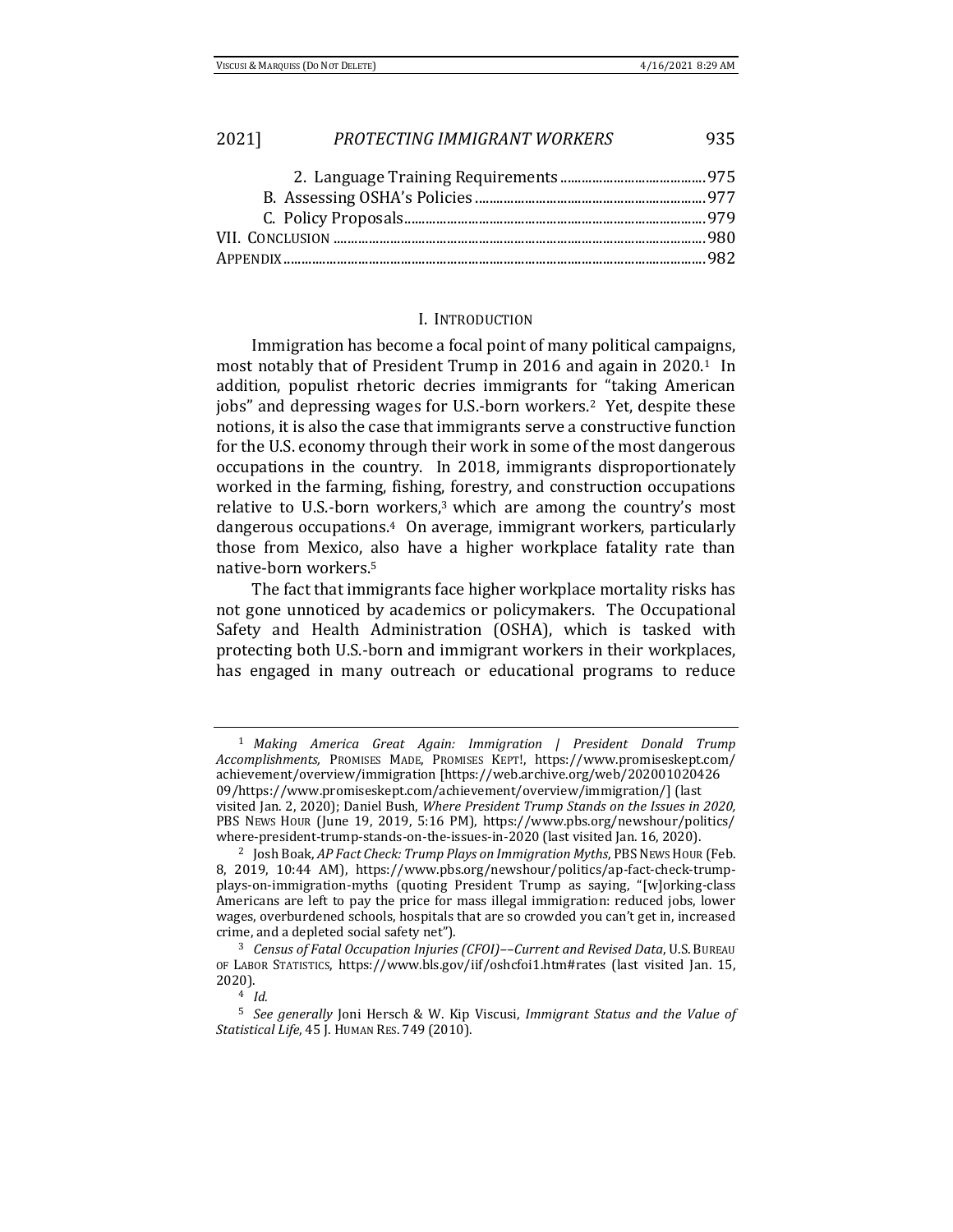immigrant fatalities on the job site.<sup>6</sup> Likewise, many academics have demonstrated empirically that immigrants on average experience a higher workplace fatality rate than U.S.-born workers and, more concerning, that some groups of immigrants receive little or no compensation for these job risks.7 In light of OSHA's efforts to address immigrant fatalities along with the academic research showing that immigrants fare poorly in the workplace, this Article offers an updated picture of workplace fatality risks for immigrants. In doing so, this Article provides new empirical evidence that immigrants experience higher average fatality risks than U.S.-born workers, that many immigrants fail to progress into safer jobs over time, and that immigrant workers, especially those from Mexico, are not compensated through hazard pay for their job risks. This Article, therefore, serves not only as an update to results in the economics literature but also provides insight into the effectiveness of OSHA's efforts to reduce immigrant fatalities. In addition, this Article is the first to demonstrate that many immigrants fail to transition to safer jobs over time using data from the New Immigrant Survey (NIS).

This Article proceeds as follows. Part II provides contextual demographic information about the immigrant population in the United States before concluding by showing that immigrants disproportionately work in the most dangerous occupations in the United States.

Part III shows that immigrants experience higher average fatality rates than U.S.-born workers and that many immigrants remain locked into high-risk jobs over time. To conduct this analysis, we first explain our procedure for the construction of fatality rates using the CFOI dataset in Section III.A. We then apply the fatality rates in Section III.B to data from the Current Population Survey (CPS) to show that immigrants bear a disproportionate share of workplace fatalities and have a higher average fatality rate than U.S.-born workers. Finally, Section III.C concludes by using data from the NIS to empirically demonstrate that a substantial portion of new immigrants in the United States remained in high-risk jobs between the two waves of the NIS.

<sup>6</sup> *See infra* Section VI.A*.* 

<sup>7</sup> Christen G. Byler, *Hispanic/Latino Fatal Occupational Injury Rates*, MONTHLY LAB. REV., Feb. 2013 at 14; Hersch & Viscusi, *supra* note 5, at 749; Pia M. Orrenius & Madeline Zavodny, *Do Immigrants Work in Riskier Jobs?*, 46 DEMOGRAPHY 535 (2009); Scott Richardson, et al., *Appendix D: Hispanic Workers in the United States: An Analysis of Employment Distributions, Fatal Occupational Injuries, and Non-Fatal Occupational Injuries and Illnesses*, *in* SAFETY IS SEGURIDAD: A WORKSHOP SUMMARY 43, 43 (Nat'l Rsch. Council, 2003); Katherine Loh & Scott Richardson, *Foreign-Born Workers: Trends in Fatal Occupational Injuries, 1996–2001*, MONTHLY LAB. REV., Oct. 2005, at 42, 42.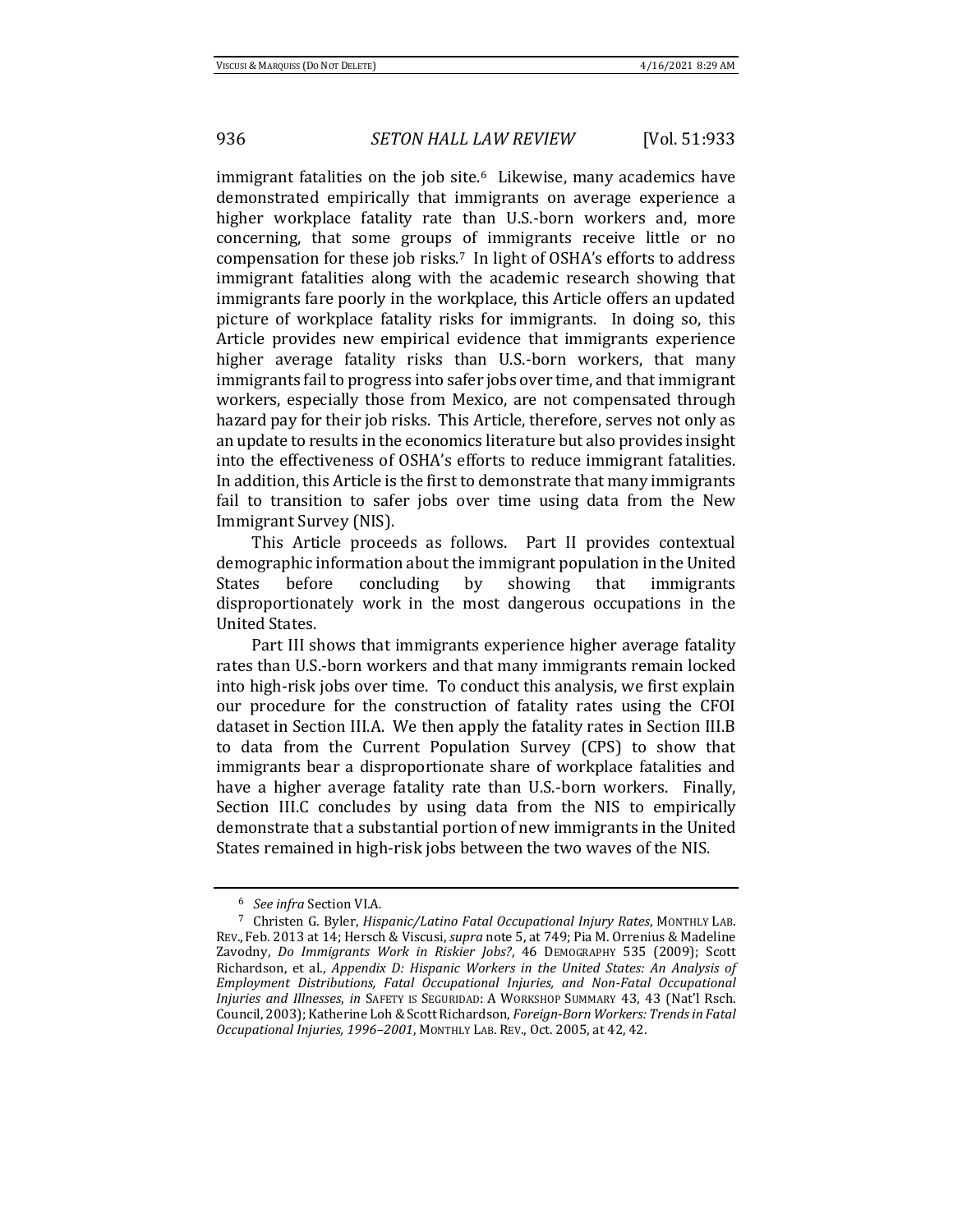Of course, showing that immigrants experience a higher average fatality risk than native-born workers or remain locked into high-risk jobs is only part of the story, since it may be the case that immigrants simply prefer high-risk jobs. We must therefore ask whether immigrants receive wage compensation in return for their aboveaverage job risks. Before answering this question empirically, we first describe in Part IV how it is theoretically possible for immigrants and native workers to be paid differently for job risks for the same job. In short, we explain that immigrants and U.S.-born workers can receive different wage compensation for job risks if the labor market is segregated so that immigrants face a different set of job options than do non-immigrants.8 Put another way, the available wage rate offered in the market for any given level of risk differs for native and immigrant workers. Accordingly, immigrant workers may select a high-risk job from the options available to them, but they may not receive the same level of wage compensation for these risks that other workers who face a different wage-offer curve receive. Part IV also provides background information on the Value of a Statistical Life (VSL), which quantifies the benefit of avoiding a fatality, for our VSL estimations in Part V.

Part V provides our primary results. This Part first outlines the data and methodology used to show that immigrants do not receive hazard pay and describes other results in the literature that also illustrate that immigrants are not compensated for job risks. This Part then provides our empirical estimates and reports our primary result that immigrant workers, particularly those from Mexico, fail to receive hazard pay for their fatality risks. We show that in 2015 this failure, on average, cost immigrants over \$500 in lost annual wages and that Mexican immigrants were underpaid by nearly \$1,000 annually because they did not receive compensation for job risks.<sup>9</sup> The results in this Part, in conjunction with those developed in Part III, complete the picture of immigrants in the workforce: immigrants face a higher average fatality rate than native workers, remain locked into high-risk jobs over time, and, in the case of Mexican immigrants, do not receive adequate wage compensation for their fatality risk.

Part VI outlines our policy recommendations that OSHA can undertake to reduce immigrant fatalities. This Part begins by summarizing OSHA's policies toward the immigrant-worker population in the United States. In particular, Section VI.A documents that OSHA's interest in improving immigrant workers' welfare in the labor force

<sup>8</sup> Hersch & Viscusi, *supra* note 5, at 752.

<sup>9</sup> *See infra* Section V.D*.*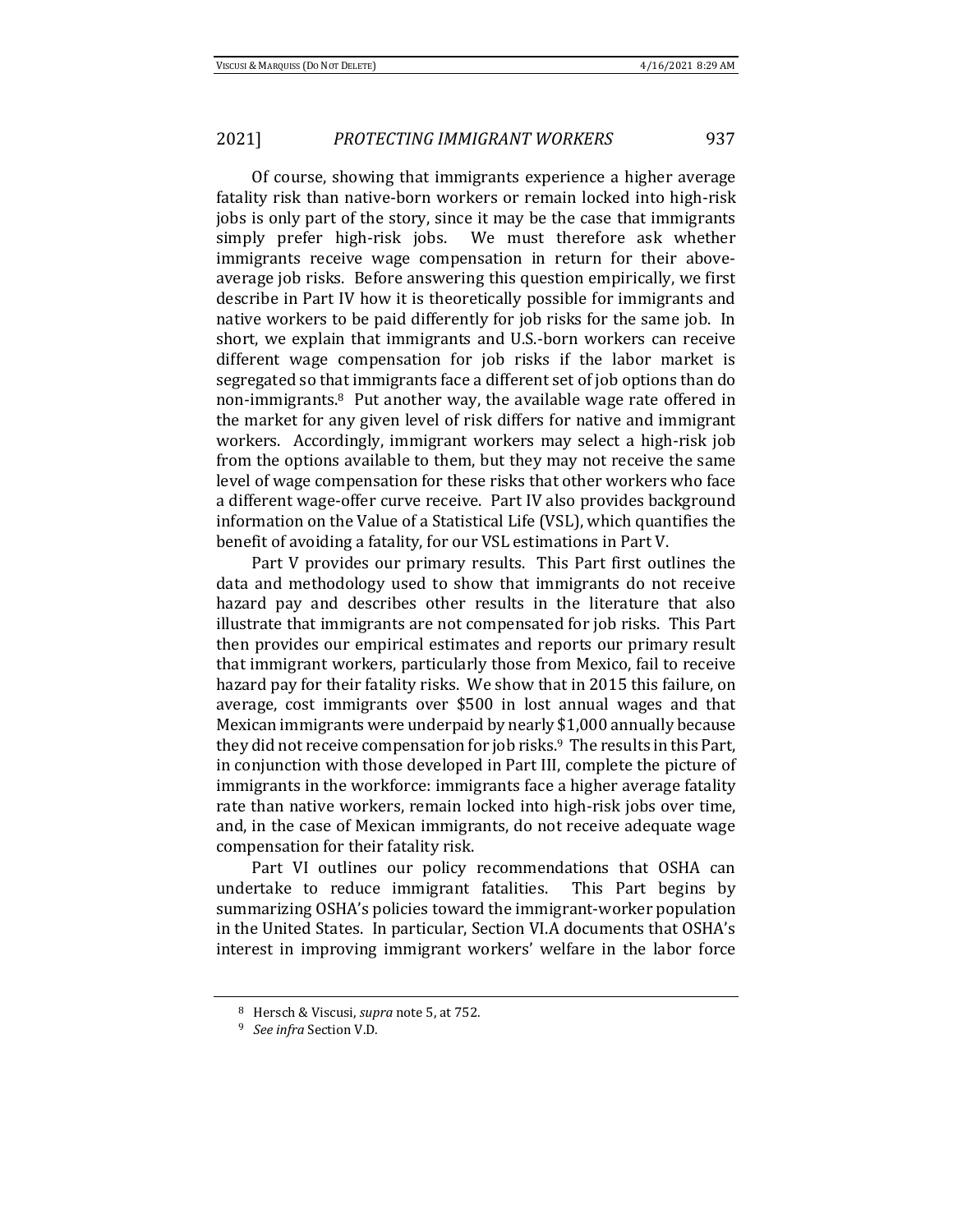dates back to the George W. Bush administration,<sup>10</sup> grew under the Barack Obama administration, $11$  and continued, though perhaps with less force, under the Donald Trump administration.12 Part VI next discusses our results in light of OSHA's policies to reduce immigrant workplace fatalities and makes several policy recommendations regarding how OSHA can increase immigrant-worker safety.

Overall, the results developed in this Article show that OSHA could have done more to improve immigrant welfare in the workplace under the Bush and Obama Administrations.13 First, immigrant fatality rates were roughly the same in 2003 and 2007—a period that spans OSHA's outreach programs under the Bush Administration. To be sure, OSHA's policies at this time may have prevented immigrant fatality rates from being higher than they would have been absent OSHA's efforts. Nevertheless, immigrant workers failed to improve relative to U.S.-born workers—as evidenced by the fact that both immigrant-worker fatality rates and U.S.-born-worker fatality rates were constant. This persistent fatality rate gap creates potential opportunities for government policies to improve workplace safety for immigrant workers to be comparable to that of native American workers.

In addition to the lack of progress in immigrant safety at the economy-wide level, individual workers also failed to progress into safer jobs over time. We show that from 2003 to 2007 immigrants remained locked into high-risk jobs and immigrant workers, especially Mexican immigrants, did not receive hazard pay for their higher job risks. Under the Bush Administration, OSHA engaged in several community outreach programs to improve immigrant welfare, including the creation of a national clearinghouse for training programs in Spanish, a Spanish-language website for employees and employers, the establishment of an 800 number for Spanish-speaking workers, and

<sup>13</sup> We narrow our focus to the Bush and Obama Administrations, rather than the Trump Administration as well, because our data only span these two administrations.

<sup>10</sup> *See, e.g.*, John L. Henshaw, Assistant Sec'y of Lab, Dep't of Lab., Statement before the Subcommittee on Employment, Safety and Training (Feb. 27, 2002), https://www.osha.gov/news/testimonies/02272002 (explaining the creation of the Hispanic Worker's Task Force).

<sup>11</sup> Press Release, Dep't of Lab., National Action Summit for Latino Worker Health & Safety (Apr. 14–15, 2010), https://www.osha.gov/archive/latinosummit/index.html (outlining the creation of a summit to discuss Latino worker safety).

<sup>12</sup> *See, e.g.*, *Training Resources in Spanish Language*, OCCUPATIONAL SAFETY AND HEALTH ADMIN., https://www.osha.gov/dte/outreach/construction\_generalindustry/spanish\_ training.html (last visited Jan. 13, 2020) (providing training resources for Spanishspeaking workers); *Annual Alliance Report*, OCCUPATIONAL SAFETY AND HEALTH ADMIN., https://www.osha.gov/alliances/regional/region6/alliance-annual-report\_20190726 (last visited Jan. 13, 2020) (outlining OSHA's outreach programs in Texas under the Trump Administration).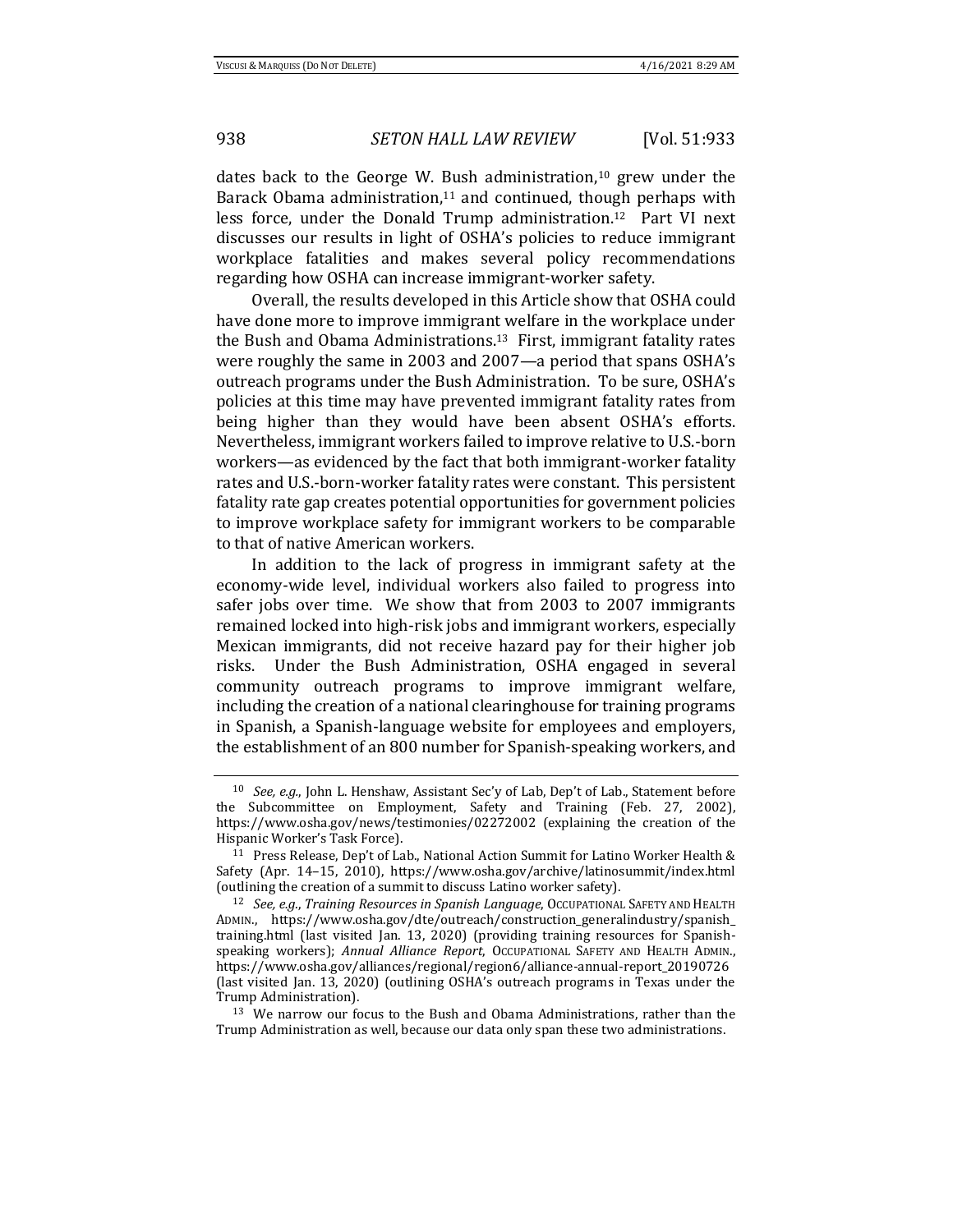several local outreach programs to distribute safety materials in Spanish. Though these programs appear to be constructive efforts that are well-suited to addressing the obstacles posed by language barriers, more vigorous and effective efforts are needed.

In addition, our results also suggest that, while OSHA's outreach efforts under the Obama Administration seemed to be well-suited to enhancing immigrant workers' welfare, they were inadequate by themselves to eliminate the labor market challenges facing immigrant workers. Notably, in 2010, OSHA organized a national summit with over five hundred attendees—such as labor union members and community leaders—to address immigrant fatalities, particularly in the Latino community. Follow-up summits held across the country emerged after the national summit to develop ways to provide immigrant workers with education, training, and assistance. Conferences such as these provide an alert regarding immigrants' higher job risks, but they were ultimately insufficient to improve immigrant outcomes nationwide. We show that immigrant workers still suffered in the labor market relative to native workers between 2007 and 2015. For instance, Section III.B shows that the fatality rate for immigrants was higher than U.S.-born workers in 2007 and 2015, and Section V.D shows that immigrants, especially those from Mexico, did not receive hazard pay for bearing these risks during this time. Again, it may be the case that but for OSHA's policies, the picture for immigrants could be even bleaker than it already is. Even so, our data does not show that the safety and risk compensation of immigrant workers improved relative to native workers: U.S.-born workers had a lower fatality rate than immigrants and, unlike immigrants, received hazard pay for job risks in 2007 and 2015, suggesting that immigrants did not improve relative to U.S.-born workers.

OSHA engaged in many outreach efforts toward immigrant workers under both the Bush and Obama Administrations, such as the creation of the Hispanic Worker's Task Force in 2002 and the National Action Summit for Latino Worker Health & Safety in 2010. While these programs seem quite appropriate, we think that the continued immigrant–native worker gap in labor market outcomes with respect to risk levels and risk compensation creates opportunities to narrow this gap. Based on prior research showing that immigrants not fluent in English suffer relative to immigrants more adept in English,<sup>14</sup> we make a modest recommendation that, so long as the programs' benefits exceed their costs, OSHA engage in more targeted programs aimed at

<sup>14</sup> Hersch & Viscusi, *supra* note 5, at 768.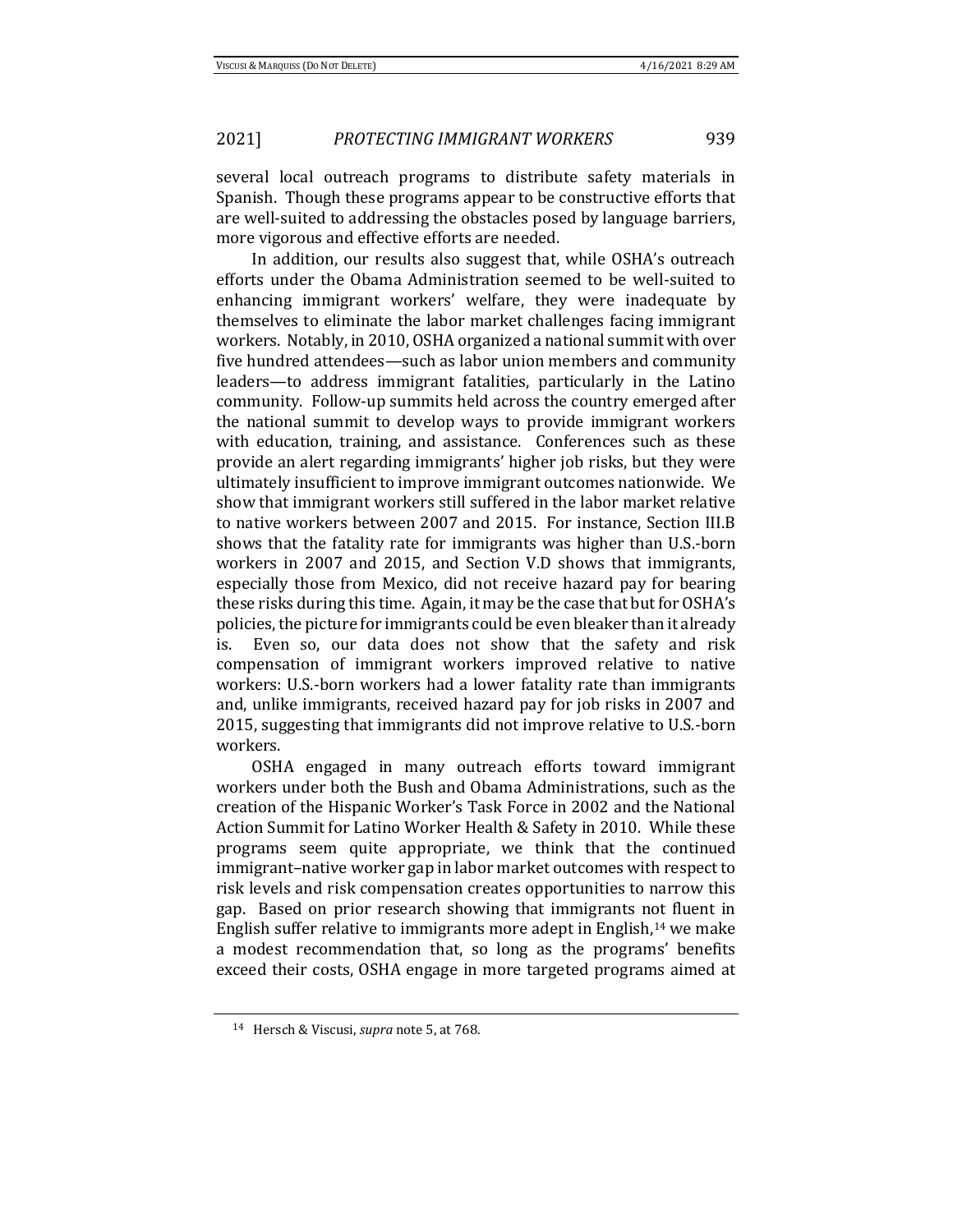delivering safety materials to immigrant workers in their native language. Focusing on Spanish-speaking immigrant workers is an ideal starting point, given that Mexican workers face the highest fatality risk levels and receive no corresponding compensation in wages. Through initiatives like this, OSHA can educate immigrant workers that lack English skills about the job risks that they face in their workplaces and the precautions that they might take to reduce these risks. This could then encourage immigrant workers to transition into safer jobs—or at least jobs that will compensate them for their fatality risks.

We also recommend that, subject to a benefit-cost test, OSHA take a more aggressive stance and promulgate regulations mandating that employers provide safety and training materials in a language that their workers can understand. Currently, OSHA has dozens of regulations designed to convey job risks to workers through safety data sheets, training manuals, and labels across all major industries. Many of these regulations, however, do not require this training to occur in any language other than English.<sup>15</sup> Because these training materials potentially serve as a mechanism for informing immigrant workers, we recommend that OSHA mandate that employers translate safety materials into an immigrant worker's native language. Because there are multiple training and risk communication efforts that are possible, where these vary in their stringency and their cost, we recommend that OSHA adopt the approach that has the greatest net benefits to society, i.e., benefits less costs. In recognition that most immigrant workers in dangerous occupations speak Spanish, we recommend that OSHA initiate pilot programs with requirements that training materials be translated into Spanish, since these regulations will likely pass a costbenefit test. Next, we suggest that OSHA investigate the costs and benefits of expanding language requirements to include translations into languages beyond English and Spanish. For occupations that employ many immigrants that do not speak Spanish or English, it may be socially optimal for OSHA to require safety materials to be translated into a language that that particular group of immigrants understands. In safety-training situations in which training is communicated verbally to workers, OSHA should require that safety procedures be communicated in a language that the workers can read or speak.

<sup>15</sup> *See infra* Section VI.A.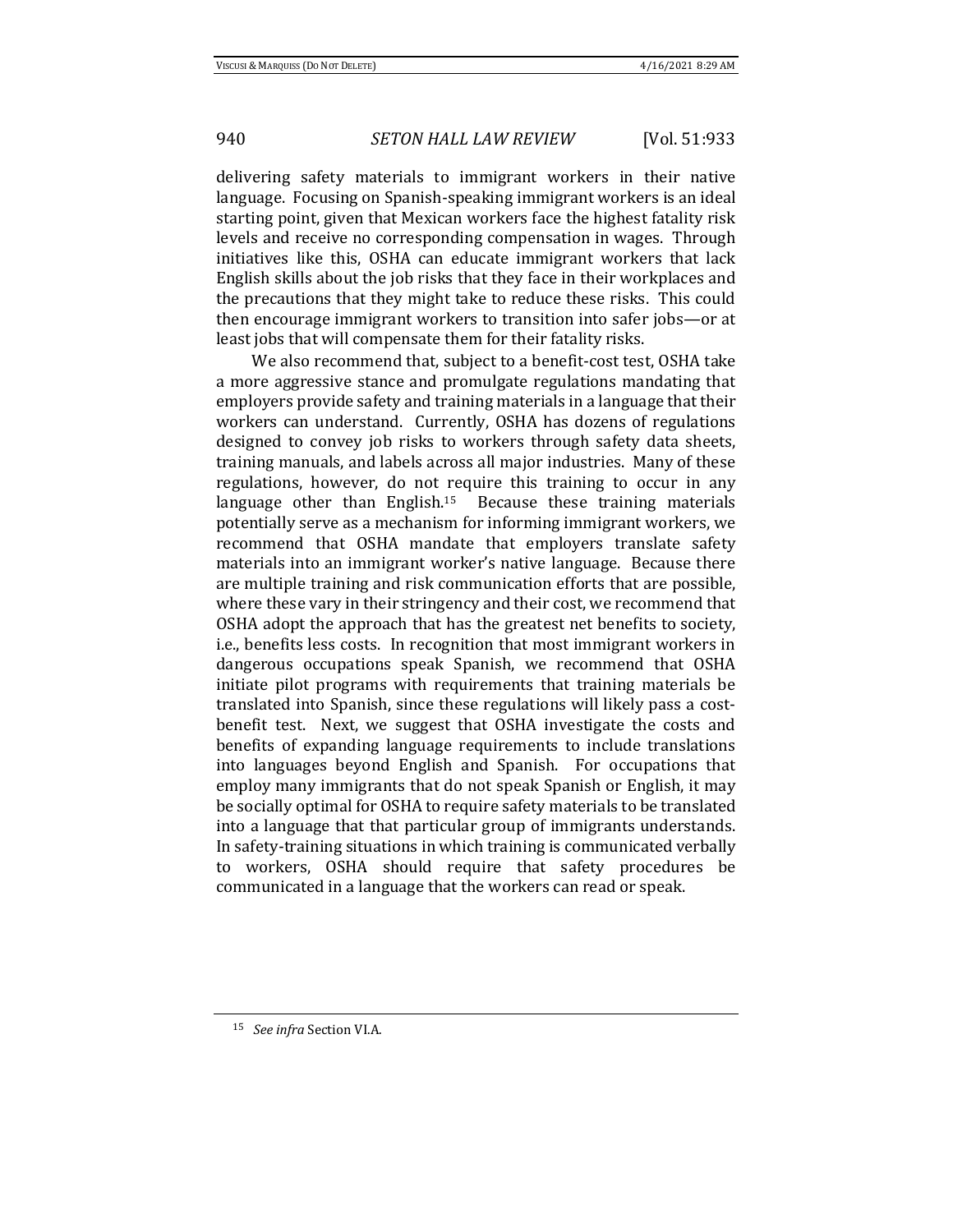#### II. BACKGROUND

Before deriving the empirical results reached in this Article, this Part offers a broad summary of the demographic characteristics of immigrants in the United States along with an overview of the types of occupations that employ immigrants. Section A provides an overview of the average demographic characteristics of immigrants in the United States and Section B describes the types of jobs in which immigrants work.

#### A. *Broad Summary of Immigrant Characteristics*

This Section provides a broad overview of demographic characteristics of the immigrant population in the United States in order to contextualize this Article's findings with the immigrant population, generally.

In 2017, more than 44.5 million immigrants resided in the United States.16 Since the year 2000, immigrants have composed between 11 and 14 percent of the population of the United States.17 Furthermore, immigration is on the rise. After a low in the 1970s, immigration has again approached historical levels, and the immigrant share of the population has reached highs not seen since before World War I.<sup>18</sup> Immigrants also composed about 17 percent of the labor force in 2019.<sup>19</sup>

Education attainment among immigrants is similar to that of United States natives. In 2016, approximately 32 percent of immigrants age twenty-five or older had a bachelor's degree or higher relative to 34 percent of U.S.-born adults.20 At the opposite end of the spectrum, immigrants were much more likely than U.S.-born adults to have less than a ninth-grade education. Over 16 percent of immigrants had less than a ninth-grade education, compared with 1.9 percent of the nativeborn population.<sup>21</sup> The median age for the immigrant population in 2018 was greater than that of the U.S.-born population, with a median

<sup>16</sup> *U.S. Immigrant Population and Share over Time, 1850-Present*, MIGRATION POLICY INST., https://www.migrationpolicy.org/programs/data-hub/charts/immigrantpopulation-over-time (last visited Jan. 13, 2020).

<sup>17</sup> *Id.* 

<sup>18</sup> *Id.* 

<sup>19</sup> Press Release, U.S. Bureau of Lab. Stat., Foreign-Born Workers: Labor Force Characteristics—2019 (May 15, 2020), https://www.bls.gov/news.release/pdf/ forbrn.pdf.

<sup>20</sup> Christine Gambino, *Random Samplings: Immigrant Families and Educational Attainment*, U.S. CENSUS BUREAU (Mar. 20, 2017), https://www.census.gov/ newsroom/blogs/random-samplings/2017/03/immigrant\_familiesa.html.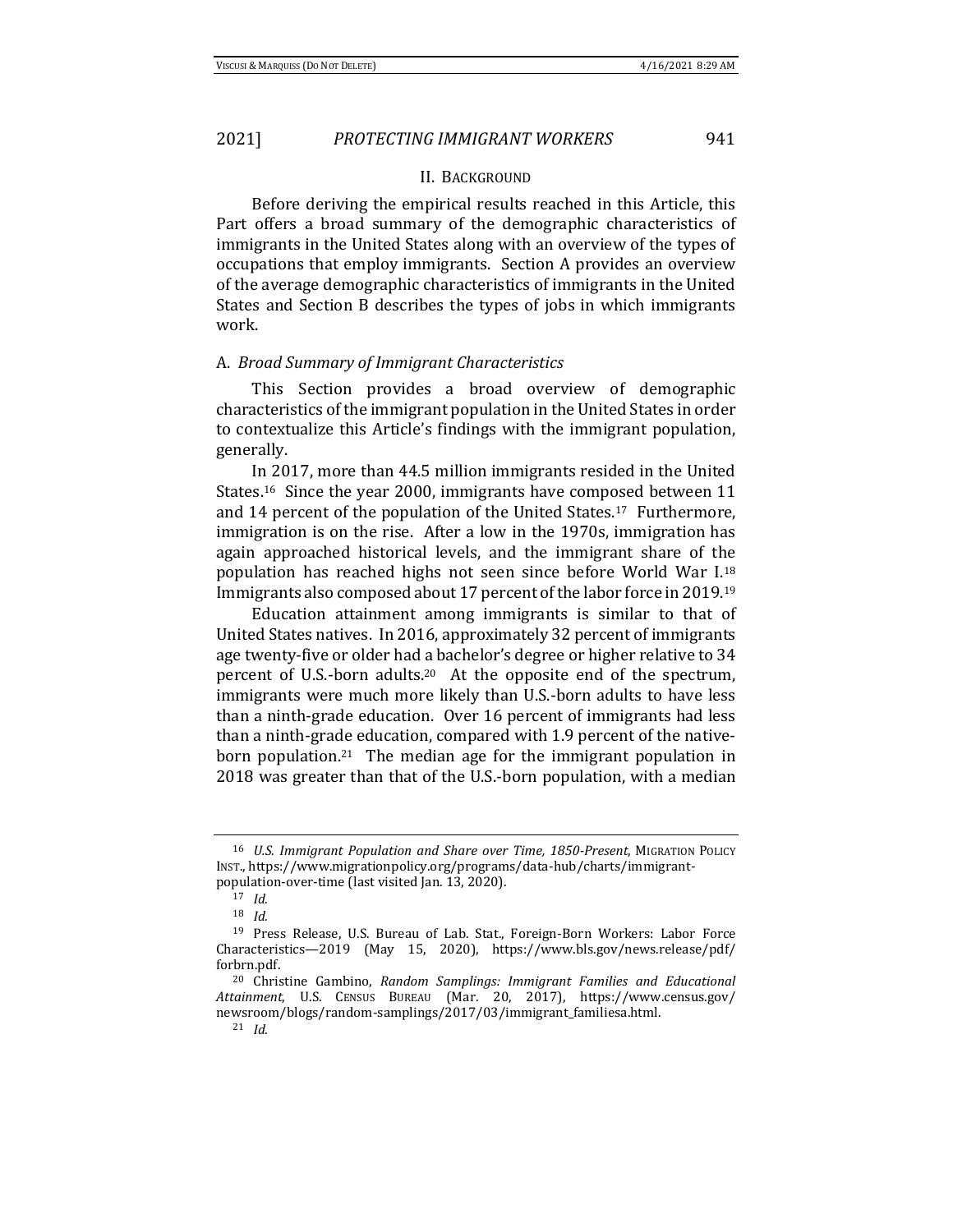age of 45.2 years for immigrants compared to 36.3 years for natives.<sup>22</sup> Women comprised about 52 percent of the immigrant population in 2018<sup>23</sup> compared with about 51.1 percent of the native-born population.24 Unsurprisingly, immigrant populations are frequently of limited English proficiency; approximately 47 percent of immigrants over age five were of limited English proficiency.<sup>25</sup>

Turning next to national origin, Mexican immigrants compose the largest group of immigrants in the United States by a large margin. Approximately one in four immigrants in the United States are from Mexico.26 For comparison, Indians and Chinese were among the next two largest immigrant groups, comprising approximately 6 and 5 percent of the immigrant population, respectively.27 Forty-four percent of U.S. immigrants reported having Hispanic or Latino origins.<sup>28</sup>

It is worthwhile to briefly narrow in on Mexican immigrants, since they bear a significant portion of workplace fatalities.<sup>29</sup> Note that these statistics are for all Mexican immigrants regardless of documentation status. Mexican immigrants ages twenty-five and older have much lower educational attainment than either the native-born population or other non-Mexican immigrant populations.30 In 2019, roughly 53 percent of Mexican immigrants lacked a high school diploma, compared to 26 percent of non-Mexican immigrants and 8 percent of the U.S.-born population.31 Fewer than 8 percent of Mexican immigrants had a bachelor's degree or higher.32 Overall, immigrants from Mexico are slightly younger than all immigrants but older than the U.S.-born

<sup>22</sup> Jeanne Batalova et al., *Frequently Requested Statistics on Immigrants and Immigration in the United States*, MIGRATION POLICY INST. (Feb. 14, 2020), https://www.migrationpolicy.org/article/frequently-requested-statistics-immigrantsand-immigration-united-states.

<sup>&</sup>lt;sup>23</sup> AM. IMMIGRANT COUNCIL, IMMIGRANT WOMEN AND GIRLS IN THE UNITED STATES: A PORTRAIT OF DEMOGRAPHIC DIVERSITY (2020), https://www.americanimmigrationcouncil.org/sites/ default/files/research/immigrant\_women\_in\_the\_united\_states.pdf.

<sup>24</sup> Kaiser Family Foundation, Population Distribution by Sex, https://www.kff.org/ other/state-indicator/distribution-by-sex/?currentTimeframe=0&sortModel=%7B% 22colId%22:%22Location%22,%22sort%22:%22asc%22%7D (last visited February 9, 2020).

<sup>25</sup> Emma Israel & Jeanne Batalova, *Mexican Immigrants in the United States*, MIGRATION POLICY INST. (Nov. 5, 2020), https://www.migrationpolicy.org/article/ mexican-immigrants-united-states#AgeEducationEmployment.

<sup>26</sup> *Id.* 

<sup>27</sup> *Id.*

<sup>28</sup> *Id.* 

<sup>29</sup> *See generally* Hersch & Viscusi, *supra* note 5.

<sup>30</sup> Israel & Batalova, *supra* note 25.

<sup>31</sup> *Id.* 

<sup>32</sup> *Id.*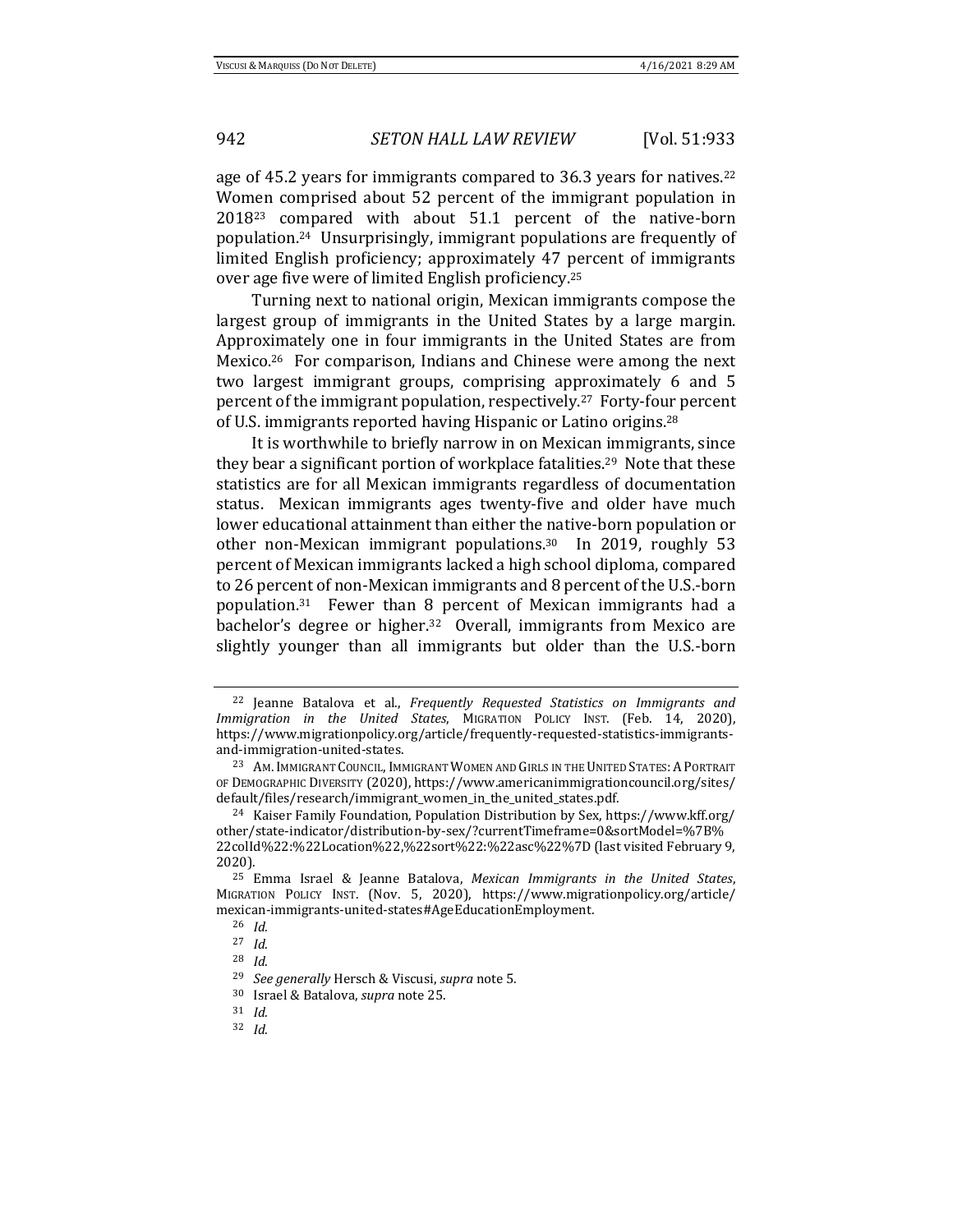population.33 Finally, the Mexican immigrant population is less likely to be proficient in English than the overall foreign-born population.<sup>34</sup> Sixty-six percent of Mexican immigrants reported limited English proficiency in 2019 relative to 46 percent of all immigrants.<sup>35</sup>

### B. *Immigrant Distribution in the Labor Force*

Because this Article focuses on immigrants in the workplace, this Section provides a broad overview of where immigrants work in the American economy. In 2019, there were over twenty-eight million foreign-born workers in the U.S. labor force, about 17 percent of the total labor force.36 Moreover, immigrants disproportionately work in some of America's most dangerous jobs. According to the most recent 2019 statistics from the Bureau of Labor Statistics, 1.7 percent of immigrants work in farming, fishing, and forestry occupations compared to just 0.5 percent of the native population.37 In particular, immigrant workers dominated the construction occupation. Nearly 10 percent of the immigrant population work in construction while only 4.5 percent of the native population work in this occupation.38 The construction occupation is among the most dangerous in the country, with a fatality rate of 12.9 deaths per 100,000 workers.<sup>39</sup>

In contrast, immigrants are also disproportionately less likely to work in safer occupations. Though 18 percent of native-born workers are employed in the management occupations, only 13.1 percent of immigrants work in these types of jobs.<sup>40</sup> Similarly, the professional occupations—such as computer engineering, education, and law employ fewer immigrants than native workers. Overall, 20.8 percent of immigrants were employed in these occupations compared to 24.2 percent of natives.41 Importantly, these occupations are among the safest. The fatality rate for the management occupations is 1.5 deaths

<sup>33</sup> *Id.* (Mexican immigrants were forty-five years old on average, compared to fortysix years for all immigrants and thirty-seven years for U.S.-born population).

<sup>34</sup> *Id.*

<sup>35</sup> *Id.* 

<sup>36</sup> U.S. Bureau of Lab. Stat., *supra* note 19.

<sup>37</sup> *Id.*

<sup>38</sup> *Id.*

<sup>39</sup> U.S. BUREAU OF LAB. STAT., CENSUS OF FATAL OCCUPATIONAL INJURIES (CFOI)––CURRENT, https://www.bls.gov/iif/oshcfoi1.htm#rates (last visited Jan. 13, 2021) (available as a downloadable spreadsheet titled Hours-based fatal injury rates by industry, occupation, and selected demographic characteristics, 2019, Census of Fatal Occupation Injuries–– Current and Revised Data).

<sup>40</sup> U.S. Bureau of Lab. Stat., *supra* note 19.

<sup>41</sup> *Id.*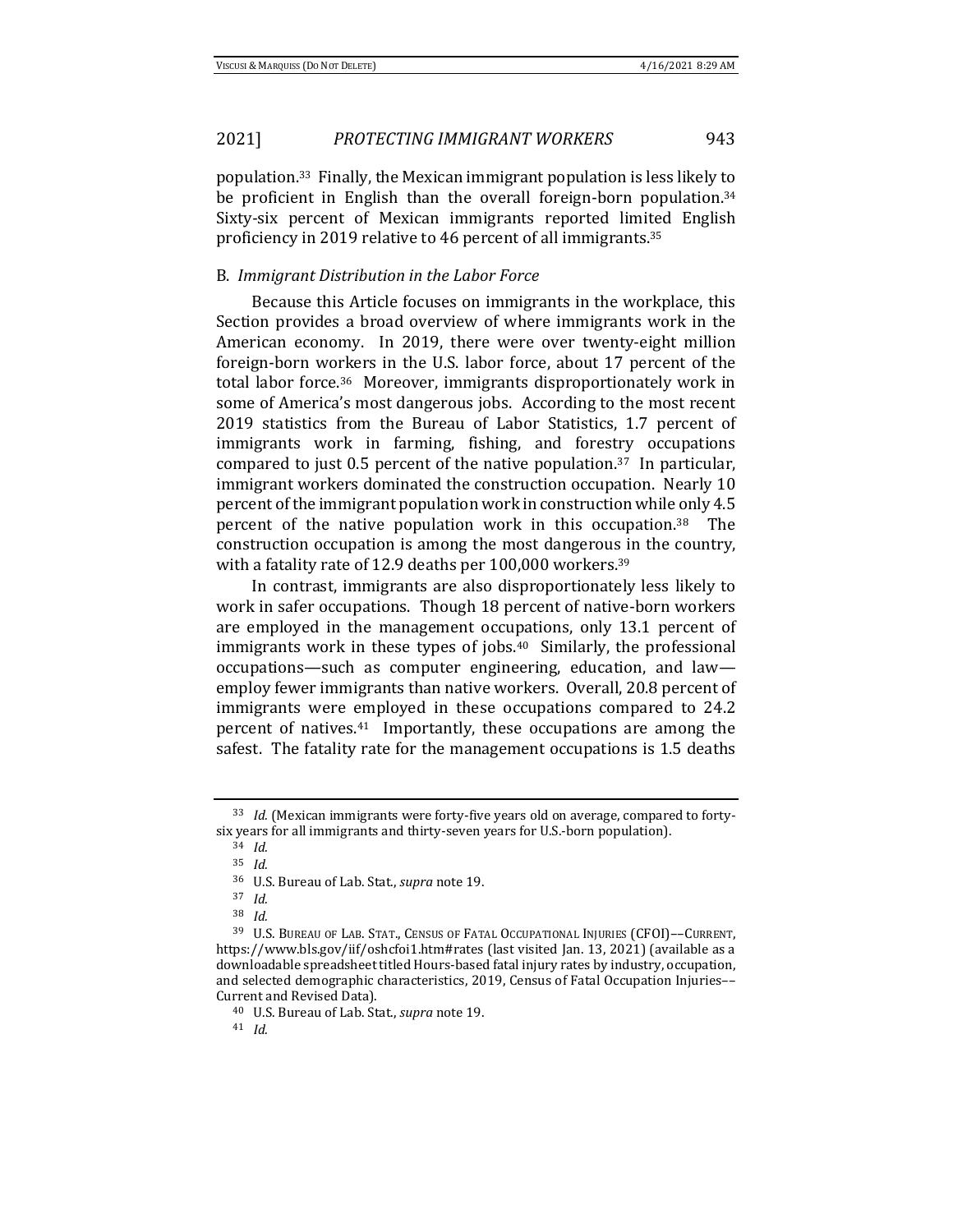per 100,000 workers, while the fatality rate for the professional occupations is 0.7 deaths.<sup>42</sup>

The economics and policy literatures also find that immigrants, particularly Hispanic immigrants, work in the most dangerous occupations. Among the first to study this issue, Richardson, Ruser, and Saurez  $(2003)^{43}$  and Loh and Richardson  $(2004)^{44}$  both found that Hispanic workers have a higher fatality risk than the average worker. Orrenius and Zavodny (2009) found that immigrants, compared to native U.S. workers, work in riskier jobs.<sup>45</sup> In a methodology akin to that used in this Article, Hersch and Viscusi (2010) showed that immigrants overall have a higher fatality rate than native U.S. workers and that this difference is driven by Mexican immigrants.46 They also showed that non-Mexican immigrants face a lower fatality rate than native U.S. workers.47 Finally, the most recent work in this area is a study published in the *Monthly Labor Review* by Byler (2013), which found that Hispanic/Latino workers have a higher overall occupational fatality rate than that of all workers and that foreign-born Hispanic/Latino workers experience higher injury rates than native-born Hispanic/Latino workers in certain occupations, such as sales or protective services.<sup>48</sup>

Overall, immigrants compose a disproportionate share of the dangerous occupations than U.S.-born workers. Many OSHA policies including those dedicated toward helping immigrants $49$ —are designed to improve safety in these dangerous industries. Accordingly, the remainder of this Article will address how immigrants fare in the workplace, with particular attention given to the traditional blue-collar occupations that have the highest fatality rates.<sup>50</sup>

<sup>42</sup> U.S. BUREAU OF LAB. STAT., *supra* note 39.

<sup>43</sup> Richardson et al. *supra* note 7, at 43.

<sup>44</sup> Loh & Richardson, *supra* note 7, at 42.

<sup>45</sup> Orrenius & Zavodny, *supra* note 7, at 535.

<sup>46</sup> Hersch & Viscusi, *supra* note 5, at 758.

<sup>47</sup> *Id.* 

<sup>48</sup> Byler, *supra* note 7, at 14.

<sup>49</sup> *See infra* Section VI.A; *see also supra* note 10 and surrounding text.

 $50$  The nine occupations that we designate as blue-collar occupations are: (i) healthcare practitioner and technical occupations, and healthcare support occupations; (ii) protective service occupations; (iii) food preparation and serving related occupations; (iv) building and grounds cleaning and maintenance occupations; (v) personal care and service occupations; (vi) farming, fishery, and forestry, and construction and extraction occupations; (vii) installation, maintenance, and repair occupations; (viii) production occupations; and (ix) transportation and material moving occupations.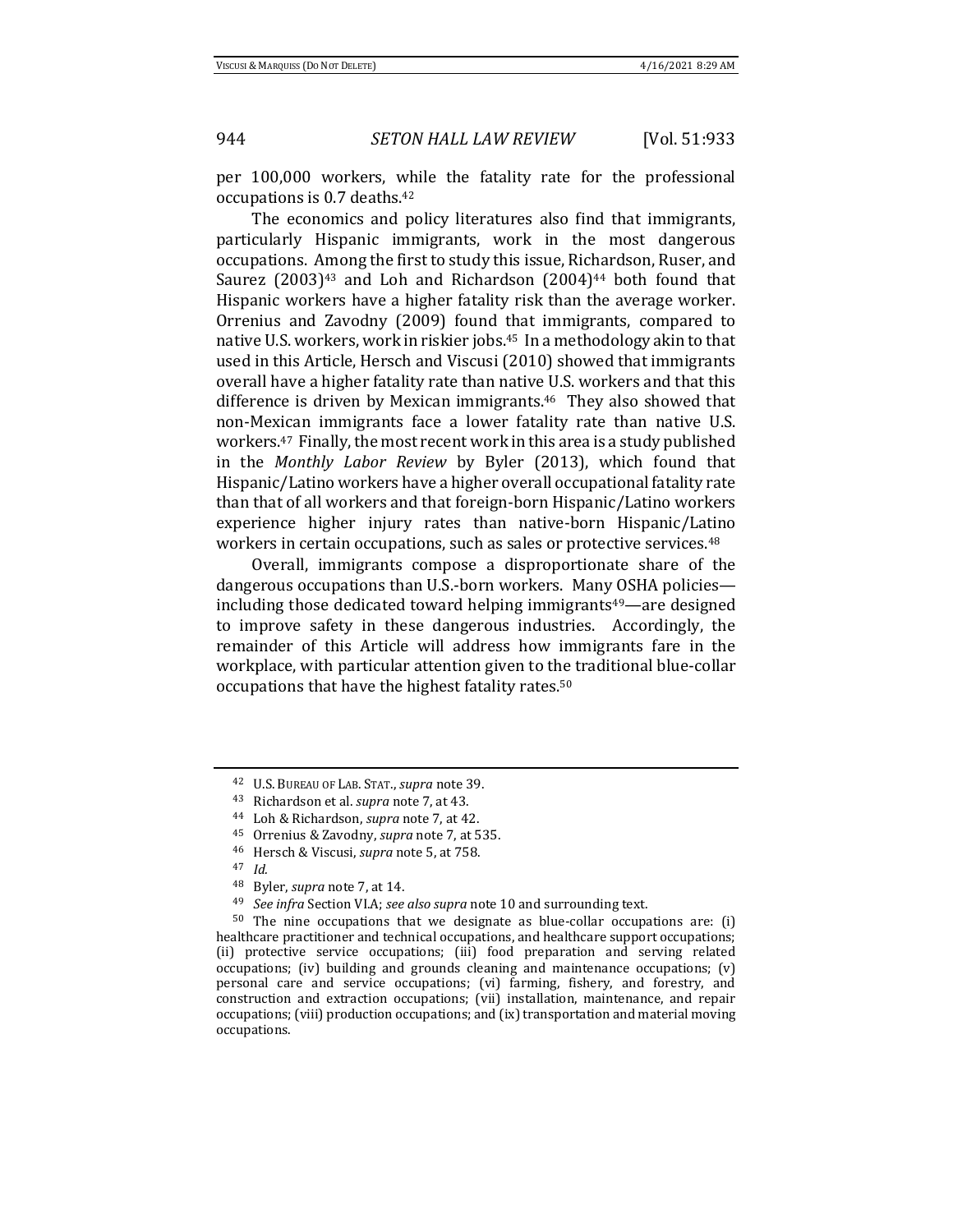### III. COMPARING RISK LEVELS FOR IMMIGRANTS AND NATIVE WORKERS

Previous research indicates that immigrants work in riskier jobs than U.S.-born workers, as measured by the average workplace fatality rates for these two groups. This Part updates that research using the newest data available from the Bureau of Labor Statistics and shows that immigrants still have an average workplace fatality rate higher than native workers. In addition, this Part also shows that immigrants remain locked into high-risk jobs over time using data from the NIS, a panel dataset that collected demographic, job, and other information on 8,573 new immigrants in 2003 and 2007. This Article is the first to use the NIS to assess how immigrants are progressing over time with respect to the riskiness of their employment. Section A of this Part describes our methodology for constructing fatality rates for three different risk measures. Section B uses these fatality rates to compare immigrant and U.S.-born risk levels. Finally, Section C shows that a substantial portion of immigrants in the NIS remained in high-risk jobs between 2003 and 2007.

#### A. *Construction of Fatality Rates*

This Section explains our methodology for constructing the fatality rates used in Sections III.B, III.C, and V.D of this Article. We follow the latest methodology used in the economics literature, which is also consistent with the general procedure used by the U.S. Bureau of Labor Statistics, to create hours-based fatality rates.51 A fatality rate measures the number of deaths per 100,000 workers. For instance, a fatality rate of 4.0 would mean that four workers died for every 100,000 workers.

The source of our fatality information is the Bureau of Labor Statistics' CFOI. The CFOI is a comprehensive census of all job-related fatalities in which each fatality is verified with multiple sources, including a worker's death certificate and worker's compensation record.52 The CFOI captures every fatality in the workplace and is widely accepted as the best data source for worker fatalities.<sup>53</sup> In addition to information on the worker's age, industry, and occupation,

<sup>51</sup> Elissa Philip Gentry & W. Kip Viscusi, *The Fatality and Morbidity Components of the Value of Statistical Life*, 46 J. HEALTH ECON. 90, 92 (2016) [hereinafter Gentry and Viscusi (2016)]; *see also* W. Kip Viscusi, *Using Data from the Census of Fatal Occupational Injuries to Estimate the "Value of a Statistical Life"*, MONTHLY LAB. REV., Oct. 2013, at 1, 2; Elissa Philip Gentry & W. Kip Viscusi, *The Value of a Statistical Life for Transportation Regulations: A Test of the Benefits Transfer Methodology,* 51 J. RISK & UNCERTAINTY 53 (2015).

<sup>52</sup> Gentry & Viscusi (2016), *supra* note 51, at 92.

<sup>53</sup> *Id.*; Viscusi, *supra* note 51, at 2.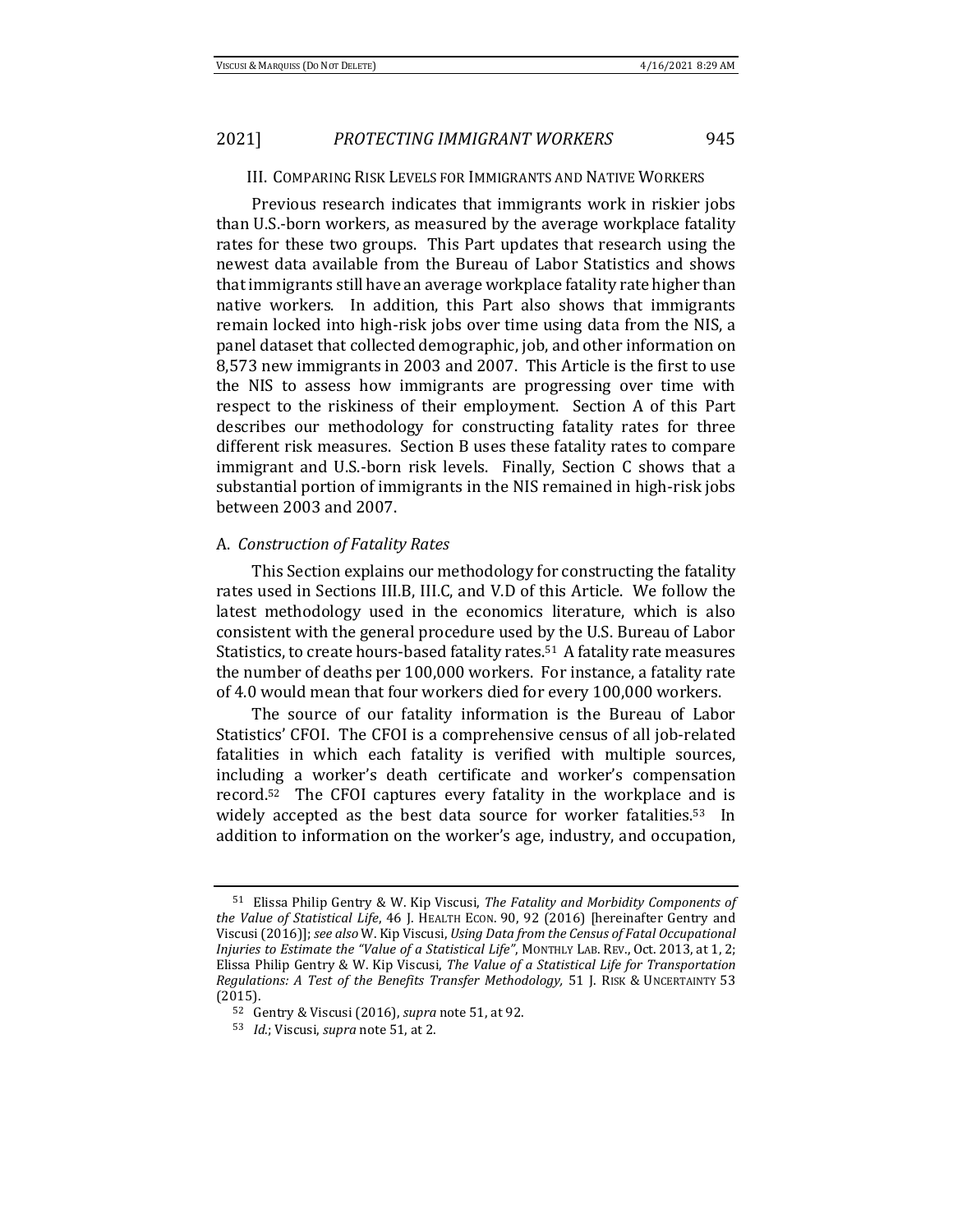the CFOI data includes information on the worker's country of origin, which we leverage to construct fatality rates specific to immigrants.

We construct three different fatality rate measures based on three different units of analysis. These three measures are fatality rates indexed by industry, industry-immigrant status, and industryoccupation. To illustrate what a fatality rate for a given index means, consider the construction of fatality rates by industry. A fatality rate of 1.2 for the publishing industry would mean that there were 1.2 deaths per 100,000 workers in the publishing industry. We construct fifty such industries based on the Census codes and define industries using the same procedure as Gentry and Viscusi (2016).<sup>54</sup>

To explain how we construct fatality rates, consider the procedure used to create fatality rates indexed by industry. Constructing fatality rates first requires determining the value of the numerator—that is, we must determine the number of deaths in each industry for each year. To do so, we sum the total number of fatalities in each industry for workers between ages 16 and 64. This summed value is the numerator in the fatality rate.

Next, we must calculate the denominator. For this calculation, we follow the accepted hours-based fatality rate procedure and calculate the number of worker-hours in each industry cell using data from the National Bureau of Economic Research's Merged Outgoing Rotation Groups from the CPS.55 The CPS is published by the U.S. Census Bureau and is widely used in the labor economics literature as an accurate measure of the workforce.56 To calculate the number of hours, we multiply the average reported hours worked by employees in each industry by the number of employed workers in that industry. This value is the denominator for the fatality rate for a given year.

As a final note, because few deaths occur in some industries or occupations, we use three-year rolling averages to calculate the fatality rate. Thus, the numerator is the sum of fatalities for three years and the denominator is the sum of total hours worked by all employees each year for three years.

Formally, the annual fatality rate is

$$
Fatality Rate = \left(\frac{N}{EH}\right) * 200,000,000
$$

<sup>54</sup> Gentry & Viscusi (2016), *supra* note 51, at 92. For clarity, we matched the NAICS codes in the CFOI to census codes before aggregating the census codes into 50 industries according to CPS categories.

<sup>55</sup> *See id.* 

<sup>56</sup> *See, e.g.*, Gentry and Viscusi (2016), *supra* note 51.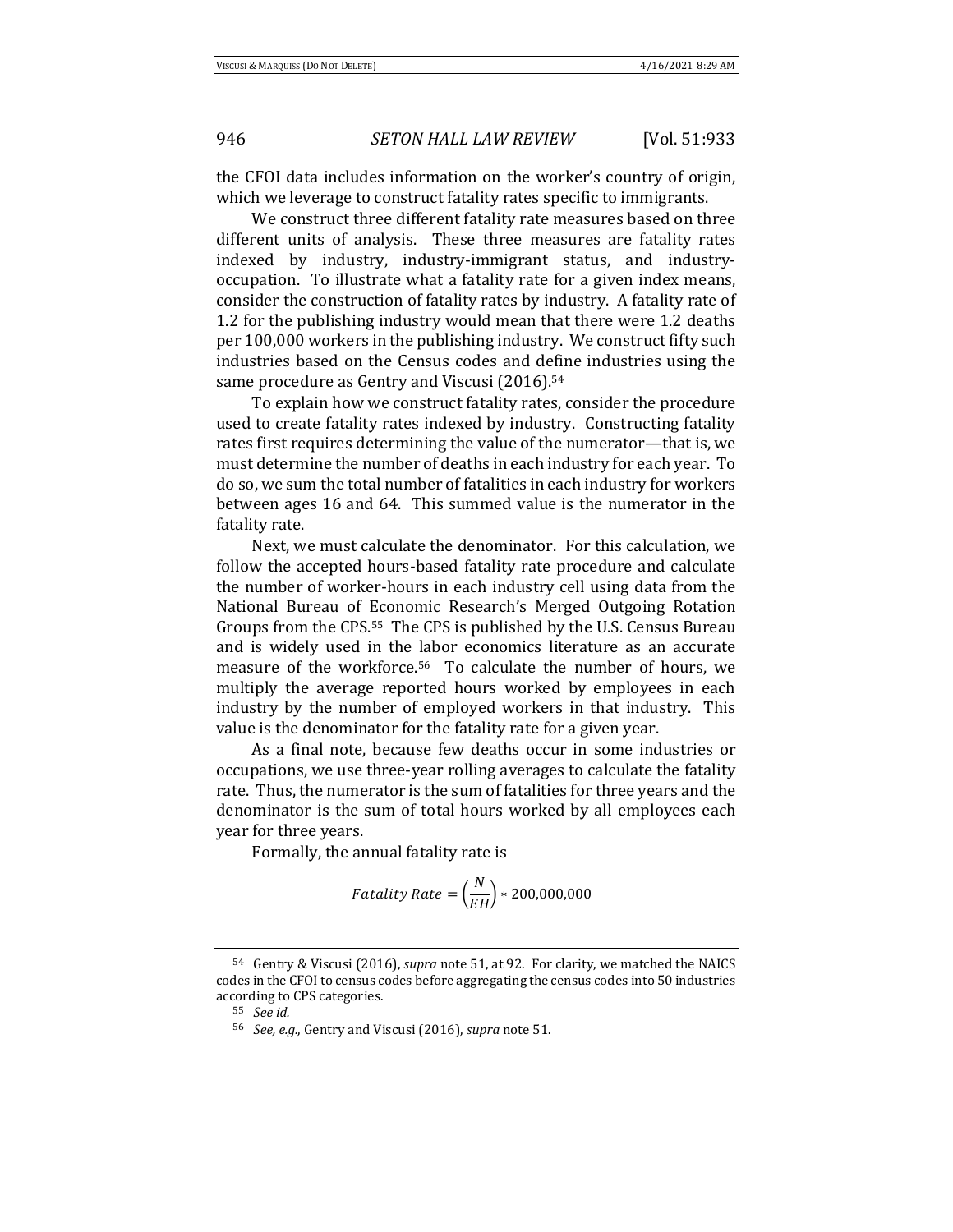where *N* is the number of fatal work injuries, *EH* is the total hours worked by all employees during the calendar year, and 200,000,000 is the base for 100,000 full-time employees working a forty-hour workweek fifty weeks each year.

We also construct fatality rates indexed by industry-occupation and industry-immigrant status in the same way.57 For the industryoccupation fatality rates, we divide the sample into an industryoccupation grid, where the occupations are the nine blue-collar occupations that are widely accepted as some of the most dangerous in the country, and the fifty industries are the same as those used above.<sup>58</sup> Thus, a fatality rate indexed by industry-occupation refers to the fatality rate for a particular industry-occupation combination. For instance, a fatality rate of 1.0 for the publishing industry-transportation occupation cell would mean that one person working in the transportation occupation in the publishing industry died for every 100,000 workers in that job. Likewise, the fatality rate indexed by industry-immigrant status reflects the number of deaths per 100,000 workers in each industry based on immigrant status. We determine whether a fatality in the CFOI dataset belonged to an immigrant if the worker was born in a foreign region.

#### B. *Comparing Immigrant and Native Risk Levels*

This Section uses the fatality rates constructed in Section A to compare immigrant and native risks. We show that immigrants work a disproportionate share of fatalities and have a higher average fatality rate than native workers.

### 1. Ratio of Immigrant Fatalities to Share of the Workforce

Immigrants bear a disproportionate share of fatal workplace injuries, as evidenced by the fact that the ratio between their share of workplace fatalities is greater than their corresponding share of the workforce. Figure 1 plots the share of workplace fatalities belonging to immigrants against the share of immigrants in the workforce between 2003 and 2015.59 Between 2003 and 2015, immigrants composed between 11 and 14 percent of the workforce.<sup>60</sup> During this time,

<sup>57</sup> For a more detailed discussion of constructing fatality rates based on industryoccupation groupings, see Gentry & Viscusi (2016), *supra* note 51, at 92.

<sup>58</sup> *See supra* note 50.

<sup>59</sup> To calculate the share of workplace fatalities belonging to immigrants, we divided the number of immigrant fatalities by the total number of fatalities in the CFOI data for each year.

 $^{60}\,$  We use data from the CPS to estimate the immigrant share of the workforce.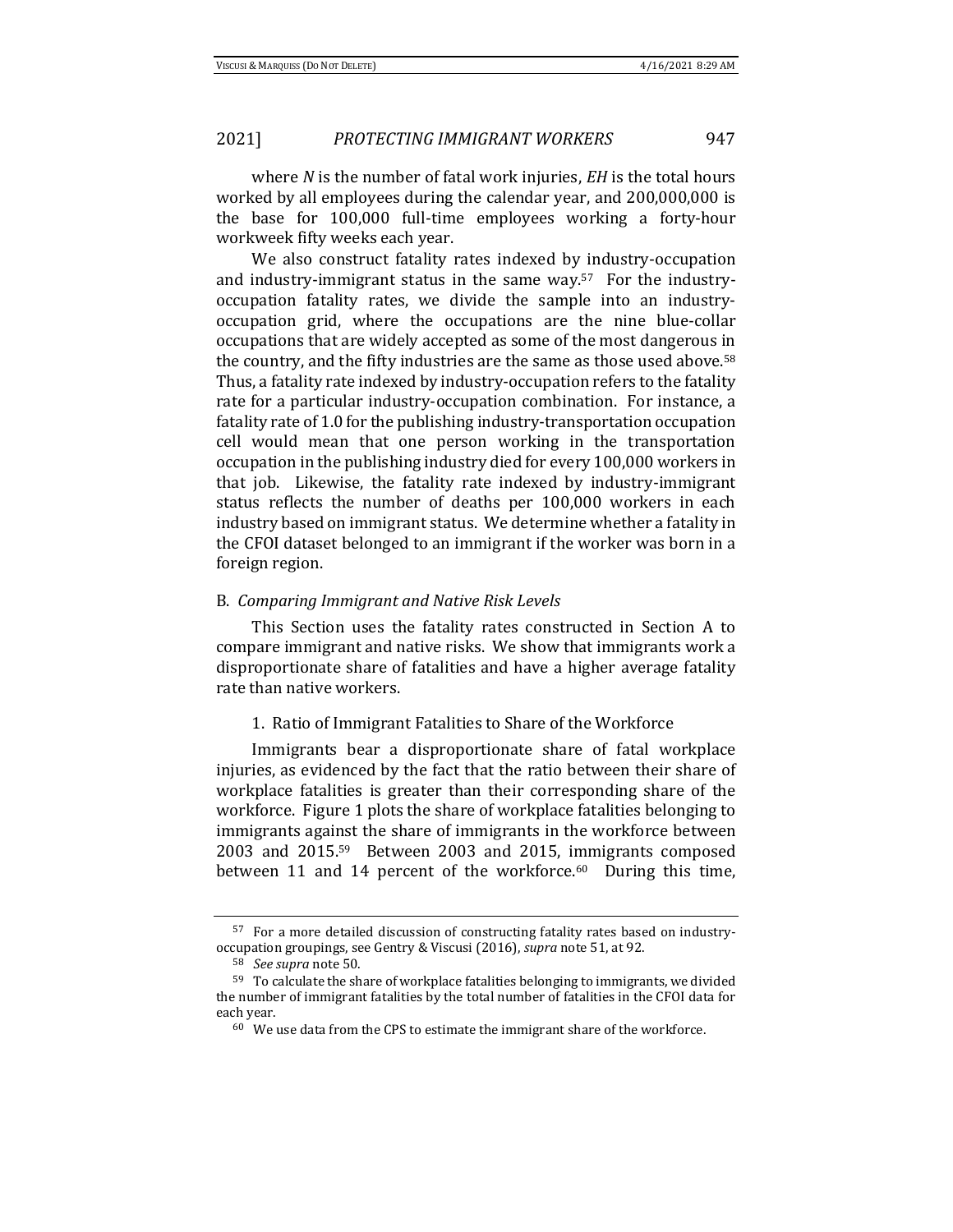however, they experienced between 15 and 18 percent of workplace fatalities. Accordingly, the relative immigrant share of fatalities exceeded 1.0 for each year illustrated in Figure 1. Though this ratio peaked in 2005 at 1.42, it has generally declined since, except for a recent bump from 1.06 to 1.16 in 2015, which reversed the downward trend of the previous two years. Nevertheless, compared to the starting points in 2003, the curves in Figure 1 have narrowed, as the relative share of immigrant fatalities more closely tracks their share in the workforce.

Overall, the fact that immigrants bear a disproportionate share of workplace fatalities provides evidence that they generally do worse than native workers, at least in terms of job risks. Moreover, this trend has persisted over time; at no time between 2003 and 2015 was the ratio between the immigrant share of the workforce and their share of fatalities less than 1.0.

*Figure 1: Immigrant Share of Fatalities Plotted against Immigrant Share of the Workforce*<sup>61</sup>



 $^{61}\,$  The totals and calculations of fatal injury data were generated by researchers at Vanderbilt University with restricted access to the CFOI research file. U.S. Bureau of Labor Statistics, Census of Fatal Occupational Injuries (restricted research file) (on file with author).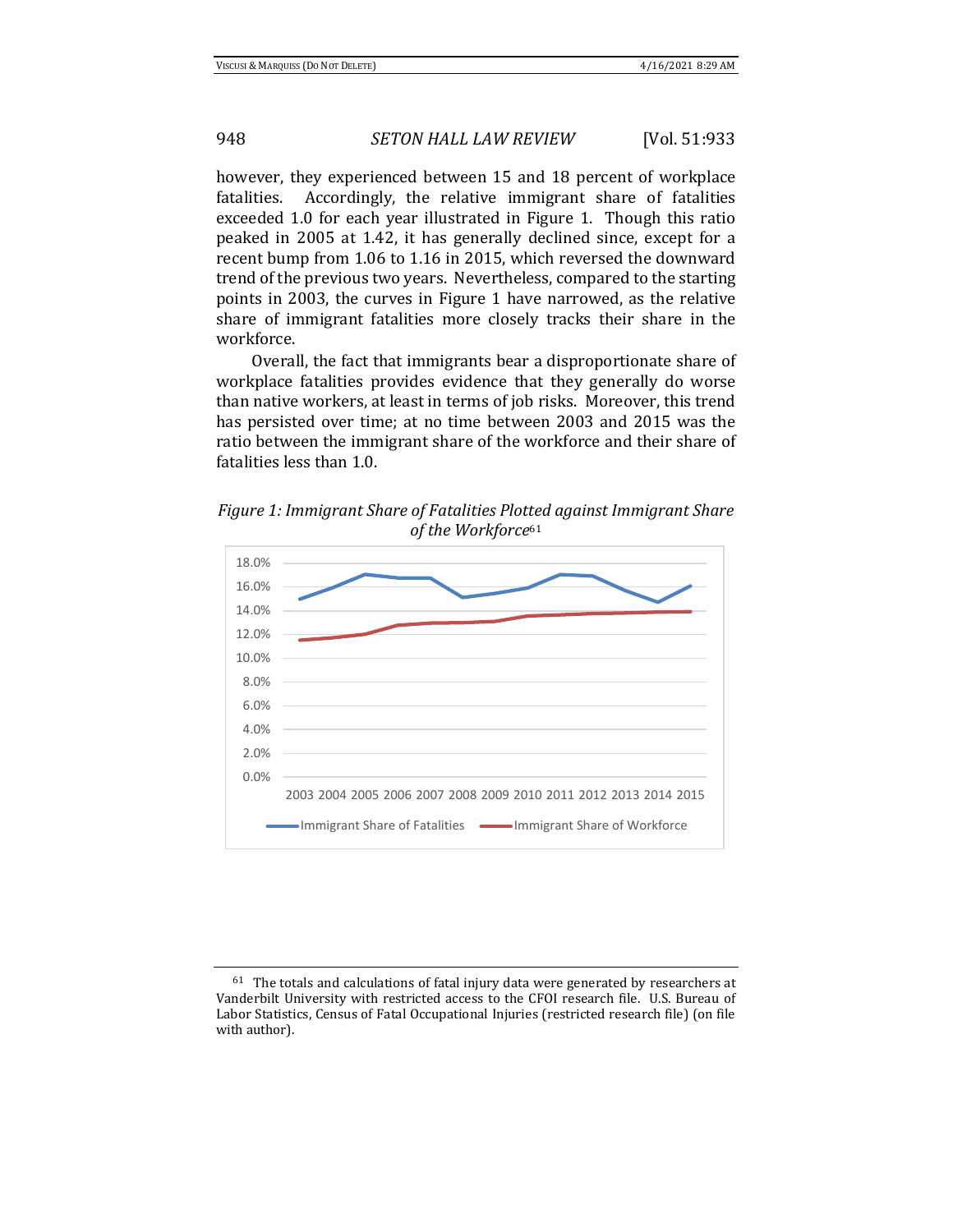### 2. Comparing Immigrant and Native Fatality Rates

Evidence based on risk levels associated with the workers in the CPS also shows that immigrants are concentrated in more dangerous jobs than native workers. The CPS is a large sample dataset that includes employment and demographic information for the native U.S. workforce along with information on a worker's country of origin, which is used to determine whether the worker is an immigrant. We describe the CPS data in more detail in Section V.A, *infra*, but for now it is sufficient to state that CPS includes information on a worker's industry, occupation, and immigrant status.

Table 1 presents descriptive statistics for three different fatality rate measures—industry, industry-occupation, and industryimmigrant—for CPS data from 2003, 2007, and 2015. The data are presented for different groups based on immigrant status and, if the worker is an immigrant, whether the worker emigrated from Mexico. We break out immigrants from Mexico separately because of related research showing that they bear the brunt of immigrant fatalities.<sup>62</sup> Table 1 shows that fatality rates for all workers were relatively constant between 2003 and 2007, ranging from 4.4 deaths to 6.0 deaths per 100,000 workers in 2003 and 4.4 to 6.1 deaths per 100,000 workers in 2007. In 2015, however, the fatality rate for all workers decreased to between 3.3 and 5.2 deaths, depending on the measure, resulting in a decrease between 15 and 45 percent from 2007 to 2015. Immigrants experienced a similar trend. Their fatality rate across the three measures was approximately the same in 2003 and 2007, but the immigrant fatality rate was between 15 and 32 percent lower from 2007 to 2015. Much of this downward trend for both groups is due to the change in the industry mix of jobs in the economy.

In addition, by most fatality measures, immigrants experienced a higher average fatality risk than native workers in 2003, 2007, and 2015. To illustrate, consider 2007, where immigrants had a higher fatality rate than native workers using the industry and industryimmigrant fatality rate measures. This was also true in 2003, and in 2015 immigrants had a higher overall fatality rate than native workers across all three measures of job risks. Additionally, across all three years, Mexican immigrants had a substantially higher fatality rate than non-Mexican immigrants. For instance, in 2015, Mexican immigrants' fatality rate ranged from between 60 to 65 percent higher than non-Mexican immigrants. Overall, immigrants from Mexico had the highest average fatality risk of any group assessed in the CPS.

<sup>62</sup> Hersch & Viscusi, *supra* note 5, at 768.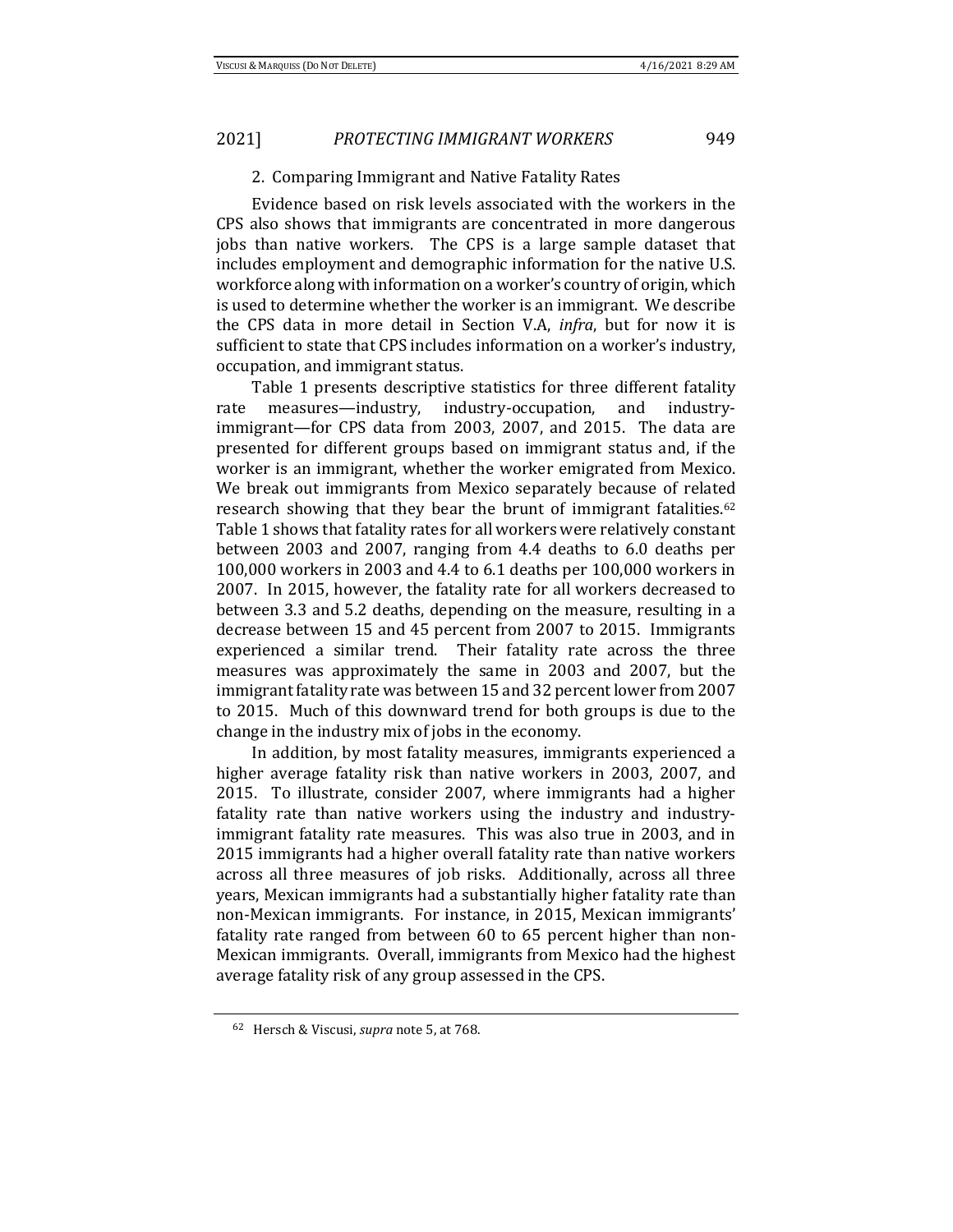| 2003                                           |                       |                          |            |                       |                               |
|------------------------------------------------|-----------------------|--------------------------|------------|-----------------------|-------------------------------|
|                                                | All<br><b>Workers</b> | <b>Native</b><br>Workers | Immigrants | Mexican<br>Immigrants | Non-<br>Mexican<br>Immigrants |
| Industry-<br>Occupation                        |                       |                          |            |                       |                               |
| Rate                                           | 6.0                   | 6.0                      | 5.8        | 7.4                   | 4.7                           |
| <b>Industry Rate</b><br>Industry-<br>Immigrant | 4.4                   | 4.4                      | 4.5        | 5.9                   | 3.6                           |
| Rate                                           | 5.0                   | 5.0                      | 5.1        | 6.6                   | 4.1                           |
| Sample Size                                    | 67,857                | 56,444                   | 11,413     | 4,660                 | 6,753                         |

| Table 1: Risk Levels for Current Population Survey Sample Groups (rates |
|-------------------------------------------------------------------------|
| per 100,000 full-time equivalent workers) <sup>63</sup>                 |

| ×<br>۰, | ۰. |  |
|---------|----|--|

|                                                | All<br>Workers | <b>Native</b><br>Workers | Immigrants | Mexican<br>Immigrants | Non-<br>Mexican<br>Immigrants |
|------------------------------------------------|----------------|--------------------------|------------|-----------------------|-------------------------------|
| Industry-<br>Occupation                        |                |                          |            |                       |                               |
| Rate                                           | 6.1            | 6.1                      | 6.0        | 7.5                   | 4.9                           |
| <b>Industry Rate</b><br>Industry-<br>Immigrant | 4.4            | 4.3                      | 4.7        | 5.9                   | 3.7                           |
| Rate                                           | 4.8            | 4.7                      | 5.1        | 6.5                   | 4.1                           |
| Sample Size                                    | 66,872         | 54,200                   | 12,672     | 5,392                 | 7,280                         |

| 2015                                           |                       |                          |            |                       |                               |
|------------------------------------------------|-----------------------|--------------------------|------------|-----------------------|-------------------------------|
|                                                | All<br><b>Workers</b> | <b>Native</b><br>Workers | Immigrants | Mexican<br>Immigrants | Non-<br>Mexican<br>Immigrants |
| Industry-<br>Occupation<br>Rate                | 5.2                   | 5.2                      | 5.4        | 7                     | 4.4                           |
| <b>Industry Rate</b><br>Industry-<br>Immigrant | 3.5                   | 3.4                      | 3.9        | 5.1                   | 3.1                           |
| Rate                                           | 3.3                   | 3.2                      | 3.5        | 4.6                   | 2.8                           |
| Sample Size                                    | 60,800                | 49,315                   | 11,485     | 4,579                 | 6,906                         |

 $^{63}\,$  The totals and calculations of fatal injury data were generated by researchers at Vanderbilt University with restricted access to the CFOI research file. U.S. Bureau of Labor Statistics, *supra* note 61.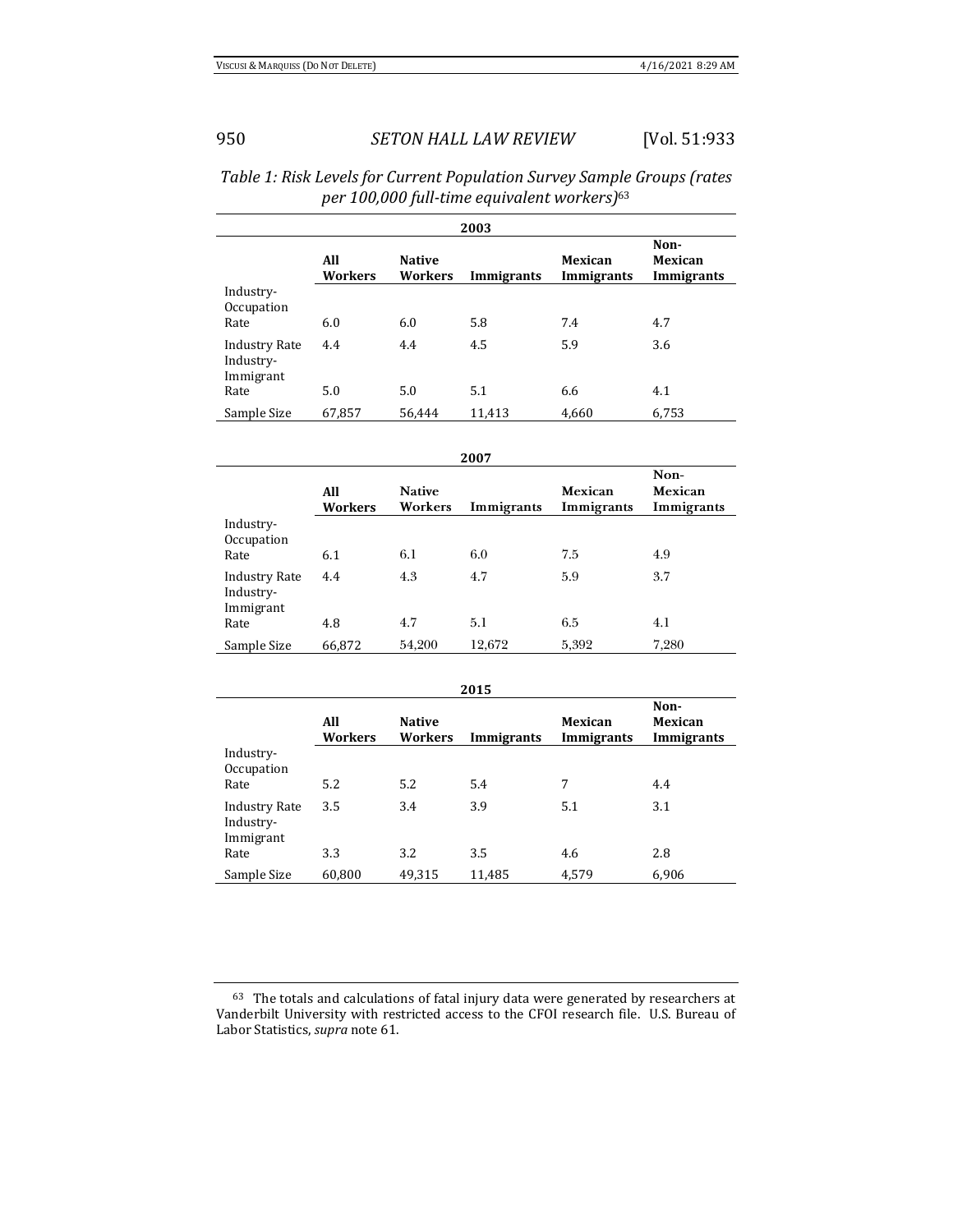#### C. *Immigrants Remain in High-Risk Jobs over Time*

Our concern with the well-being of immigrant workers would be dampened a bit if they were able to move out of high-risk jobs into safer pursuits. But this hopeful scenario is not the case. In addition to experiencing a higher fatality rate, immigrants also remain locked into high-risk jobs over time. This Section uses the NIS to empirically demonstrate that a large portion of new immigrants to the United States remained in high-risk jobs between the two waves of the NIS. Most strikingly, this pattern holds true for immigrants in the highest quartile of job risks—roughly half of all immigrants in this quartile of very risky jobs either increase their job risk or remain in a job with roughly the same risk level between the two waves. These results also have implications for OSHA policy, which we briefly discuss at the end of this Section.

To conduct our analysis in this Section, we use data from the NIS, which is a data source provided by the National Institutes of Health, National Institute of Child Health and Human Development, and the National Institute on Aging/Office of Behavioral and Social Science Research. The NIS sample consists of 8,573 new legal immigrants that received permanent resident status in 2003. The NIS is a panel dataset that tracks the same immigrant group across two survey waves. The first wave occurred in 2003, and the second was conducted between 2007 and 2009. Panel datasets observe the same individual over multiple periods<sup>64</sup> and can therefore be used to explore what happens to the same person over time. The NIS collected information on legal immigrants on a variety of measures, such as the respondent's country of origin, English reading and writing proficiency, education attainment, employment history in the United States and their country of origin, gender, and income. Notably for this Section's purposes, the NIS also asks immigrants which occupation and industry grouping they belong to in both waves of the survey. This information, combined with fatality risks for every industry and occupation combination developed in the procedure outlined in Section III.B, permits us to analyze how many immigrants move from safer jobs to riskier ones, from riskier jobs to safer ones, or remain in the same job or risk level.

Before turning to our main results for this Section reported in Figure 2, we first provide summary statistics for the immigrants that compose the sample of immigrants for which complete industry and occupation data is available for both waves. This sample consists of 2,176 observations. Except for hourly wages and education, Table 2

<sup>64</sup> FUMIO HAYASHI, ECONOMETRICS 323 (2000).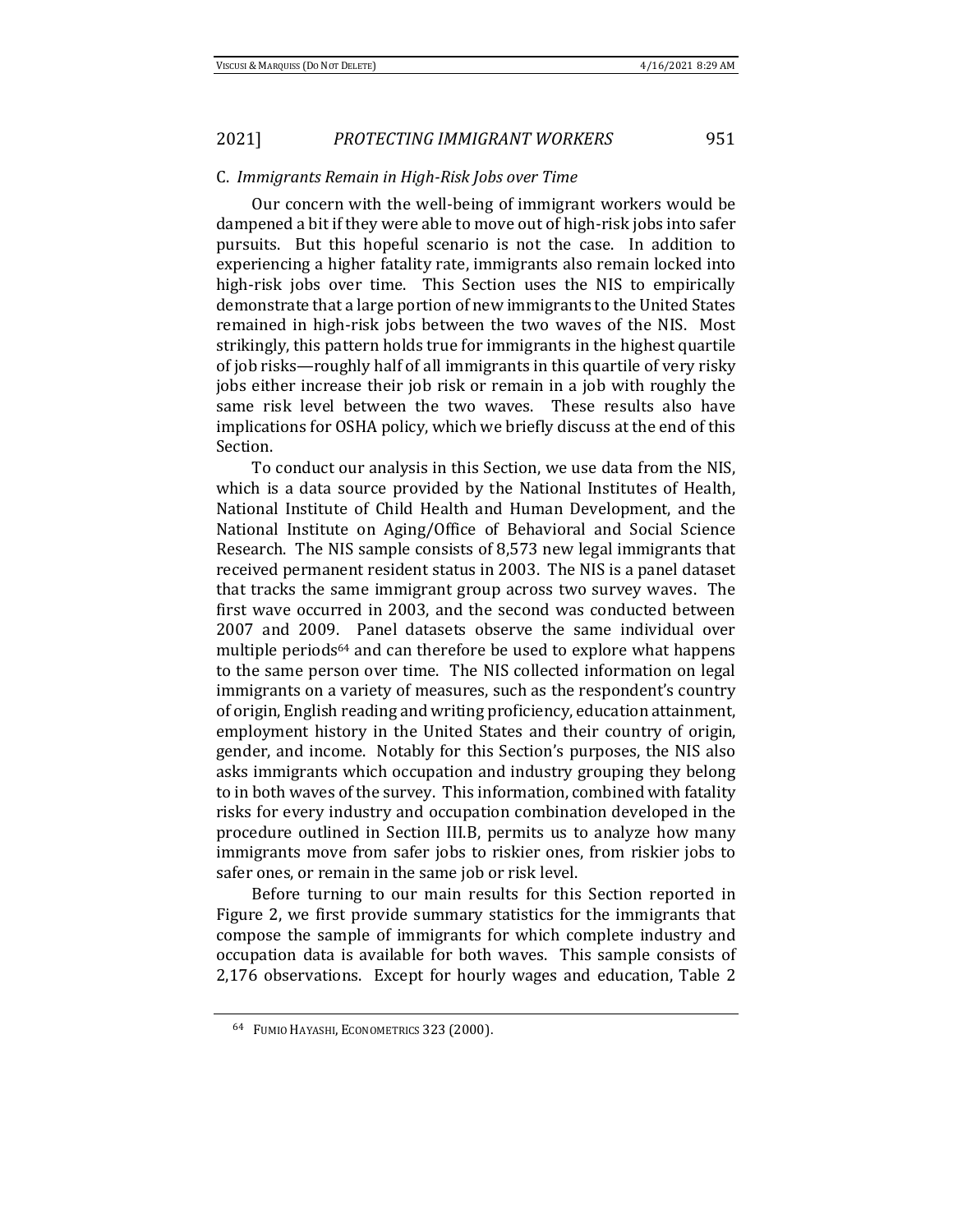provides summary statistics for every observation used to construct Figure 2. The average hourly wage in Wave 1 was \$15.68 per hour, which increased to \$21.45 in Wave 2. Since most of the immigrant characteristics summarized in Table 2 were relatively constant between the two periods, our discussion of this table will focus on the statistics in the second wave of the NIS. The average immigrant had fourteen years of education, ten years of work experience in the United States, and about 4.4 years of experience with their current employer. Approximately 60 percent of the sample is male, and 74 percent of the sample is married. Seven percent worked for the government and 12 percent belonged to a union. About 62 percent of the sample spoke English and 68 percent understood English. Finally, 37 percent were new arrivals to the United States.

|                              | Wave 1 |       | Wave 2 |       |
|------------------------------|--------|-------|--------|-------|
| Variable                     | Mean   | N     | Mean   | N     |
| <b>Hourly Wage</b>           | 15.68  | 1,743 | 21.45  | 1,688 |
| Age                          | 36.86  | 2,176 | 40.64  | 2,176 |
| Education (Years)            | 13.88  | 2,172 | 14.07  | 2,172 |
| Potential Experience in U.S. | 5.06   | 2,176 | 9.59   | 2,176 |
| Tenure                       | 2.68   | 2,176 | 4.37   | 2,176 |
| Male                         | 0.60   | 2,176 | 0.60   | 2,176 |
| Speak English                | 0.62   | 2,176 | 0.62   | 2,176 |
| Understand English           | 0.68   | 2,176 | 0.68   | 2,176 |
| Married                      | 0.71   | 2,176 | 0.74   | 2,176 |
| <b>Government Employee</b>   | 0.05   | 2,176 | 0.07   | 2,176 |
| Union Member                 | 0.11   | 2,176 | 0.12   | 2,176 |
| New Arrival                  | 0.37   | 2,176 | 0.37   | 2,176 |

| Table 2: Summary Statistics for the NIS |  |  |
|-----------------------------------------|--|--|
|-----------------------------------------|--|--|

Bearing this information in mind, we turn next to Figure 2, which provides a first-pass assessment of how immigrants moved among safe and risky jobs between the first wave of the NIS survey in 2003 and the second wave in 2007. Figure 2 graphs the percentage of workers that made a riskier job change, safer job change, or no job change. We define a job change as any change in a worker's industry or occupation category between 2003 and 2007. For this analysis, we include all occupations rather than only blue-collar occupations.65 As an

<sup>65</sup> We impose this restriction later.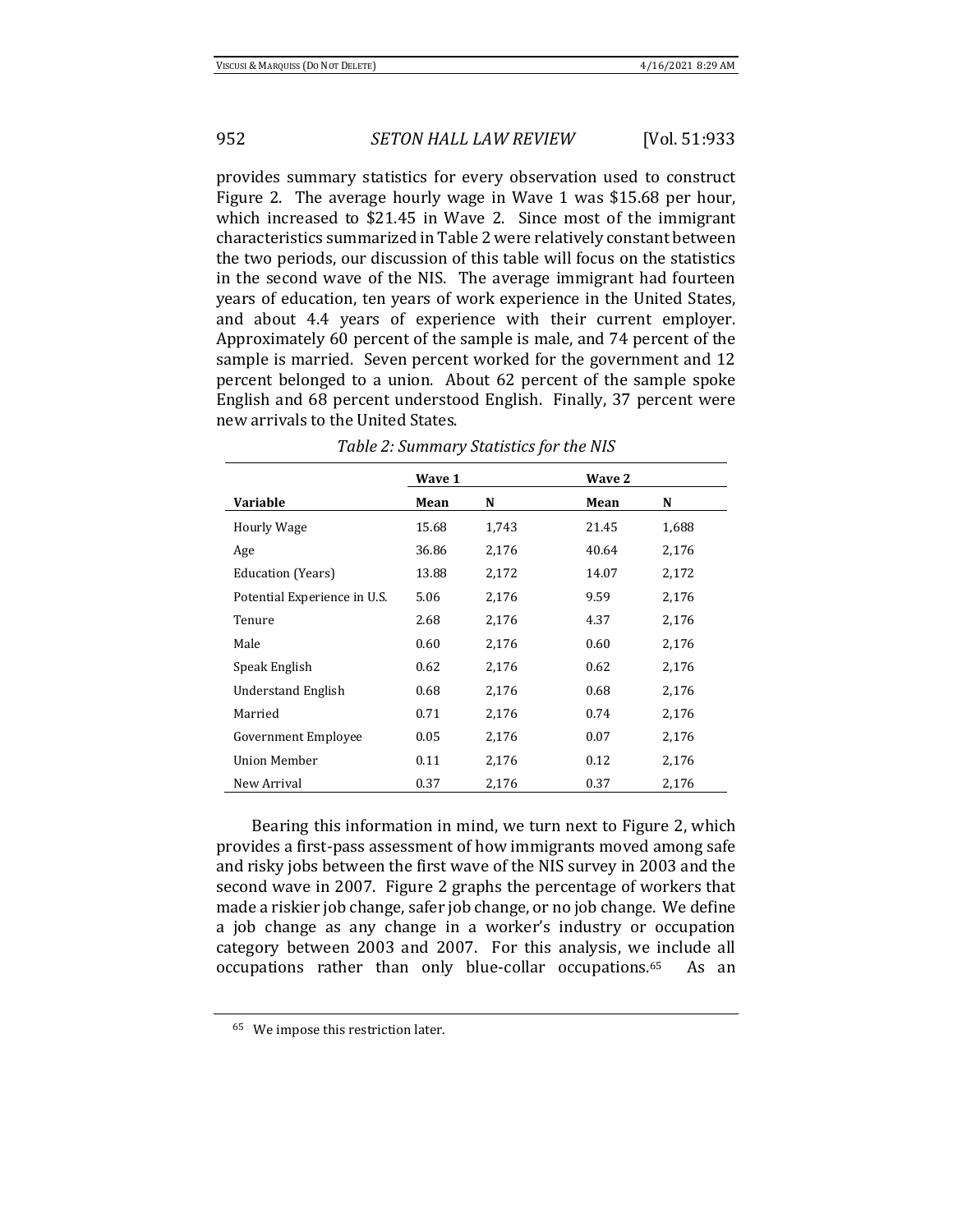illustrative example to understand how Figure 2 was created, suppose that a person worked as a machinist in a foundry in 2003. In Wave 1, this person would then be classified in the "Metals Manufacturing" industry and the "production" occupation. If in 2007 the worker remained at the foundry but became a construction laborer making new buildings for the foundry, he would remain in the same industry but move to a new occupation group, construction. Thus, he would be classified as a job mover for our purposes, and, in this instance, his workplace fatality risk would have increased, so he would be classified as a "riskier job changer."66 We also break out Mexican immigrants separately in Figure 2 because previous research and the results reported in this Article indicate that Mexican immigrants face the highest overall fatality risks and receive the lowest monetary compensation for those risks.<sup>67</sup>

Figure 2 shows that immigrants are more likely to remain in their jobs or switch to riskier jobs than they are to move to safer jobs. Looking first at Mexican immigrants, who composed about 267 of the 2,171 immigrants for which complete data was available, 38 percent moved to a riskier job, 27 percent stayed in the same job, and 35 percent moved to a safer job. Thus, 65 percent of Mexican immigrants in the sample made a riskier change or failed to improve their job risk. To be sure, some of the "stayers" were already in safe jobs, but the fact that more Mexican immigrants moved to a more dangerous job than moved to a safer job shows that a large portion of Mexican immigrants did not get safer over time. Figure 2 also shows that Mexican immigrants are the only group who failed to improve their overall level of safety because more workers moved to riskier jobs over time than moved into safer employment.

Figure 2 also shows that many non-Mexican immigrants did not transition to safer jobs. Though 36 percent of non-Mexican immigrants made a safer job change, the remaining 64 percent of non-Mexican immigrants remained in their same job or made a riskier job change. Finally, looking at all immigrants, Figure 2 shows that 36 percent of all immigrants moved to a safer job, 32 percent found a riskier job, and 32 percent remained in the same job. Thus, roughly two out of every three immigrants stayed in the same risk group or increased their risk when

<sup>66</sup> This worker would also be classified as a job changer if the worker remained in the same machinist occupation in both waves, but moved industries to work for, say, a paper mill classified in the Wood Products Manufacturing industry. Whether this change would be classified as a safer or more dangerous change would depend on whether the risk of dying in the new job was greater or less than that relative to his old job.

<sup>67</sup> Hersch & Viscusi, *supra* note 5; Byler, *supra* note 7, at 14.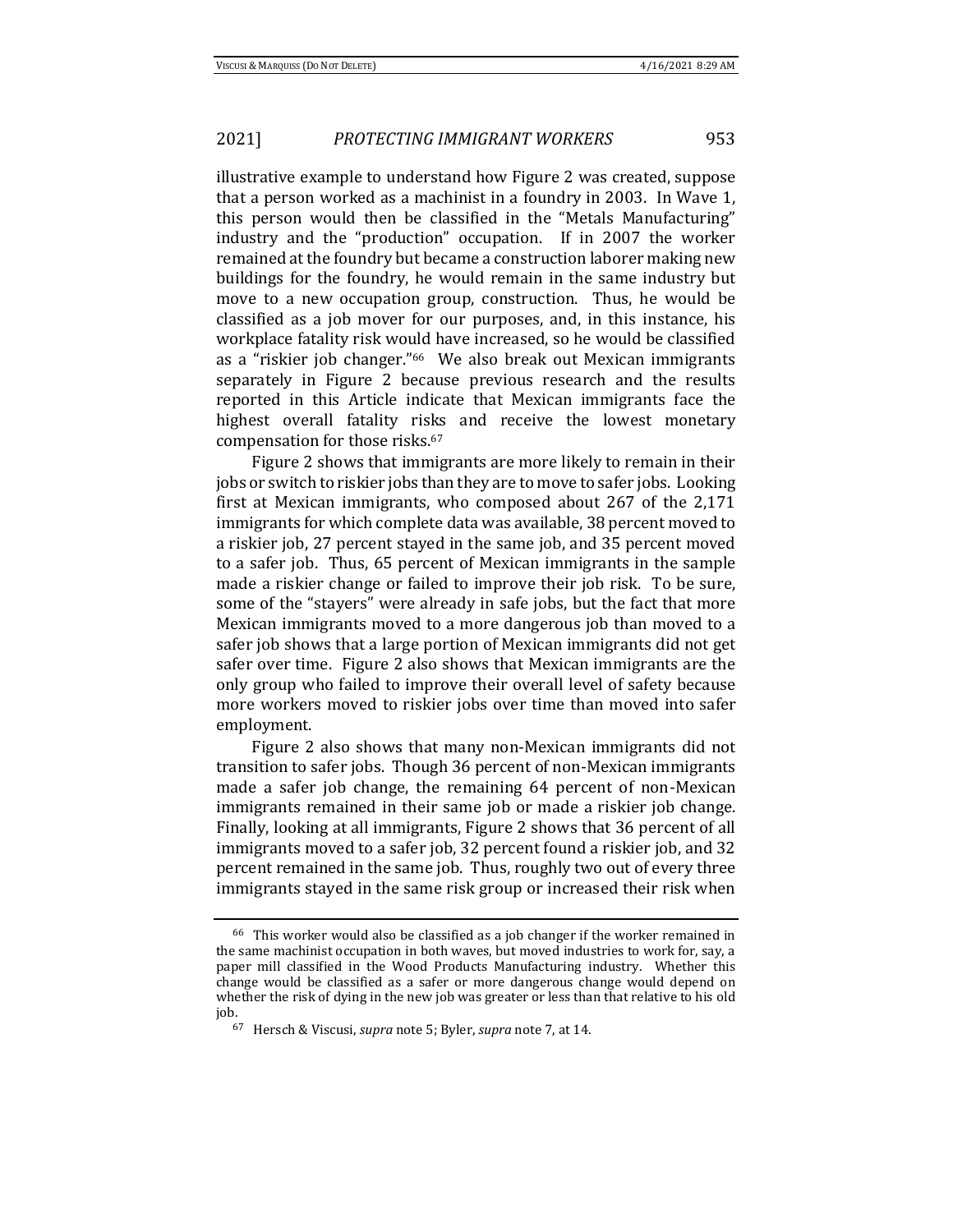they changed jobs. Again, it is likely that some of the "stayers" were already in safe jobs, but the fact that nearly one-third of immigrants moved to a riskier job is indicative of the fact that many immigrants failed to improve in terms of workplace safety.

Stepping back, Figure 2 illustrates overall that a substantial portion of immigrants did not sort themselves into safer jobs between 2003 and 2007. This, in conjunction with the fact that immigrants face higher job risks overall,<sup>68</sup> suggests that immigrants enter jobs with high fatality risks when they first arrive, and then a substantial proportion, based on the results of Figure 2, fail to move into safer jobs as time progresses.

These results inform our understanding of the lack of immigrant progress under the Bush Administration. Although OSHA policies may have encouraged some immigrants to transfer into safer occupations over time, Figure 2 shows that a large portion of immigrants switched to a higher-risk job between 2003 and 2007.



*Figure 2: Changes in Job Risk (Percentages)*<sup>69</sup>

Another way to assess whether immigrants substantially sort into safer jobs is to explore how immigrants change job risks based on their Wave 1 risk quartile. We conduct this analysis in Figures 3, 4, and 5. To

<sup>68</sup> *See infra* Section III.B*.* 

 $69$  The totals and calculations of fatal injury data were generated by researchers at Vanderbilt University with restricted access to the CFOI research file. U.S. Bureau of Labor Statistics, *supra* note 61.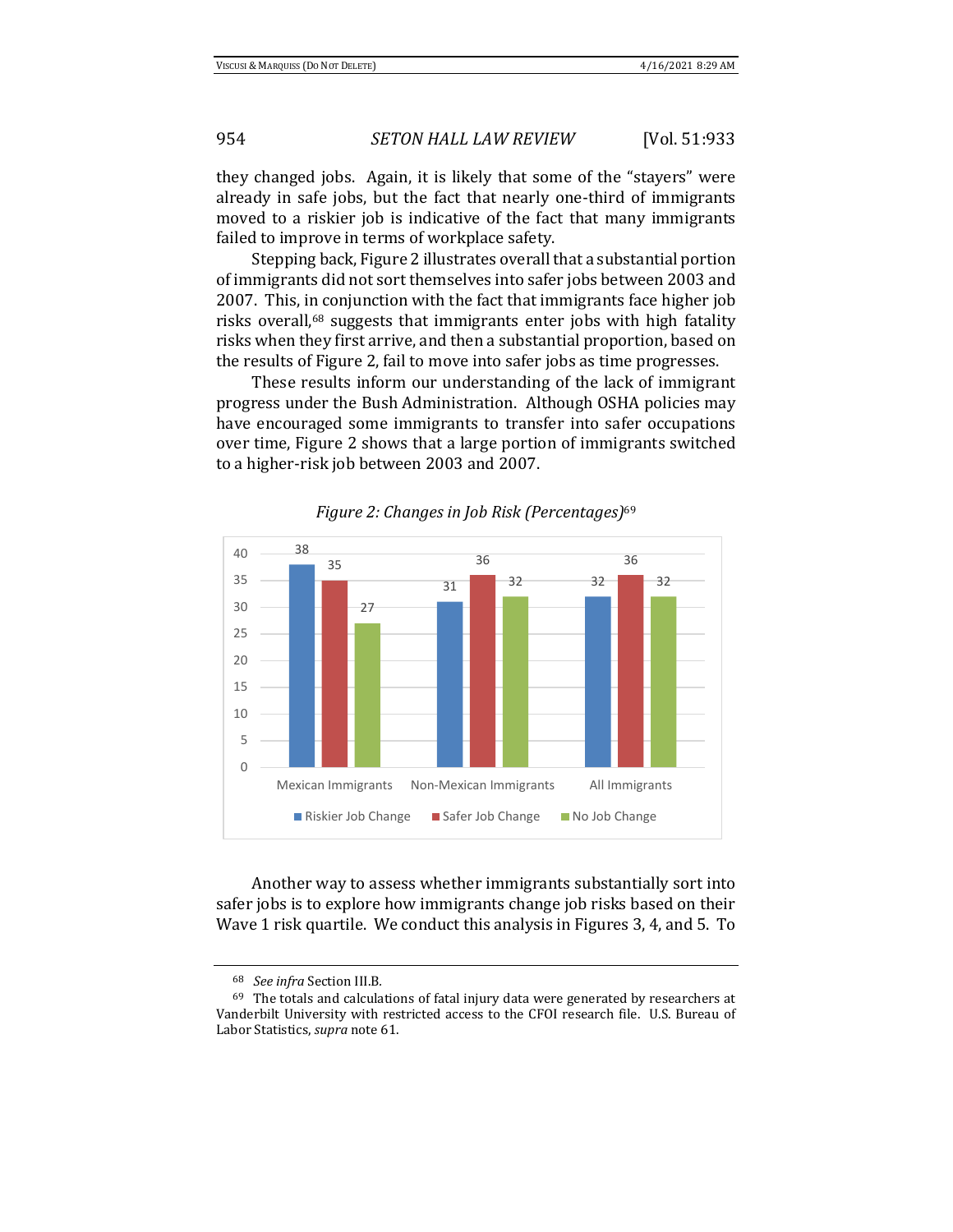construct these figures, we divide immigrants into four different risk groups based on the fatality rate that they faced in their industryoccupation combination in the first wave of the NIS survey. The first quartile consists of immigrants in the lowest 25 percent of job risks, the second quartile consists of immigrants in the second-lowest 25 percent of job risks, and so on. We classify an immigrant as belonging to the "No Risk Change" group if the fatality rate for the immigrant's second job was within 10 percent of the fatality rate for the immigrant's first job in Wave 1 of the NIS. To illustrate, suppose a person's job had a fatality rate of 1.0 death per 100,000 workers in Wave 1 of the NIS. This person would belong to the second quartile in Wave 1.70 If the fatality rate of their second job was 0.90 deaths per 100,000 workers, this person would be classified in the "No Risk Change." If, however, this person moved to a job that had a fatality rate of 0.89 deaths per 100,000 workers, they would belong to the "Risk Decreased" group. If their second job had a fatality rate of greater than 1.1 deaths per 100,000 workers, they would belong to the "Risk Increased" group.

Figures 3, 4, and 5 are useful because they permit analyzing whether immigrants remained in approximately the same risk group in both waves of the NIS survey or if they increased or decreased their risk between the two waves. In short, these figures provide a finer framework in which to analyze how immigrants fare in terms of job risks over time. If a large portion of immigrants is moving to a higherrisk quartile or remaining in the same risk quartile, we have evidence suggesting that immigrants are not sorting themselves into safer jobs over time. Figures 3, 4, and 5 are based on 2,158 total observations.<sup>71</sup>

<sup>&</sup>lt;sup>70</sup> The risk groups in the four quartiles in Figures 3, 4, and 5 are as follows: The first quartile includes all immigrants with workplace fatality risks between zero and 0.76 deaths per 100,000 workers. The second quartile includes all immigrants with workplace fatality risks between 0.76 and 1.14 deaths. The third quartile includes all immigrants with fatality risks between 1.15 and 2.81 deaths. Finally, the fourth quartile includes all immigrants with fatality risks between 2.82 and 35.88 deaths per 100,000.

 $71$  The observations are lower because we lack some fatality rates for some industryoccupation groups due to the nature of the construction of fatality rates indexed by industry-occupation. Otherwise, the 2,158 observations that we have data for perfectly overlap with the 2,176 observations used to construct Figure 2.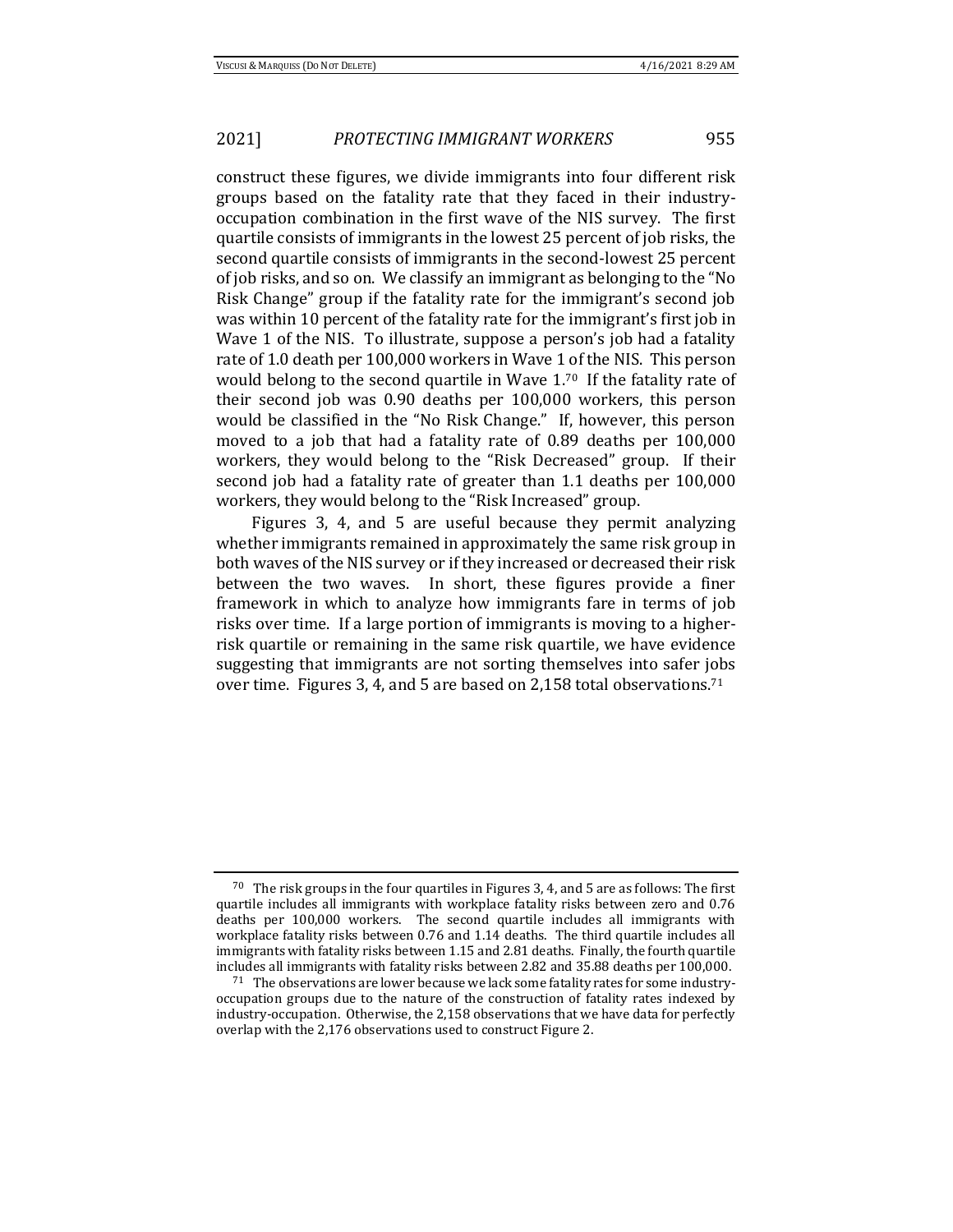

*Figure 3: Risk Changes by Quartile, All Immigrants (Percentages)*<sup>72</sup>

Figure 3 analyzes risk changes for all immigrants for which information was available. The first quartile of Figure 3 shows that 63 percent of immigrant workers moved to a job with a higher fatality risk in the second wave of the NIS survey. To be sure, those in the lowest risk group that switch jobs are hard pressed to find a job with a similar or lower fatality rate, but the fact that nearly two-thirds of workers in the first quartile increased their risk suggests some immigrants are not remaining in safe jobs over time. Indeed, this phenomenon is born out in the other three quartile groups as well. In each of the three groups, about 50 percent of immigrants decreased their risks, but the other 50 percent remained in the same risk group or moved to a job with a higher fatality risk between the first and second waves of the NIS. Notably, nearly one out of every two immigrants in the fourth quartile—which consists of those in the most dangerous jobs and is, therefore, most indicative of how immigrants are doing in terms of job safety increased their fatality risk or failed to move to a job with a lower fatality risk. Overall, Figure 3 illustrates that though there has certainly been

 $72$  The totals and calculations of fatal injury data were generated by researchers at Vanderbilt University with restricted access to the CFOI research file. U.S. Bureau of Labor Statistics, *supra* note 61. The risk-quartiles in Figures 3, 4, and 5 are as follows: The first quartile consists of the safest industry-occupation groups with the lowest fatality rates. The second quartile includes the second safest industry-occupation groups. The third quartile includes the third safest industry-occupation groups. The fourth quartile includes the most dangerous industry-occupation groups with the highest fatality rates.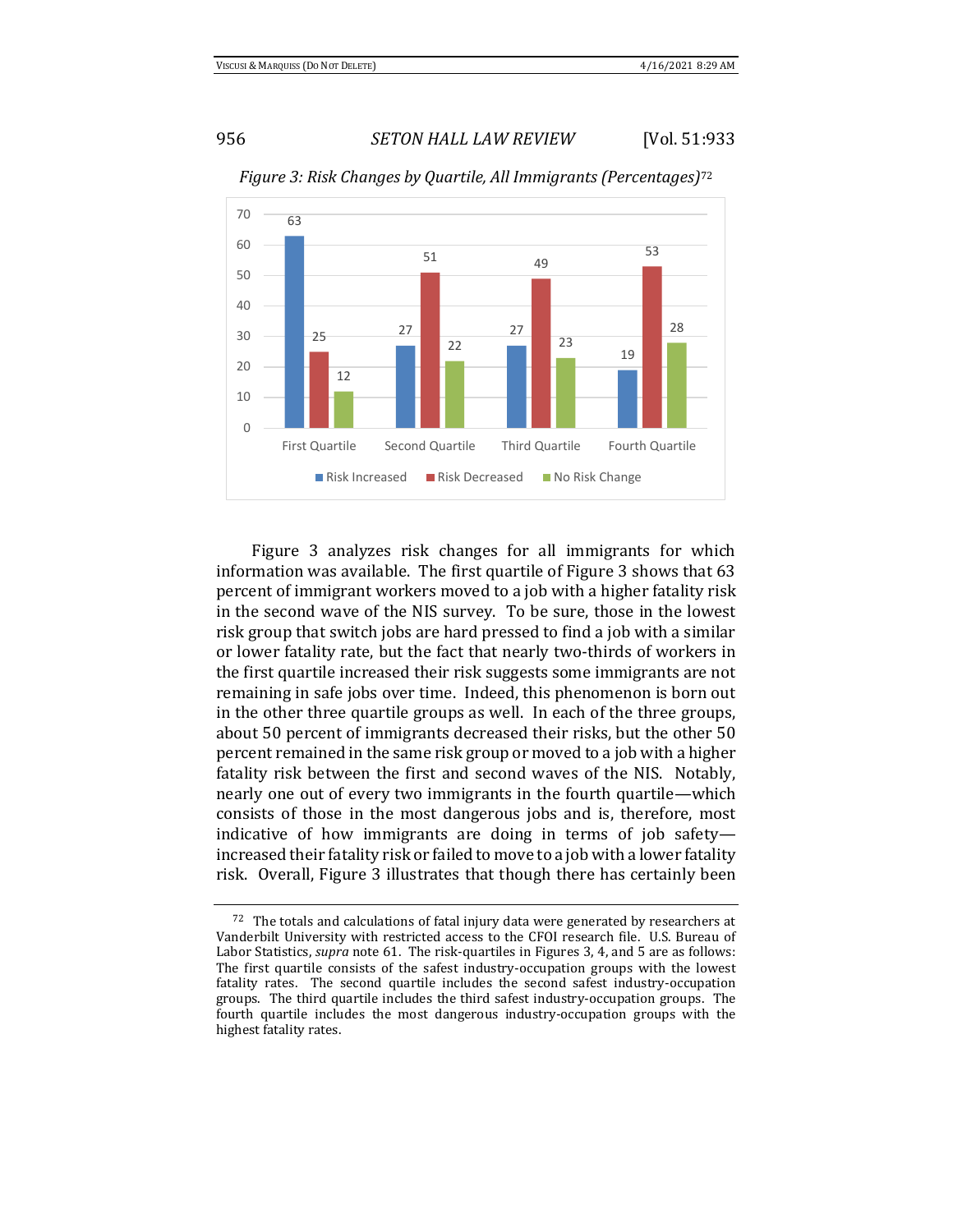some improvement in terms of immigrants sorting themselves into safer jobs, a substantial portion, especially those in the riskiest quartile, do not do so.

*Figure 4: Risk Changes by Quartile, Mexican Immigrants (Percentages)*<sup>73</sup>



Figure 4 breaks out risk changes by quartile for Mexican immigrants, who represent 265 of the 2,158 immigrants for which complete data was available. Here, the first quartile largely mirrored what occurred in the first quartile of Figure 3: about two-thirds of Mexican immigrants increased their fatality risk in the second wave of the NIS, while the remainder stayed in a similar risk group or decreased their overall fatality risk. Likewise, the activity in the second and third quartiles in Figure 4 aligned with that of Figure 3. Again, the most telling quartile in terms of how immigrants are doing in the labor market is the fourth, high-risk quartile. Here, the movement between risk groups in the fourth quartile for Mexican immigrants mirrored the fourth quartile for all immigrants in Figure 3. Approximately half of all Mexican

 $73$  The totals and calculations of fatal injury data were generated by researchers at Vanderbilt University with restricted access to the CFOI research file. U.S. Bureau of Labor Statistics, *supra* note 61. The risk-quartiles in Figures 3, 4, and 5 are as follows: The first quartile consists of the safest industry-occupation groups with the lowest fatality rates. The second quartile includes the second safest industry-occupation groups. The third quartile includes the third safest industry-occupation groups. The fourth quartile includes the most dangerous industry-occupation groups with the highest fatality rates.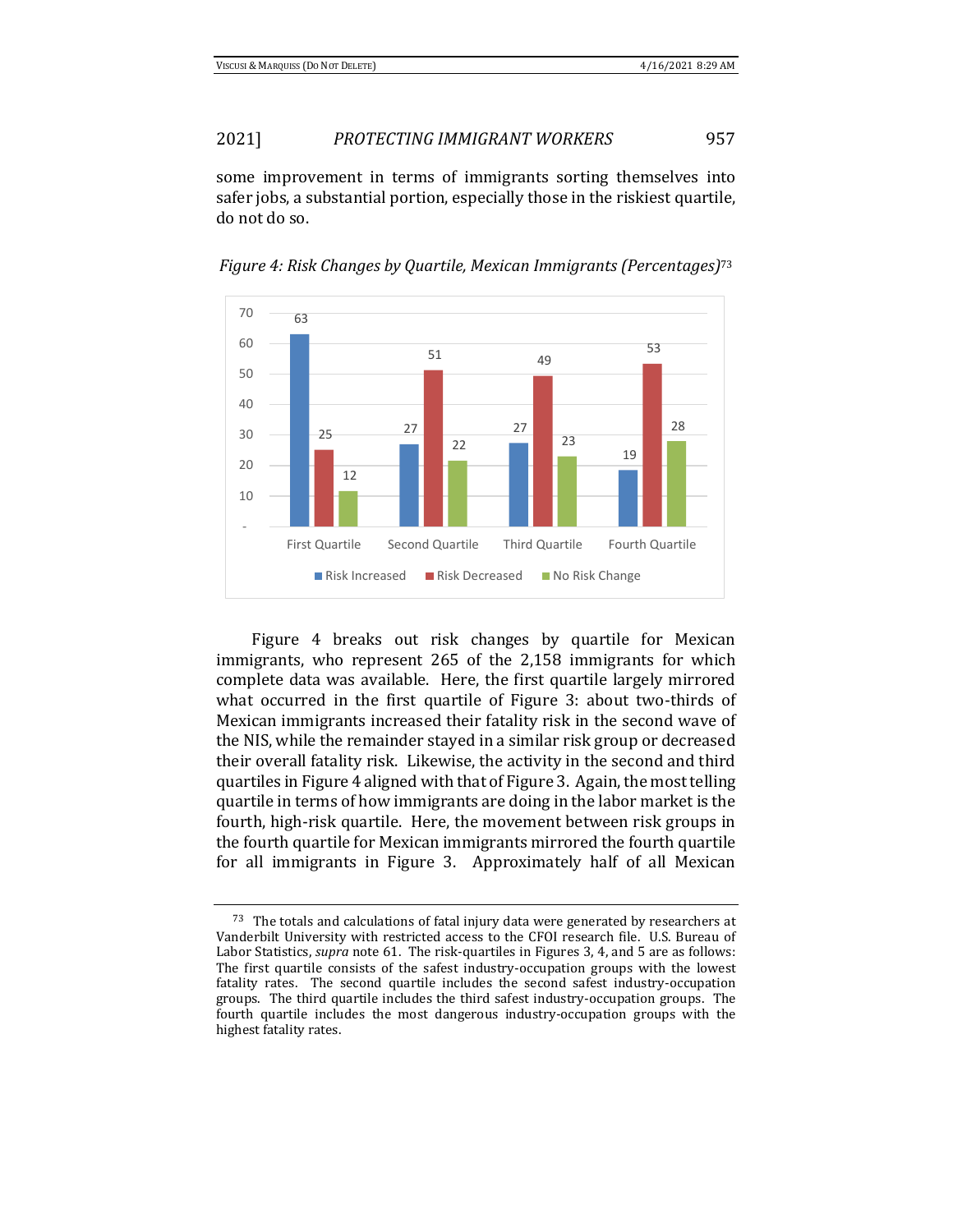immigrants in this quartile increased their job risks or remained in the fourth riskiest quartile, while about half reduced their workplace fatality risks between the two waves.

Finally, Figure 5 analyzes risk changes for non-Mexican immigrants. Figure 5 largely mirrors the results illustrated in Figure 3. Again, the first quartile had the largest percentage of immigrant workers that moved to a higher-risk job. The job movement in the second, third, and fourth quartiles largely mirrored that exhibited for all immigrants in Figure 3. Notably, in the fourth and most dangerous risk quartile, just under half of all non-Mexican immigrants remained in the same risk group or increased their fatality risk.



*Figure 5: Risk Changes by Quartile, Non-Mexican Immigrants (Percentages)*<sup>74</sup>

Overall, Figures 3 through 5 show that many immigrants did not substantially migrate into safer jobs between the first and second waves of the NIS. Certainly, many immigrants across all quartiles did move to a safer job. But the fourth quartile of Figures 3, 4, and 5—which

 $74$  The totals and calculations of fatal injury data were generated by researchers at Vanderbilt University with restricted access to the CFOI research file. U.S. Bureau of Labor Statistics, *supra* note 61. The risk-quartiles in Figures 3, 4, and 5 are as follows: The first quartile consists of the safest industry-occupation groups with the lowest fatality rates. The second quartile includes the second safest industry-occupation groups. The third quartile includes the third safest industry-occupation groups. The fourth quartile includes the most dangerous industry-occupation groups with the highest fatality rates.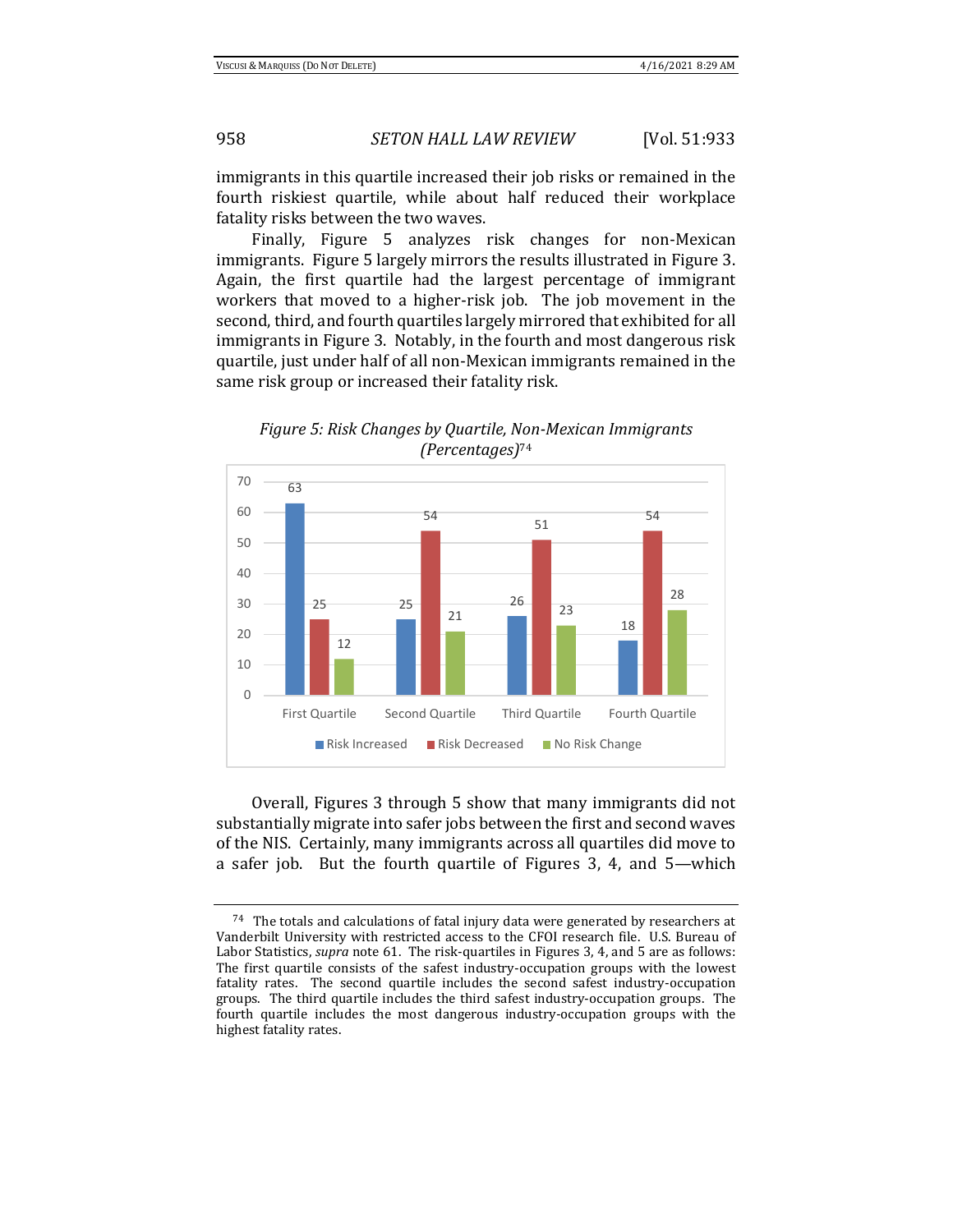represents the quartile with the most dangerous occupations—shows that a substantial portion of immigrants remained in high-risk jobs or increased their job risks. Thus, while some immigrants improved, many did not, and this fact—coupled with the results in Sections III.B and V.D, *infra*—shows that immigrants still face many struggles in the workplace: they experience higher average fatality rates, are not compensated for their job risks, and, in many cases, remain locked into high-risk jobs over time. The results developed in this Section also shed light on some of OSHA's policies under the Bush Administration. At this time, OSHA compiled several Spanish-language resources and created the Hispanic Workers Task Force to improve worker safety.75 Given that a large portion of the immigrant population remained in high-risk jobs or moved to high-risk jobs between 2003 and 2007, however, these trends suggest that the Bush Administration's efforts were not sufficient to enable immigrant workers to transition into safer occupations.

#### IV. DO IMMIGRANTS GET PAID FOR RISKY JOBS? THEORY OF THE VSL

Part III of this Article demonstrated that immigrants experience a higher overall fatality rate than native workers and that a significant portion of immigrants remained in dangerous jobs over time. The results developed in Part III may be less concerning, however, if it is also the case that immigrant workers receive compensation in the form of higher wages, or hazard pay, for their increased job risks. Research in the economics literature suggests that immigrants do not receive wage compensation for their increased job risks, as reflected by the fact that their VSL is substantially lower than the VSL for native workers, and for some immigrant groups may even be zero.<sup>76</sup> This Part discusses a theoretical explanation for why this may be the case. To preview, immigrants receive lower hazard pay because they face a different wage-offer curve than native workers, resulting in a lower compensating differential for immigrants along with a lower accompanying VSL.77 Section A provides background information to better understand the VSL. Section B describes the theoretical derivation of the VSL. Finally, Section C explains in more detail why the VSL may differ for immigrant workers.

<sup>75</sup> These policies are described in more detail in Part VI.

<sup>76</sup> Hersch & Viscusi, *supra* note 5, at 750.

<sup>77</sup> *Id.*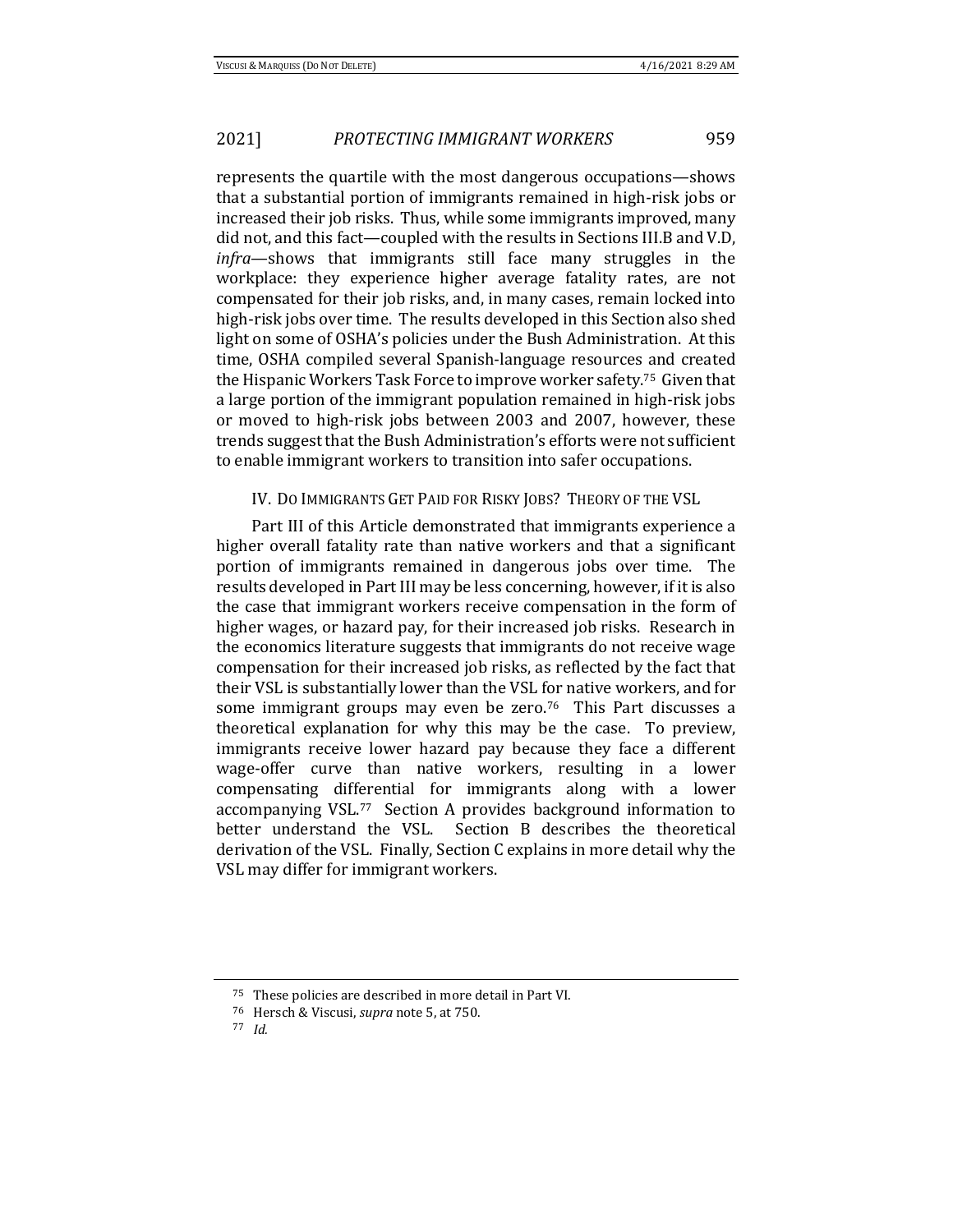#### A. *What is the VSL?*

The VSL quantifies the benefit of avoiding a fatality. Today, the VSL estimates range from 9 to 11 million dollars.78 This figure reflects the total compensation required per expected workplace death. To illustrate, suppose the average annual fatality rate for all workers is one death per 10,000 workers.79 Suppose also that in return for bearing this risk, workers receive an annual wage premium of \$1,000.80 The amount of compensation that this group of workers would receive for one workplace death would therefore be \$10,000,000 or 10,000\*\$1,000. Accordingly, the VSL would equal \$10,000,000. In general, then, the VSL can serve as a measure of whether workers receive compensation for their job risks.

Though estimates of the VSL for workers generally are between 9 and 11 million dollars, the estimated VSL for immigrants is much lower. In 2010, the estimated VSL for immigrants using the industryoccupation fatality rate measure was \$3.19 million, which, at the time, compared to a VSL of \$8.8 million for native workers, indicates that immigrants receive less hazard pay than U.S.-born workers.81 Mexican immigrants fared particularly poorly as they received no net wage compensation for fatality risks, resulting in a VSL of zero for these workers.82 The following sections explain how immigrants can receive less compensation for job risks than native workers by first outlining the theoretical derivation of the VSL, followed by a theoretical rationale for why immigrants have a lower VSL than native workers.

#### B. *Theoretical Derivation of the VSL*

The Value of a Statistical Life is grounded in the fundamental assumption that labor markets involve the exchange of goods and services between workers and firms.<sup>83</sup> More dangerous jobs are generally less desirable to risk-averse workers, and so, holding everything else equal, these workers require higher wages to work

<sup>78</sup> W. KIP VISCUSI, PRICING LIVES: GUIDEPOSTS FOR A SAFER SOCIETY 6 (2018).

<sup>79</sup> *Id.* 

<sup>80</sup> *Id.* The \$1,000 figure is derived statistically and includes controls for workers and occupation characteristics.

<sup>81</sup> Hersch & Viscusi, *supra* note 5, at 763. Estimates of the VSL using a different dataset, the NIS, showed that immigrants had a VSL between \$9 and \$13 million. Mexican immigrants still had a negative VSL, however. *Id.* at 767

<sup>82</sup> *Id.* at 767.

<sup>83</sup> Thomas J. Kniesner & W. Kip Viscusi, *The Value of a Statistical Life*, OXFORD RSCH. ENCYCLOPEDIA OF ECON. AND FIN. (2019), https://doi.org/10.1093/acrefore/9780190625 979.013.138.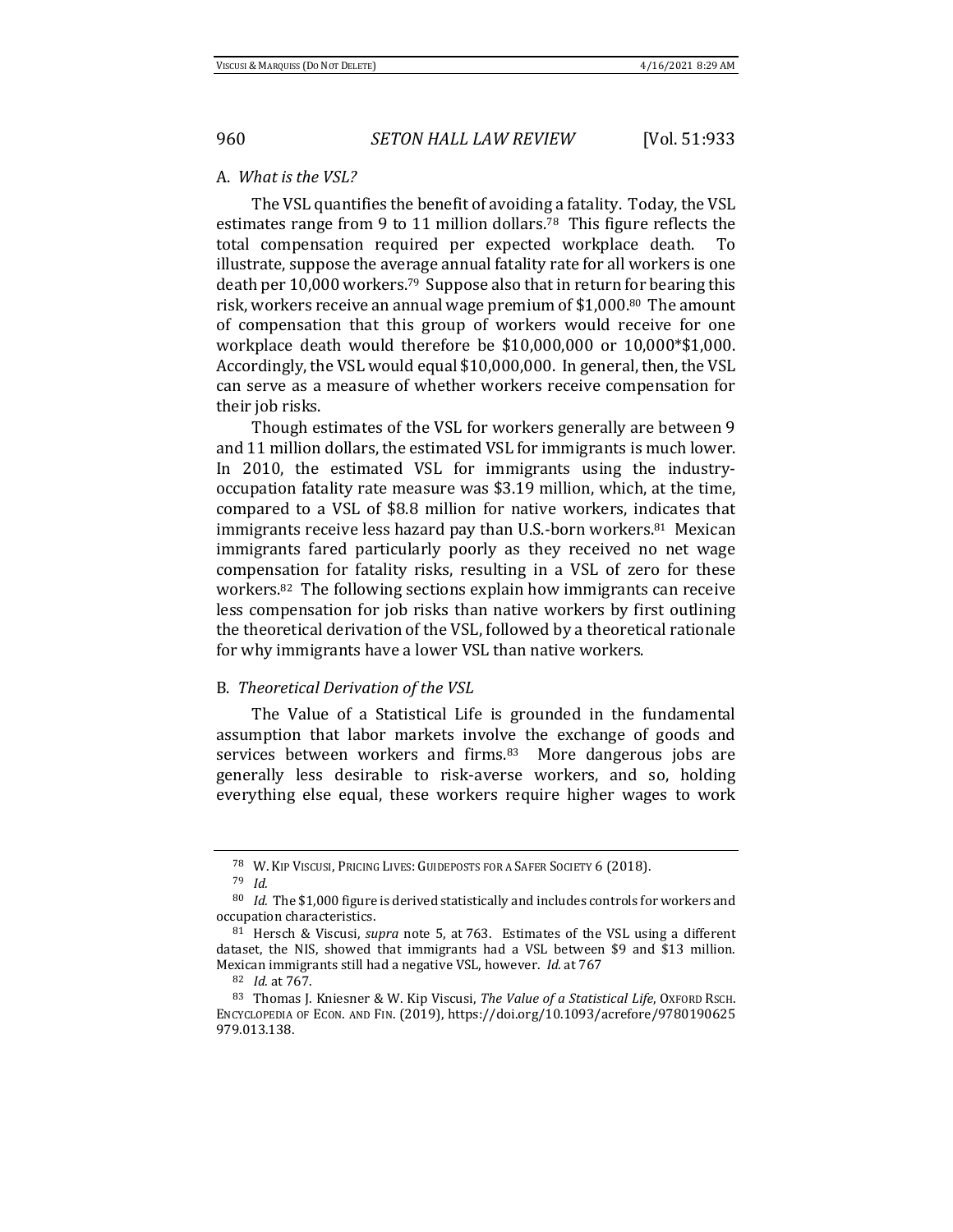those more dangerous jobs.84 In economic terms, this is referred to as a compensating differential.85 On the firm side, safer jobs are more costly for firms to provide, and, again holding everything else equal, firms will have to pay lower wages for safer jobs in a perfectly competitive environment, and some workers will accept the lower wages in return for safer jobs.86 This results in a locus of wage and job-risk combinations in which the quantity of labor demanded equals the quantity of labor supplied at every possible safety level. In economic terms, this is referred to as the labor market hedonic equilibrium.

The labor market hedonic equilibrium can be described algebraically by the equation  $w = w(p)$ , where *w* represents the wage and  $p$  represents the probability of a fatal injury at work.<sup>87</sup> In other words, the wage is a function of the job risk. Furthermore, the more dangerous the job, the more firms must pay in wages, everything else the same, to attract workers to that job. Note also that the proper comparison is within an industry and occupation across workplaces. So even though lawyers have higher paid and safer jobs than construction workers, comparing lawyers to construction workers would be inapt. Rather, the focus is on situations such as test pilots being more highly paid than commercial airline pilots because test pilots face such a higher risk of death.<sup>88</sup>

The graphical representation of the labor market hedonic equilibrium is a concave function, and the VSL directly follows from the numerical value of the slope of the labor market hedonic wage equilibria.89 To illustrate, consider an example similar to the one outlined in Section IV.A. Suppose the probability of an accidental death in the workplace is one death per 10,000 workers. Suppose also that the labor market reveals that for this level of risk the typical worker must be paid an extra \$1,000 per year to accept a job that has this risk level. As a group, then, 10,000 workers would need to collect \$10 million more to compensate them for the risk that one more of their number were to be killed in the next year. In this example, then, the VSL is \$10 million.<sup>90</sup>

<sup>84</sup> *Id.* 

<sup>85</sup> *Id.* 

<sup>86</sup> *Id.* 

<sup>87</sup> *Id.* 

<sup>88</sup> *Id.* Another example is for janitors. Janitors who clean the inside of a nuclear reactor are paid about 16 times more than janitors who clean commercial office buildings. *Id.* 

<sup>89</sup> Kniesner & Viscusi, *supra* note 83.

 $90$  This is also the amount that the same group of workers would be willing to pay via wage reductions to have a safer job where one fewer worker in their group would be fatality injured. *Id.*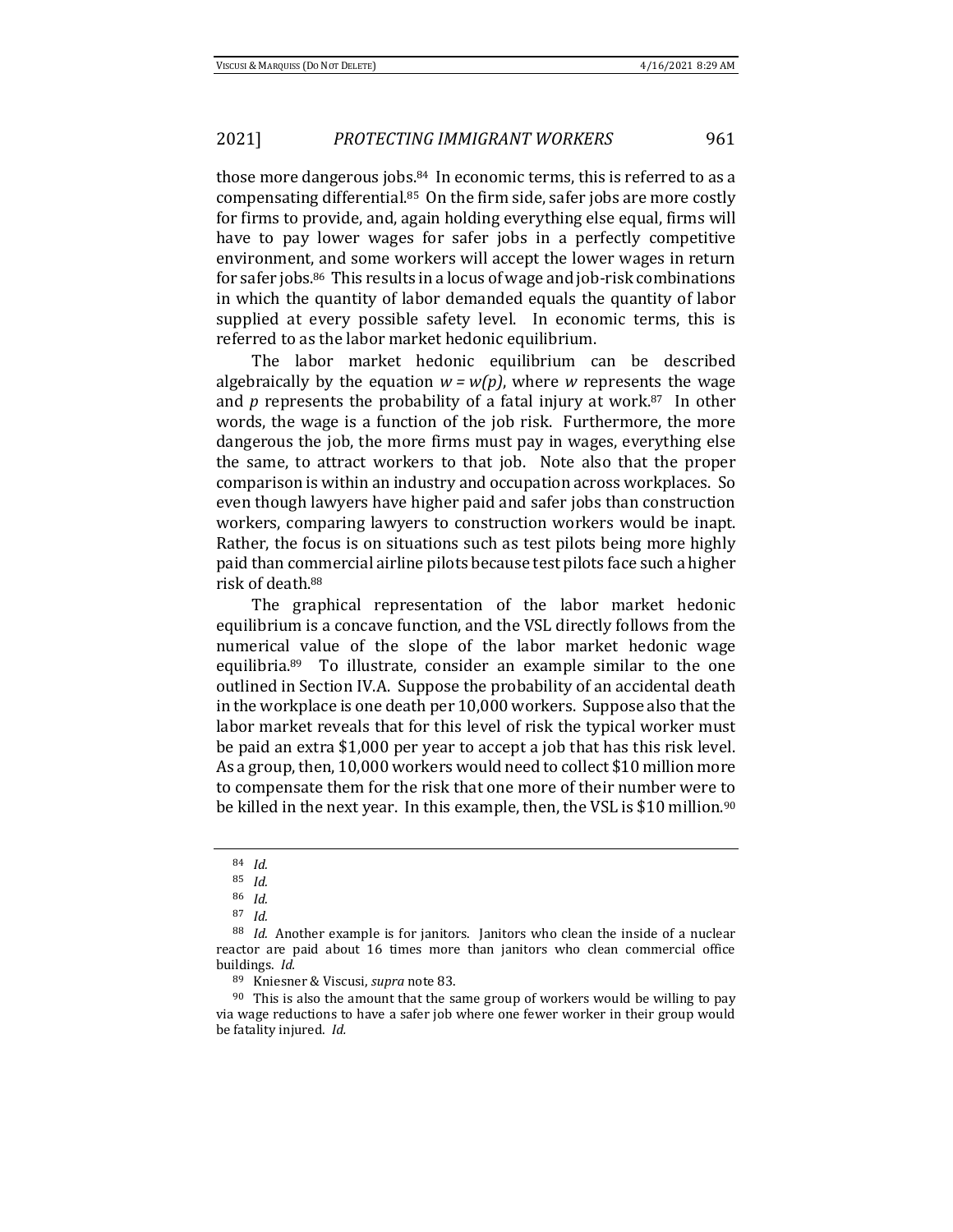More broadly, the VSL equals all the additional wage payments that employers must pay to compensate their workers for workplace fatality risk.

Another important result at play here involves the sorting of workers to jobs in various firms. Because of the nature of the labor market, firms with low workplace safety costs will hire those workers who are least willing to bear workplace risks.<sup>91</sup> Similarly, firms with high safety costs will hire workers who are most willing to bear workplace risks that threaten their health or safety at work.<sup>92</sup> In the most simplified theoretical version of the VSL, this sorting of workers to firms is economically efficient. This simplified version assumes, however, that all workers face a common labor market offer curve.<sup>93</sup> In practice, it may be the case that workers face different offer curves. As explained in more detail in the following Section, this market segmentation explains why immigrants do not receive compensation for job risks.<sup>94</sup>

#### C. *The VSL for Immigrant Workers*

This Section explains why the VSL may differ for immigrant workers. This Article, along with previous research in economics, 95 shows that immigrants, especially those from Mexico, encounter large workplace fatality risks without receiving significant wage compensation in return.<sup>96</sup>

The explanation for why immigrants fare worse in the labor market is grounded in standard economic wage theory. To illustrate, begin with the same labor market described in Section IV.B. Now, however, relax the assumption that all workers face the same wage-offer curve and instead let there be two offer curves, one for native workers and one for immigrants.97 Economists refer to a labor market characterized by two offer curves as a segmented labor market.<sup>98</sup> So, even though immigrant workers may be able to choose from among the same set of jobs as native workers, they receive a lower level of compensation for each level of risk.99 Furthermore, segmented labor markets are theoretically

<sup>97</sup> *Id*.

<sup>99</sup> *Id.* 

<sup>91</sup> *Id.*

<sup>92</sup> *Id.* 

<sup>93</sup> *Id.* 

<sup>94</sup> *Id.* 

<sup>95</sup> *Id.* at 749–50.

<sup>96</sup> Hersch & Viscusi, *supra* note 5, at 750.

<sup>98</sup> *Id.*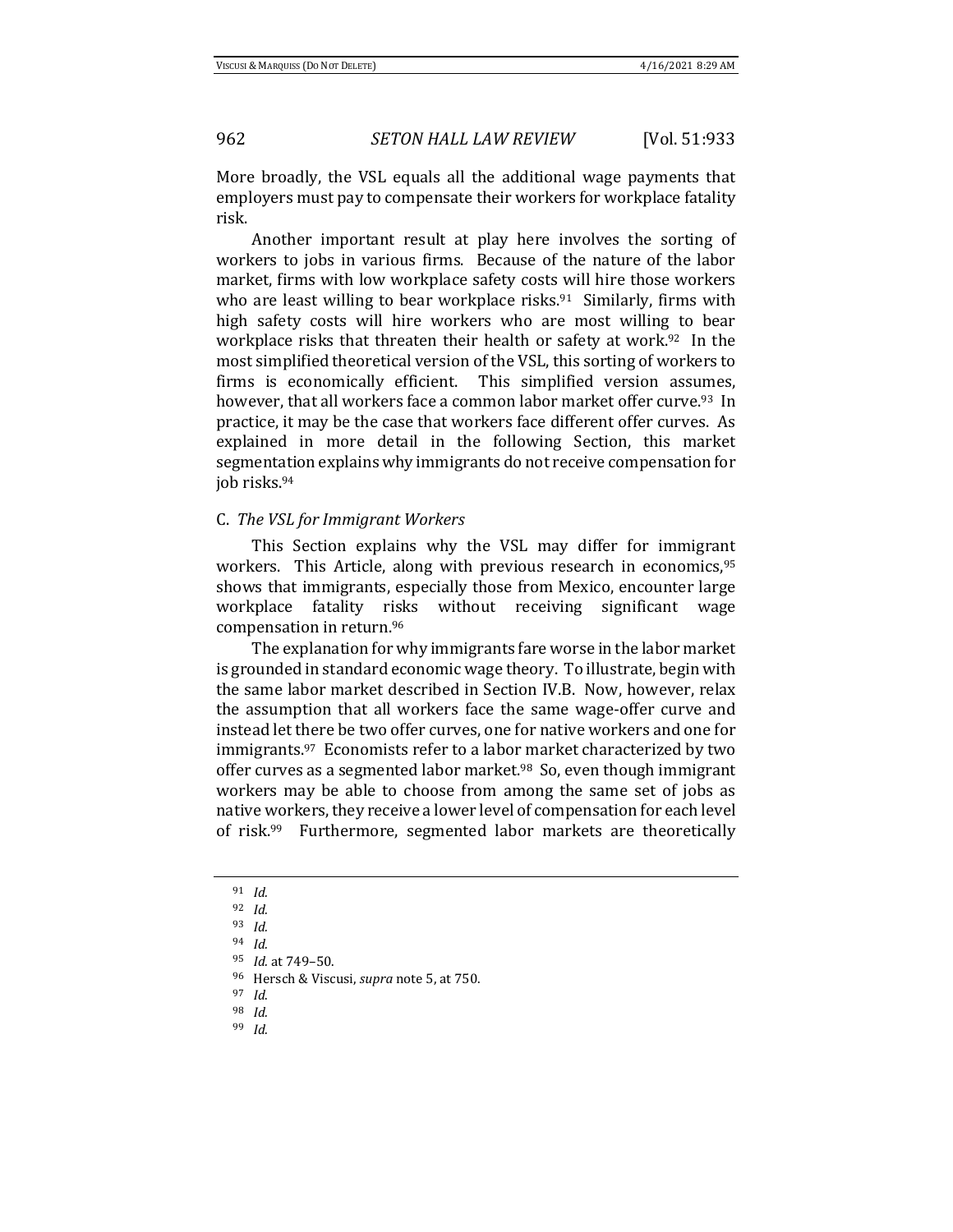possible so long as employers can distinguish between the two labor market groups and offer different sets of jobs based upon observable characteristics of one group.<sup>100</sup> Immigrants can be readily identified by their potential employers, therefore they could face a different provision of wage-offer curves based upon their status as immigrants.<sup>101</sup>

The next Part uses the theoretical insights developed here to design an empirical model that shows that immigrants fail to receive hazard pay for their workplace fatality risks.

#### V. RESULTS

This Section uses data from the CPS to show that immigrants do not receive a wage premium for their workplace fatality risks. We also show that this result holds for Mexican immigrants. To reach this result, we leverage the theoretical insights developed in the previous Part to design an empirical specification that accounts for a segregated labor market in which immigrants face a different wage-offer curve than native workers. Moreover, the results in this Part bolster the conclusion that immigrants suffer in the labor market relative to native workers. Section III.B showed that immigrants face a higher average fatality risk than native workers, Section III.C showed that a substantial portion of immigrants remains locked into high-risk jobs over time, and this Part empirically shows that immigrants do not receive hazard pay for job risks.

This Part proceeds as follows. Section A discusses the data used to derive these results. Section B outlines our empirical specification. Section C discusses previous results in the economics literature showing that immigrants do not receive hazard pay for job risks. Finally, Section D provides new evidence that immigrants, even in 2015, do not receive compensation for workplace fatality risks.

#### A. *Data Sources*

This Section uses data from the CPS to estimate log-wage regression equations that test whether immigrants receive compensation for job risks. The CPS is a large sample dataset that includes employment and demographic information for the native U.S. workforce along with information on a worker's country of origin, which is used to determine whether the worker is an immigrant.102 We use the

<sup>100</sup> *Id.* at 751.

<sup>101</sup> *Id.* at 751.

<sup>102</sup> National Bureau of Economic Research, Current Population Survey (CPS) Data at the NBER, https://www.nber.org/research/data/current-population-survey-cps-datanber (last visited February 9, 2021).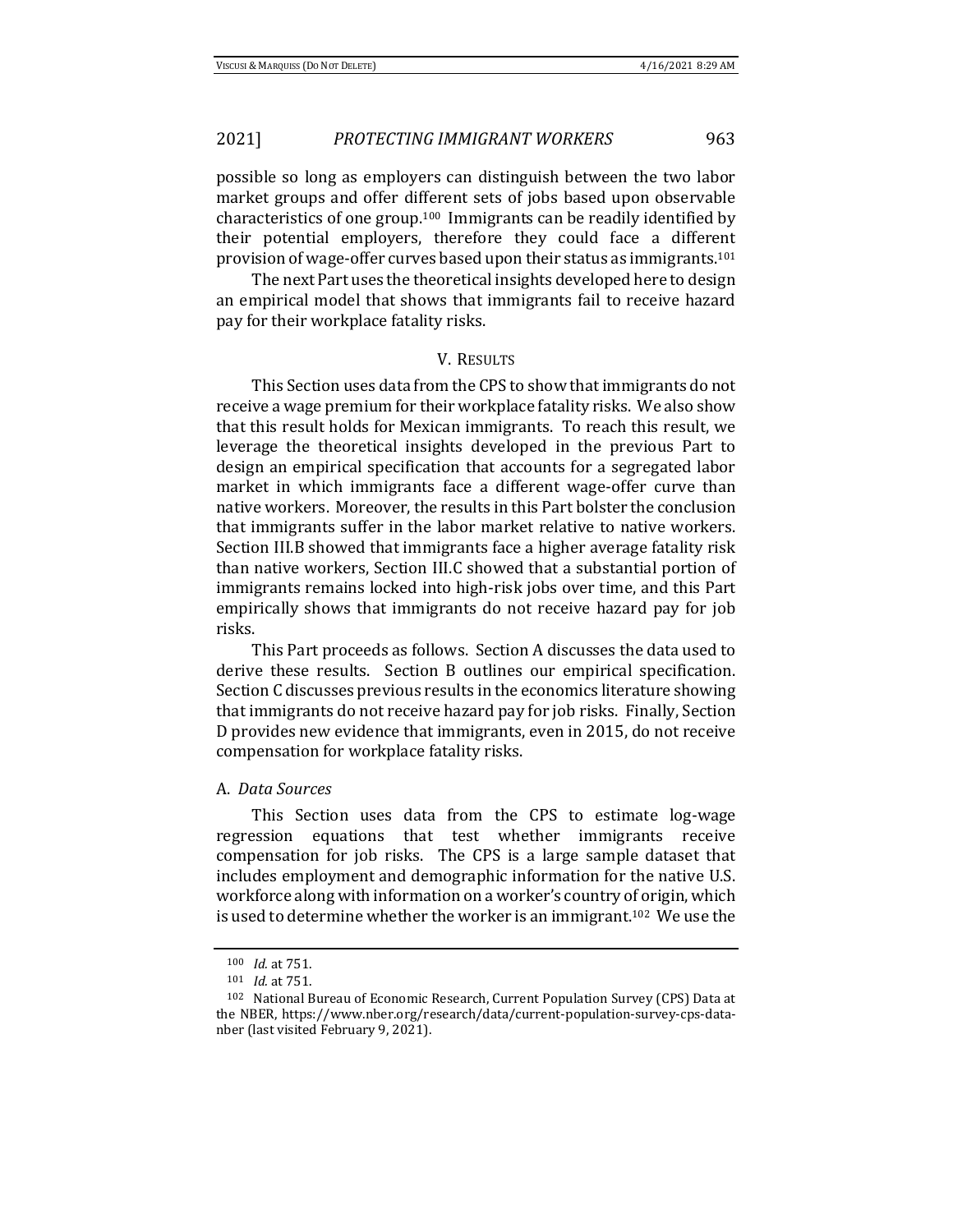Merged Outgoing Rotation Groups (MORG), a subsample of the CPS, in our analysis because this sample includes information on the worker's income. The MORG also includes information on worker age, education, gender, race, occupation, and industry. Summary statistics for the key variables of the log-wage regression equation used to estimate fatality risks are reported in Appendix Table 1. We focus on 2007 and 2015 because 2007 corresponds with the second year of the NIS survey and 2015 is the most recent year for which our CFOI data is available. To compare with the first wave of the NIS survey in 2003, we reference results from Hersch and Viscusi (2010), described in Section V.C. Overall, the results from these regressions can, in conjunction with results from the NIS survey, inform our understanding of how immigrants fare in the workplace.

We made a number of restrictions to the sample to align with best practices in the economics literature. First, we restricted the CPS sample to workers in occupations that were traditionally characterized as blue-collar jobs since the greatest job risks are associated with these occupations.103 This restriction is common throughout the VSL literature.104 We also limit the CPS samples to workers that are not selfemployed—since the CPS does not report earnings for self-employed workers—and to those with hourly wages from \$1.50 to \$100 and between the ages of eighteen and sixty-four. Summary statistics for the variables included in this analysis are presented in Appendix Table 1.

Appendix Table 1 shows that the average hourly wage in 2007 and 2015 was \$16.60 per hour and \$19 per hour, respectively. Experience ranged from 22 years in 2007 to 22.4 years in 2015. Time spent receiving education was relatively constant across the two sample years, ranging from 12.5 and 12.8 years. Union membership declined from 14.8 percent of the 2007 sample to 12.8 percent of the 2015 sample. The percent of white workers was roughly the same in 2007 and 2015, ranging between 79.1 percent and 81.9 percent of each sample. The percent of Hispanic workers increased between 2007 and 2015—approximately 17.5 percent of the sample in 2007 was Hispanic compared to 18.8 percent in 2015. The percentage of immigrants was 18.9 percent in both 2007 and 2015. Finally, the percentage of Mexican immigrants was 8.1 percent in 2007 and 7.5 percent in 2015.

<sup>103</sup> These occupations are listed above in footnote 58.

<sup>104</sup> *See, e.g.*, Gentry & Viscusi (2016), *supra* note 51, at 92; Hersch & Viscusi, *supra*  note 5, at 755.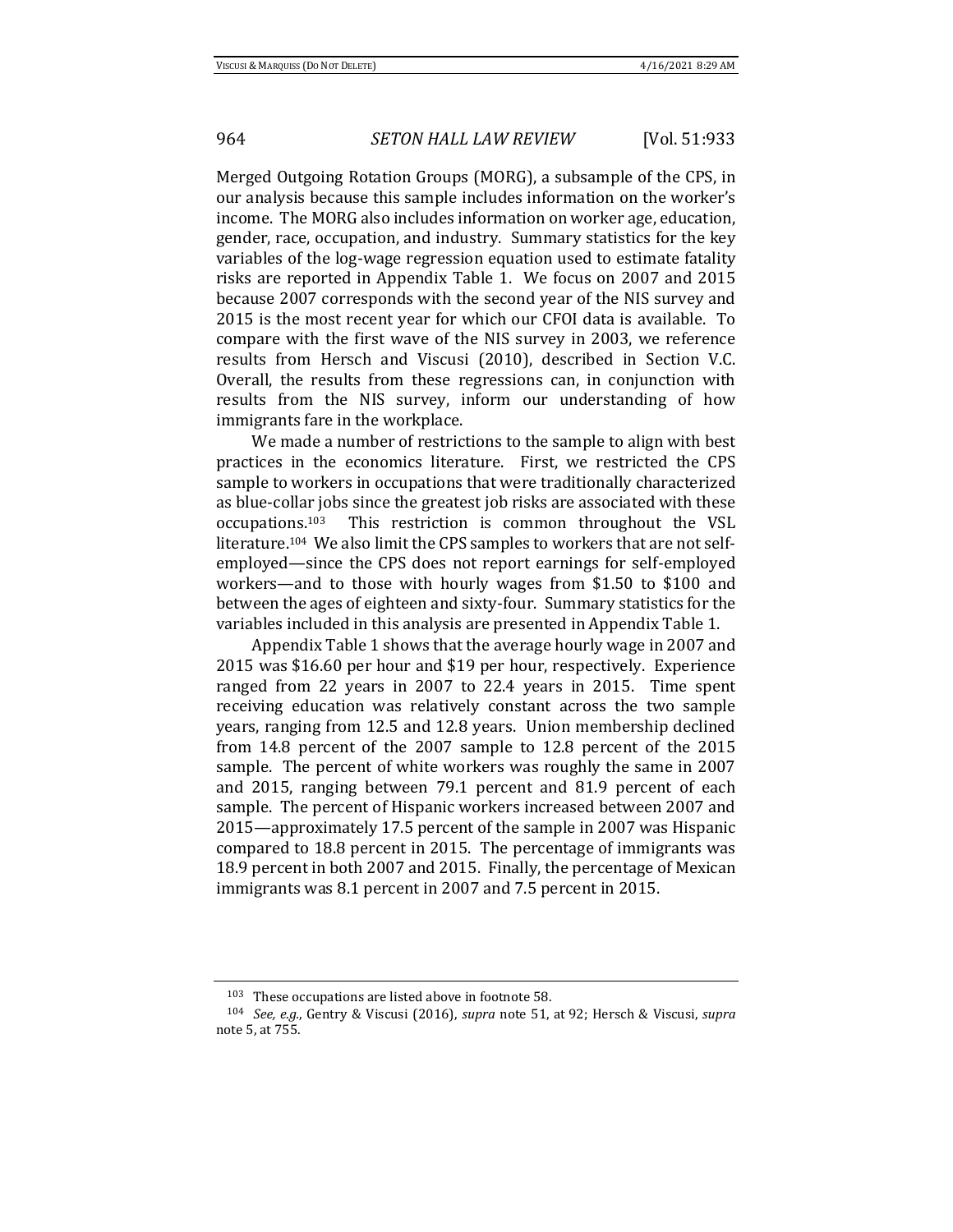#### B. *Empirical Specification*

The empirical specification applies the theoretical insights developed in Part IV. We leverage the canonical log-wage equation used throughout labor economics to test whether immigrants are compensated for their workplace risks similarly to native workers.105 In short, this equation represents the log(Hourly Wage) for a given worker as a linear function of all of the worker's individual characteristics, such as the worker's education or gender, along with the worker's particular job, the fatality rate for that job, and the worker's immigrant status. In this way, this regression specification permits us to estimate the effect of the worker's workplace fatality risk while controlling for other factors that affect the worker's wage, such as education, gender, or race. This regression specification also permits a separate labor market equilibrium for immigrants that would differ in terms of the wage level and slope of the estimated wage-risk combination, as outlined above.<sup>106</sup> We achieve this separate equilibrium by including an indicator variable for whether the worker is an immigrant as well as an interaction term for immigrant status and the worker's workplace fatality rate.<sup>107</sup>

The log-wage equation takes the following form:

# $ln(Wage) = \beta_0 + \beta_1 X + \beta_2 Fatality Rate + \beta_3 Immigrant +$  $\beta_4$  Immigrant x Fatality Rate +  $\epsilon$

The dependent variable in this equation is the log of wages for an individual worker. The hourly wage is reported directly for most workers in the CPS, but we calculated the hourly wage for some workers by dividing weekly earnings by the worker's usual weekly hours (CPS). Control variables are reflected by the vector *X*. These variables include indicator variables for a worker's race (White, Black, American Indian, Asian or Pacific Islander, or more than one race reported), Hispanic ethnicity, sex, marital status, union status, indicator variables for the worker's broad occupation group, and indicators for whether the worker is employed by the government, employed full time, or paid on an hourly basis. We also control for a worker's education. In the CPS, we impute education using the highest education attainment of a worker. The CPS does not have specific information on work history.

<sup>105</sup> *See, e.g*, Joseph E. Aldy & W. Kip Viscusi, *Adjusting the Value of a Statistical Life for Age and Cohort Effects,* 9 REV.ECON.&STAT. 573, 575 (2008); Hersch & Viscusi, *supra* note 5, at 753.

<sup>106</sup> *Id.*

<sup>107</sup> *Id.*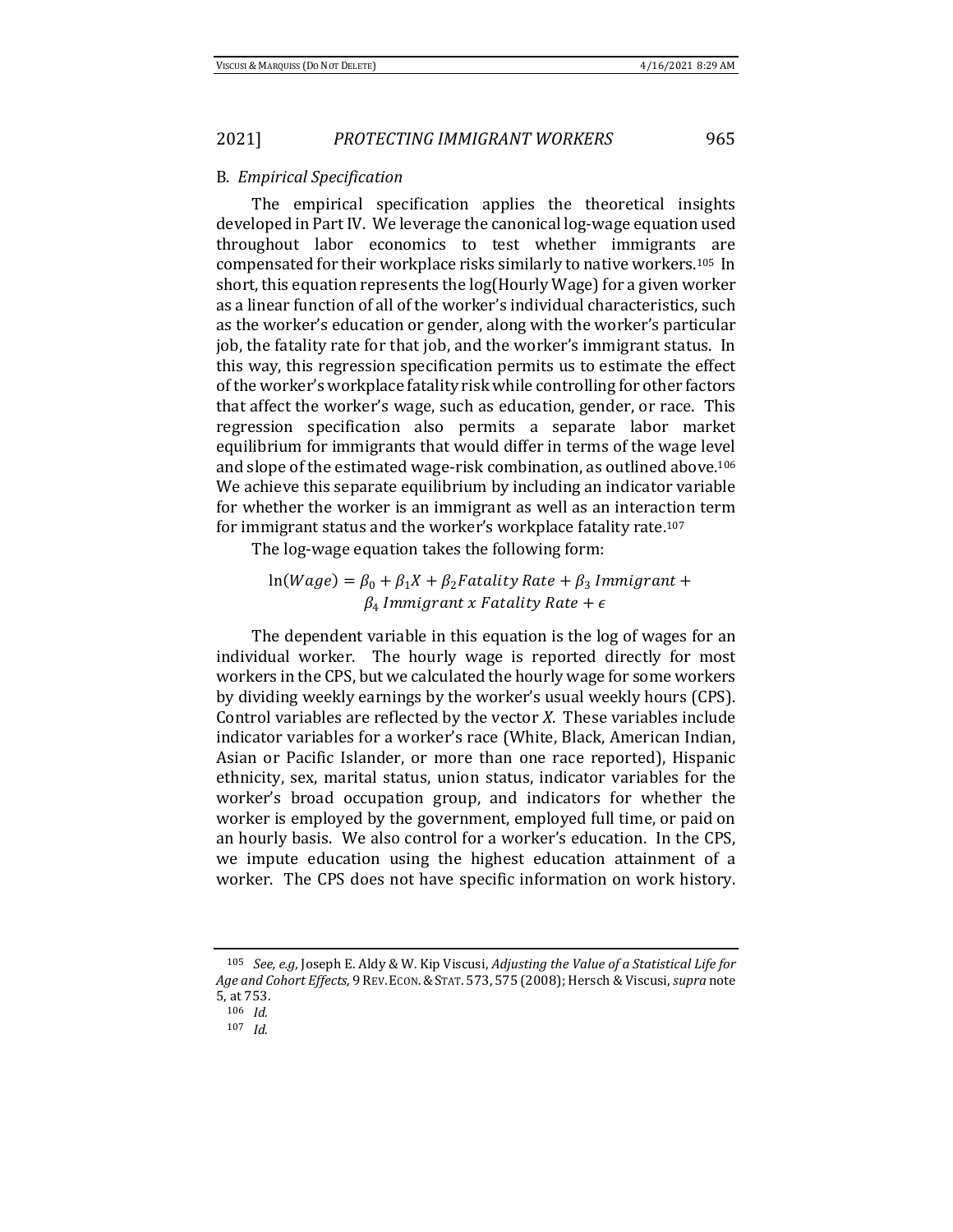We therefore approximate experience by potential experience, which is defined as age minus years of education minus five.<sup>108</sup>

The key variables in this regression are the fatality rate, a binary variable for immigrant status, and an interaction term, Immigrant *x* Fatality Rate. We use the industry fatality rate measure in our primary regression. Immigrant is a binary variable equal to one if the worker is an immigrant and zero otherwise. The final term, Immigrant *x* Fatality Rate, represents the interaction between immigrant status and the fatality rate. Including this term is worthwhile for two reasons. First, as explained above, including the interaction term permits a separate labor market equilibrium for immigrant workers. Second, interaction terms in general permit a more nuanced understanding of how immigrant workers are compensated for their fatality risks. The interaction term lets us test whether the effect of the fatality rate on a worker's wages differs based on whether the worker is an immigrant.

#### C. *Results in the Previous Literature*

Before providing new estimates of immigrants' failure to receive hazard pay, we show in this Section that our results align with previous results in the literature, implying that Mexican immigrants, in particular, continue to fail to receive wage compensation for the high fatality risks that they face. Most notably, Hersch and Viscusi(2010) use the CPS and Wave 1 of the NIS to estimate log-wage equations similar to those used in this Article<sup>109</sup> to test whether immigrant workers receive compensation for their workplace risks. Hersch and Viscusi found that immigrants are concentrated in high-risk jobs and receive little to no boost in wages to compensate them for their on-the-job risks.110 They also showed that Mexican immigrants suffer: despite incurring much higher fatality risks than U.S. workers, Mexican immigrants receive no compensation for job risks.111 Hersch and Viscusi also calculated VSLs for all workers, immigrant workers, and Mexican immigrant workers. Using the CPS dataset, Hersch and Viscusi found that the VSL for native workers ranges from \$8.8 million to \$10.22 million while the VSL for immigrant workers ranges from -\$3.64 million to \$3.19 million, depending on the fatality rate measure used in the analysis.112 Using the NIS dataset, which only includes immigrants, Hersch and Viscusi found

<sup>108</sup> This is the standard practice in the literature. *See, e.g.*, *id*. at 756.

<sup>109</sup> *See infra* Section V.D.

<sup>110</sup> Hersch & Viscusi, *supra* note 5, at 749.

<sup>111</sup> *Id.* 

<sup>112</sup> *Id.* at 763.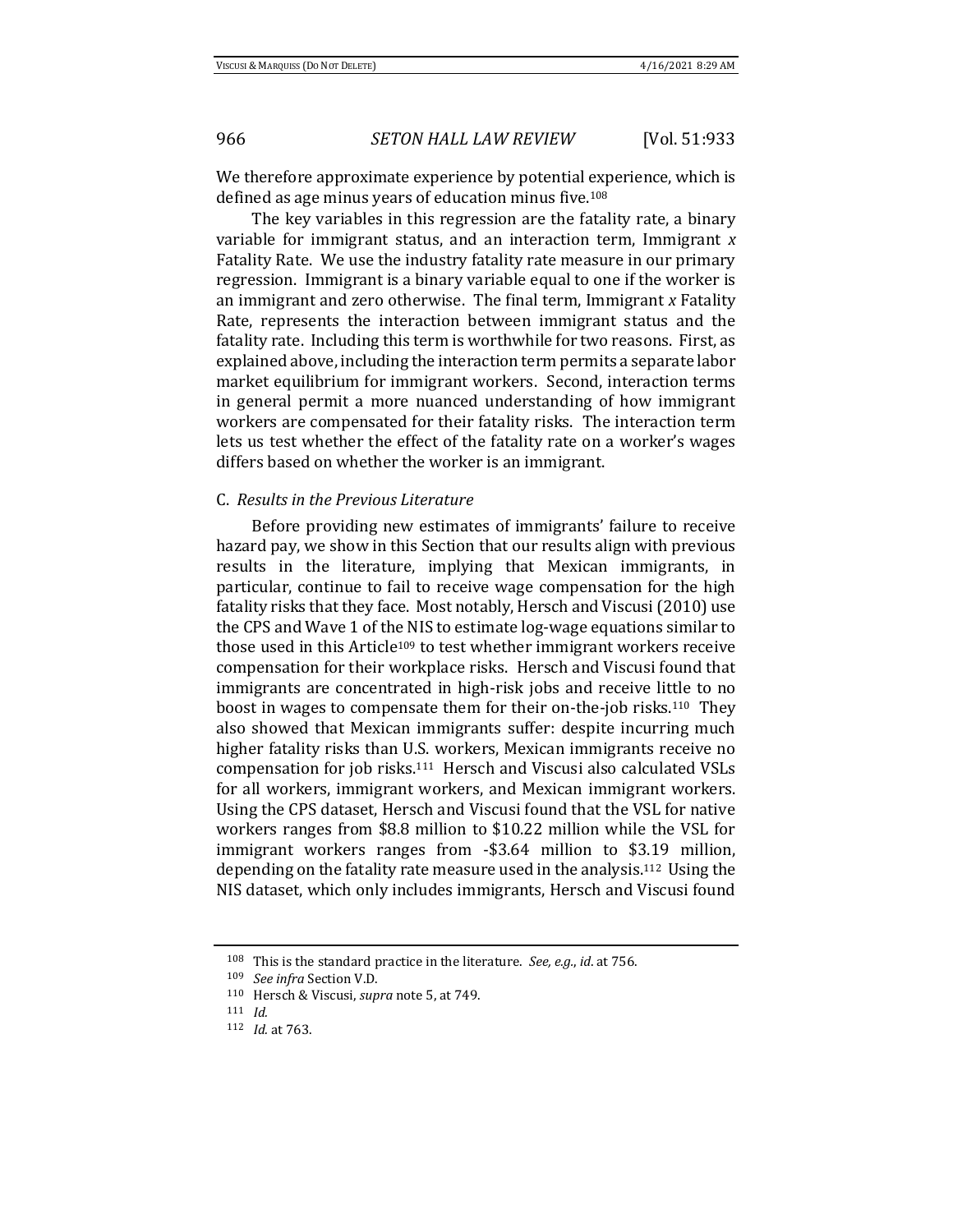that the VSL for immigrants ranged between \$7.21 and \$9.35 million.<sup>113</sup> Immigrants from Mexico, however, receive no wage compensation for their job risks. In fact, Hersch and Viscusi found that the VSL for these immigrants was negative.

### D. *New Estimates of Immigrant's Failure to Receive Hazard Pay*

This Section provides new estimates illustrating that immigrants, particularly those from Mexico, fail to receive hazard pay for workplace fatality risks. We first present results for immigrants generally before breaking our results into Mexican and non-Mexican immigrant groups.

Table 3 presents estimates of the key risk and immigrant status variables using the CPS dataset for 2007 and 2015. We focus on the results using the industry fatality rates for ease of analysis. Overall, Table 3 shows that all workers receive a statistically significant compensating differential for fatality risks. Immigrants, however, do not receive any compensation for the fatality risks they face on the job.

Table 3 shows that all workers receive positive compensation for job risks because the coefficient of the fatality rate variable is positive and statistically significant at the five percent level. We can therefore calculate the VSL for all workers in this specification. The VSL for a standard log-wage equation is calculated using the following equation: 114

#### $VSL = B_2 * Average wage * 2,000 * 100,000$

Here,  $B_2$  represents the estimated coefficient for the fatality rate variable, the average wage is the average hourly wage for the sample, 2,000 assumes a forty-hour workweek, and 100,000 normalizes the VSL since the fatality rate is measured per 100,000 workers. Using this formula, the VSL in Table 3 for all workers is estimated at \$9.6 million in 2007 and \$10.7 million in 2015. These results align with VSL estimated for 2003 in Hersch and Viscusi (2010), which was \$9.9 million using the industry fatality rate measure.<sup>115</sup>

<sup>113</sup> *Id.* at 767.

<sup>114</sup> Gentry & Viscusi, *supra* note 51, at 93.

<sup>115</sup> *See, e.g.*, Hersch & Viscusi, *supra* note 5, at 763.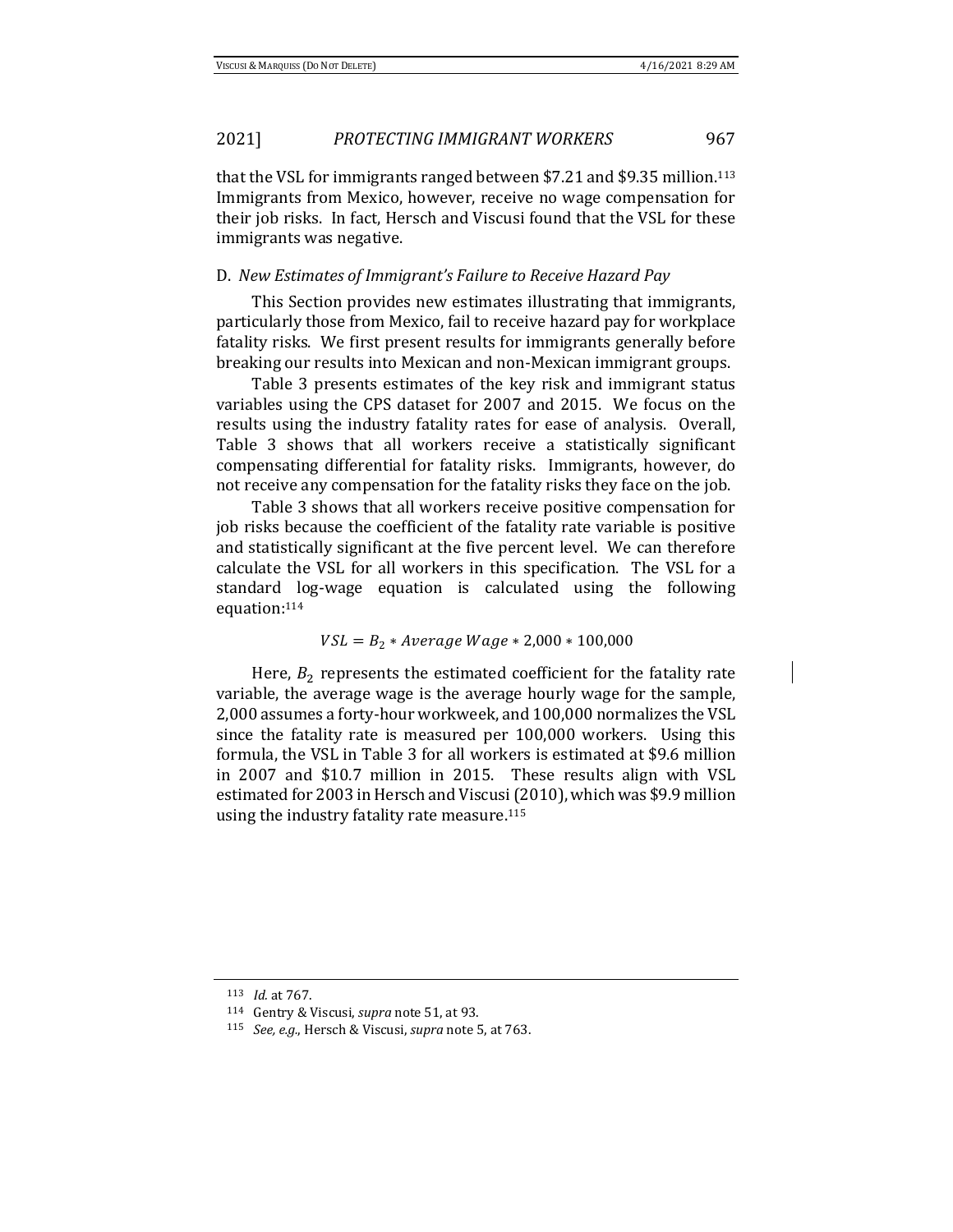117

## 968 *SETON HALL LAW REVIEW* [Vol. 51:933

*Table 3: Log-Wage Regressions Based on Industry Fatality Rates, All Immigrants*<sup>116</sup>

|                                         | (1)         | (2)         |
|-----------------------------------------|-------------|-------------|
| <b>VARIABLES</b>                        | 2007        | 2015        |
|                                         |             |             |
| <b>Fatality Rate</b>                    | $0.0029**$  | $0.0028**$  |
|                                         | (0.0004)    | (0.0006)    |
| Immigrant x Fatality Rate               | $-0.0049**$ | $-0.0062**$ |
|                                         | (0.0009)    | (0.0011)    |
| Immigrant                               | $-0.0167*$  | $-0.0162*$  |
|                                         | (0.0071)    | (0.0074)    |
|                                         |             |             |
| Wage                                    | \$16.61     | \$19.04     |
|                                         |             |             |
| Value of Statistical Life (\$ Millions) | \$9.6       | \$10.7      |
|                                         |             |             |
| Observations                            | 66,872      | 60,800      |
| R-squared                               | 0.3462      | 0.3322      |

Table 3 also shows that immigrants are not compensated for job risks because the coefficient on the interaction term, Immigrant *x* Fatality Rate, is negative and statistically significant. This means that the VSL for immigrants is negative. To illustrate, first note that calculating the VSL with an interaction term is similar to calculating the VSL from the standard log-wage equation. Here, the relevant formula is

 $VSL = (B_2 + B_4) * AverageWage * 2,000 * 100,000$ 

Because 0.0019 + (-0.0036) is less than zero, the estimated VSL for immigrants is negative, which violates standard economic theory.<sup>118</sup> Accordingly, we instead estimate the amount of money that immigrants lose because they are not compensated for job risks relative to native workers. To do this, first note that all workers receive compensation equal to the average fatality rate multiplied by the VSL:

Total Compensation =  $VSL * Fatality$  Rate

Applying this formula to the most recent data from 2015, we estimated that the VSL for all workers was approximately \$10,700,000, and the average fatality rate, using industry as the index, was 3.5 deaths

<sup>116</sup> The totals and calculations of fatal injury data were generated by researchers at Vanderbilt University with restricted access to the CFOI research file. U.S. Bureau of Labor Statistics, *supra* note 61. Standard errors in parentheses: \*\* p<0.01, \* p<0.05, + p<0.1.

<sup>117</sup> Hersch & Viscusi, *supra* note 5, at 761.

<sup>118</sup> W. Kip Viscusi & Clayton Masterman, *Anchoring Biases in International Estimates of the Value of a Statistical Life*, 54 J. RISK &UNCERTAINTY 103, 104 (2017).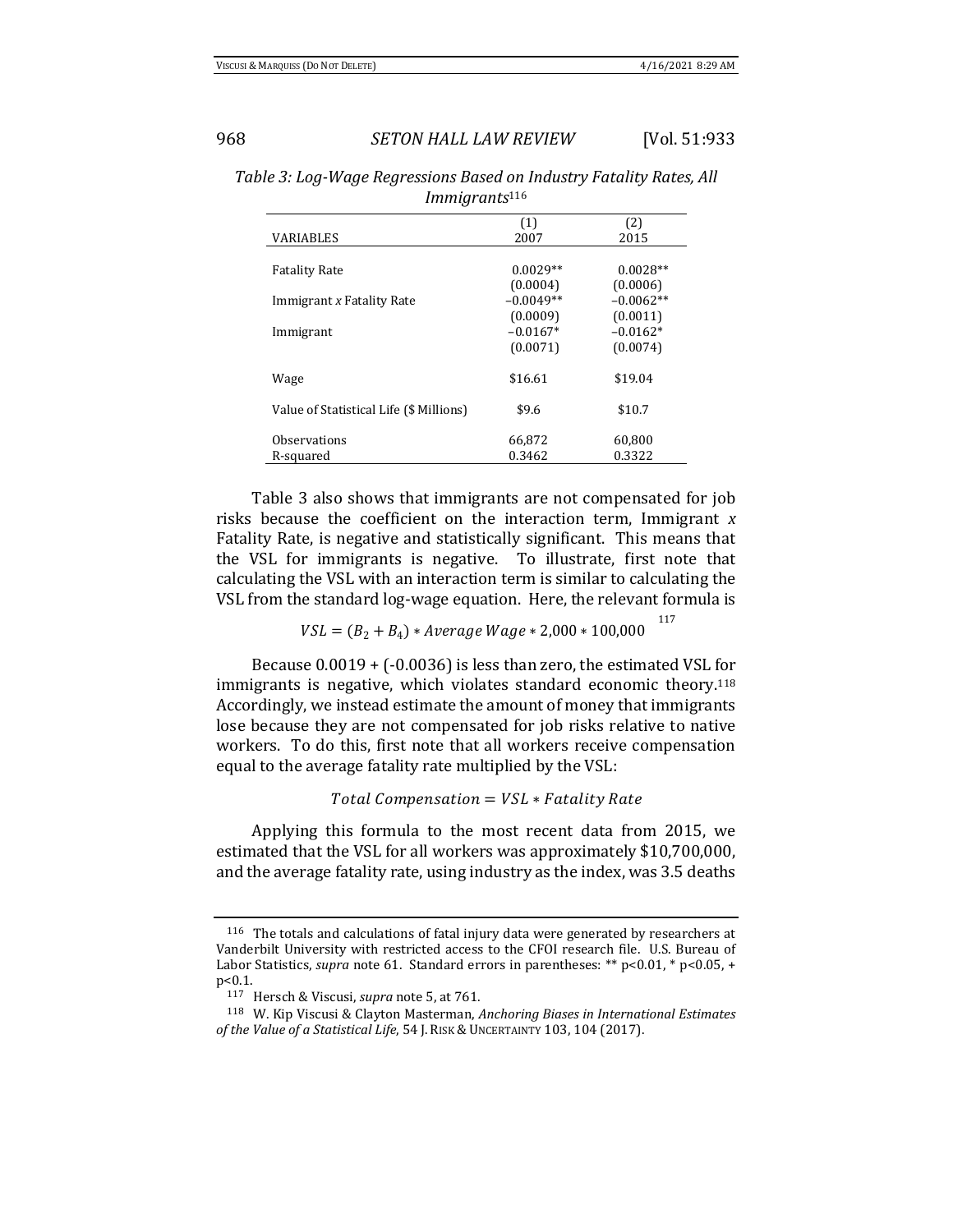per 100,000 workers. Therefore, all workers received annual compensation of \$374.50 in hazard pay. Our results in Table 3, however, show that immigrants did not enjoy this level of compensation. In fact, these results show that immigrants were underpaid by \$505 for work in dangerous jobs relative to what they would have been paid in jobs without any fatality risk.<sup>119</sup> This type of result would not be plausible if immigrants had broad access to these safer jobs. Summing together the compensation for natives with immigrants' lost wages shows that there is an \$880 gap between native workers and immigrants in the average amount of compensation for occupational fatality risks.

Next, to test how Mexican immigrant workers fared, we divided immigrant workers into two groups: Mexican and non-Mexican immigrants. Table 4 presents estimates of the key risk and immigrant status variables for these two groups. To understand the differential impact of risk on Mexican and non-Mexican immigrant workers, we interact each measure of the fatality rate with whether a worker is a Mexican immigrant or whether the worker is a non-Mexican immigrant. Thus, we end up with two interaction terms: Mexican Immigrant *x*  Fatality Rate and non-Mexican Immigrant *x* Fatality Rate.<sup>120</sup>

Table 4 shows the coefficient on the industry fatality rate variable is positive and statistically significant. This yields a positive VSL for all workers of \$9.4 million in 2007, and \$11 million in 2015. Again, these results align with the VSL estimated for 2003 in Hersch and Viscusi (2010), which was \$9.9 million using the industry fatality rate measure.121 Using the same methodology as before and focusing on 2015, this means that all workers received \$385 in hazard pay. Mexican immigrants do not receive hazard pay, however. Across all three years, the interaction term Fatality Rate \* Mexican Immigrant is negative and statistically significant, indicating that Mexican immigrants receive lower compensation for their fatality risk. In 2015, this amounted to \$932 in lost pay. Non-Mexican immigrants fared better, however. The coefficient on their interaction term was only negative and statistically significant in 2015, but this immigrant group still lost \$189 as a result of their failure to receive hazard pay.

 $119$  This calculation requires estimating a negative VSL for immigrants. This negative VSL was approximately equal to negative \$12.9 million in 2015. The average fatality rate for immigrants was 3.9 deaths per 100,000 workers.

<sup>120</sup> This is an accepted practice in the VSL literature. *See, e.g.*, Hersch & Viscusi, *supra*  note 5, at 767.

<sup>121</sup> *See, e.g.*, Hersch & Viscusi, *supra* note 5, at 763.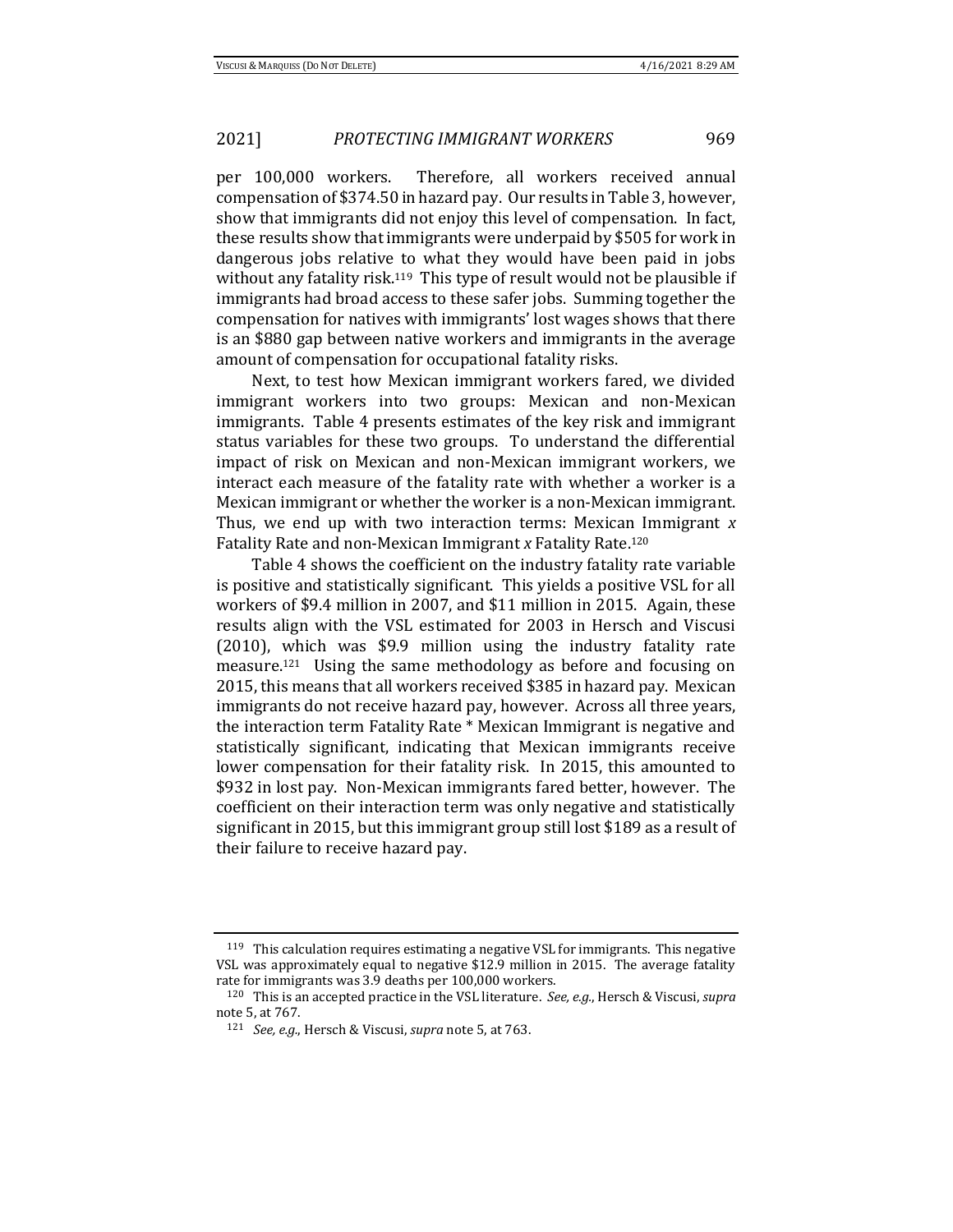|                                       | (1)         | (2)         |
|---------------------------------------|-------------|-------------|
| <b>VARIABLES</b>                      | 2007        | 2015        |
|                                       |             |             |
| <b>Fatality Rate</b>                  | $0.0029**$  | $0.0029**$  |
|                                       | (0.0004)    | (0.0006)    |
| Mexican Immigrant x Fatality Rate     | $-0.0075**$ | $-0.0077**$ |
|                                       | (0.0012)    | (0.0015)    |
| Mexican Immigrant                     | $-0.0094$   | $-0.0074$   |
|                                       | (0.0112)    | (0.0117)    |
| Non-Mexican Immigrant x Fatality Rate | $-0.0016$   | $-0.0045**$ |
|                                       | (0.0013)    | (0.0016)    |
| Non-Mexican Immigrant                 | $-0.0257**$ | $-0.0223**$ |
|                                       | (0.0082)    | (0.0086)    |
|                                       |             |             |
| Wage                                  | \$16.61     | 19.04       |
|                                       |             |             |
| Value of Statistical Life (Millions)  | \$9.4       | \$11.0      |
|                                       |             |             |
| <b>Observations</b>                   | 66,872      | 60,800      |
| R-squared                             | 0.3462      | 0.3322      |

*Table 4: Log-Wage Regressions Using Industry Fatality Rates, Comparing Mexican and non-Mexican Immigrants*<sup>122</sup>

Overall, the results developed in this Section pair with those developed earlier in the paper to show that immigrants, particularly those from Mexico, fare quite poorly in the labor market. Immigrants experience higher workplace fatality risks, do not always move to safer jobs over time, and do not receive hazard pay to compensate them for job risks.

<sup>122</sup> The totals and calculations of fatal injury data were generated by researchers at Vanderbilt University with restricted access to the CFOI research file. U.S. Bureau of Labor Statistics, *supra* note 61. Standard errors in parentheses: \*\* p<0.01, \* p<0.05, + p<0.1.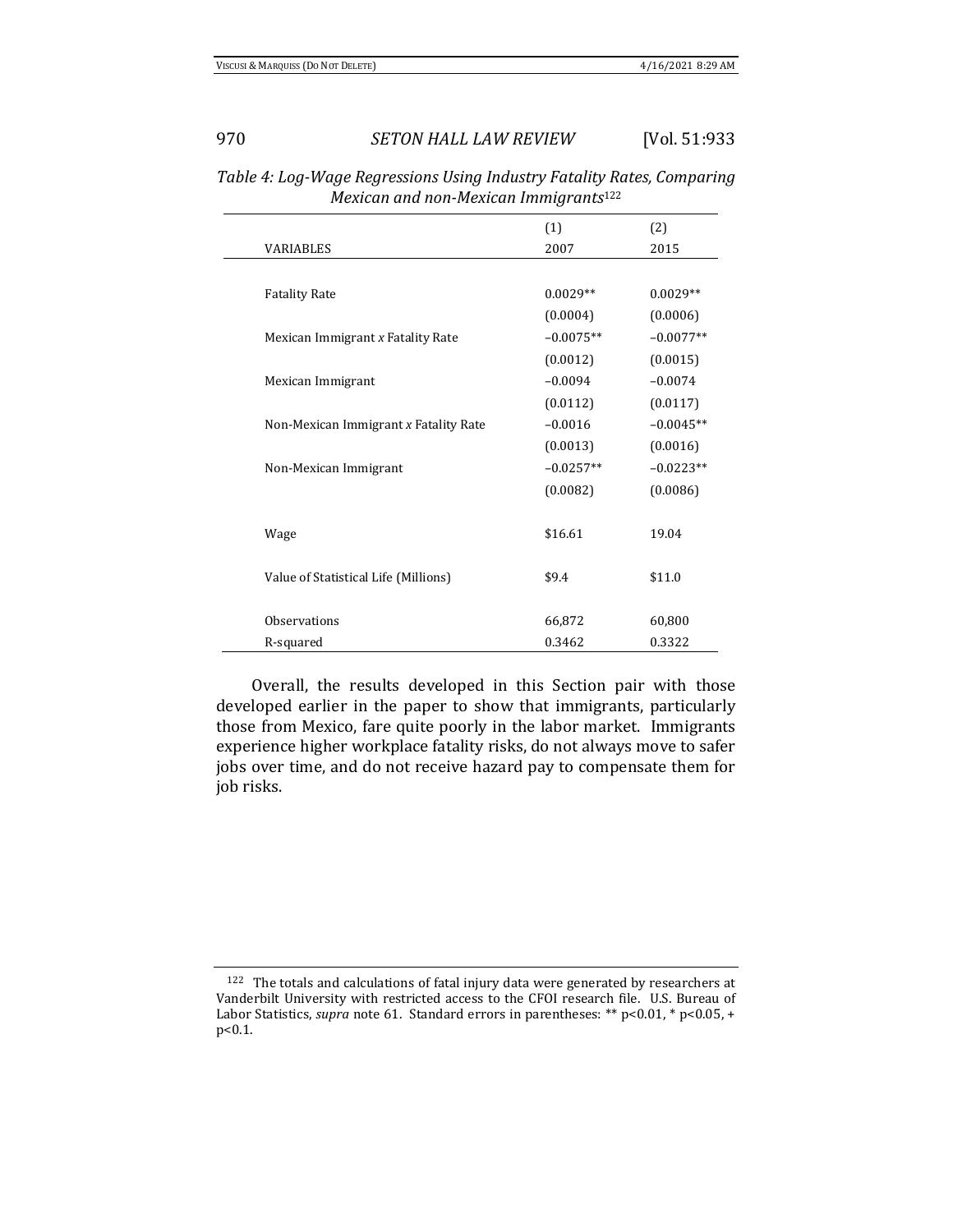#### VI. DISCUSSION

The previous Parts empirically demonstrated that immigrant workers in the United States often suffer in the labor market, particularly compared to their native peers. This Part leverages those results to comment on the efficacy of past OSHA programs designed to improve immigrant workplace safety and informs our policy recommendations for ways in which OSHA can further improve immigrant welfare on the job site. Section A of this Part describes immigrant outreach programs conducted by the OSHA under the Bush, Obama, and Trump Administrations. Section B then assesses the efficacy of these policies in light of the empirical conclusions reached in the previous Parts. Finally, Section C outlines one modest and one more ambitious policy proposal that OSHA could adopt to improve immigrant-worker outcomes in the labor market.

#### A. *OSHA Policies*

OSHA's organic statute directs the agency to protect all workers in the workplace. The Occupational Safety and Health Act of 1970 states in its preamble that OSHA's goal is to "assure safe and healthful working conditions for working men and women."<sup>123</sup> OSHA's statutory charge includes immigrants, yet there has long been a perception that immigrant workers, particularly Hispanic workers, fare worse than native workers in terms of workplace safety.124 This is all the more concerning given that immigrants compose about 17 percent of the workforce and work in some of the most dangerous jobs in the country.<sup>125</sup>

In fulfillment of its organic statute, OSHA has undertaken immigrant outreach programs under the Bush and Obama Administrations, and to a lesser extent under the Trump Administration, to improve immigrant workplace safety. This Section first details some of these outreach programs before outlining some of the guidance documents and regulations that OSHA has promulgated to encourage employers to provide safety training in a language that their workers can understand.

<sup>123</sup> 29 U.S.C. § 651.

<sup>124</sup> *See, e.g*., Henshaw, *supra* note 10; Hersch & Viscusi, *supra* note 5, at 794–51; Loh & Richardson, *supra* note 7, at 42.

<sup>125</sup> *See supra* Section II.C.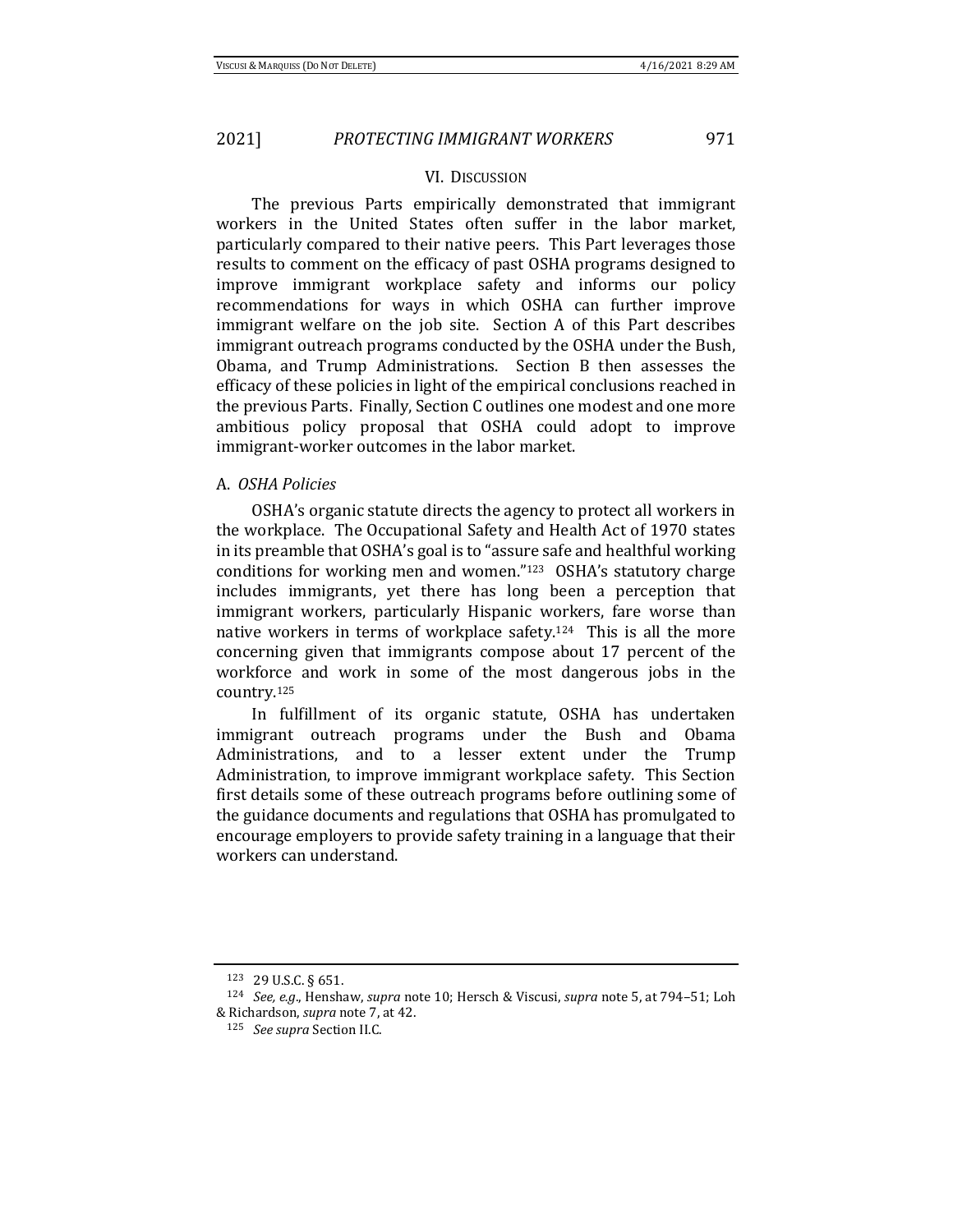#### 1. Immigrant Outreach Programs

The Occupational Health and Safety Administration is tasked with "assuring safe and healthful working conditions for working men and women,"<sup>126</sup> and has the statutory authority to promulgate rules and regulations to protect worker safety. OSHA's statutory charge includes immigrants,<sup>127</sup> yet immigrant workers, particularly Hispanic workers, face higher workplace risks than native workers.<sup>128</sup> This phenomenon has not escaped OSHA's attention, and we next provide an overview of some of the OSHA initiatives and policies that have been put in place to address immigrant safety in the workforce.

In 2002, then-Assistant Secretary of Labor for OSHA John Henshaw released a statement lamenting the number of deaths in the workforce, including the fact that Hispanic and Latino workers, many of them immigrants, bore a disproportionate share of those deaths.<sup>129</sup> Recognizing this problem, Secretary Henshaw announced that OSHA was creating a number of programs to reduce the number of fatal workplace injuries among non-English speaking workers, particularly Hispanic or Latino workers.<sup>130</sup> These programs included creating a Hispanic Workers Task Force, establishing an 800 number for Spanishspeaking individuals, initiating a national clearinghouse for training programs in Spanish, creating a Spanish-language website for employees and employers, and compiling a list of fluent Spanishspeaking employees across OSHA.131 In addition to creating the Task Force, OSHA also used safety and health training grants to establish training programs for non-English speaking employees and employers that hire non-English speakers. These programs were designed to reduce fatalities among the non-English speaking workforce.<sup>132</sup>

During this time, OSHA also engaged in state and local outreach programs to address immigrant fatalities. For instance, the Agency distributed a number of educational tools written in Spanish throughout Florida, such as a poster depicting four major construction hazards and a packet explaining the dangers of overhead power lines.133 In Fort Worth, OSHA also provided a ten-hour course on construction safety in

<sup>126</sup> 29 U.S.C. § 651.

<sup>127</sup> *See* Henshaw, *supra* note 10.

<sup>128</sup> Hersch & Viscusi, *supra* note 5, at 749.

<sup>129</sup> Henshaw, *supra* note 10.

<sup>130</sup> *Id.*

<sup>131</sup> *Id.*

<sup>132</sup> *Id.*

<sup>133</sup> *Id.* The agency also offered two ten-hour construction classes in the Fort Lauderdale area after teaming up with a Florida consulting company that specializes in safety and health advice to small business. *Id.*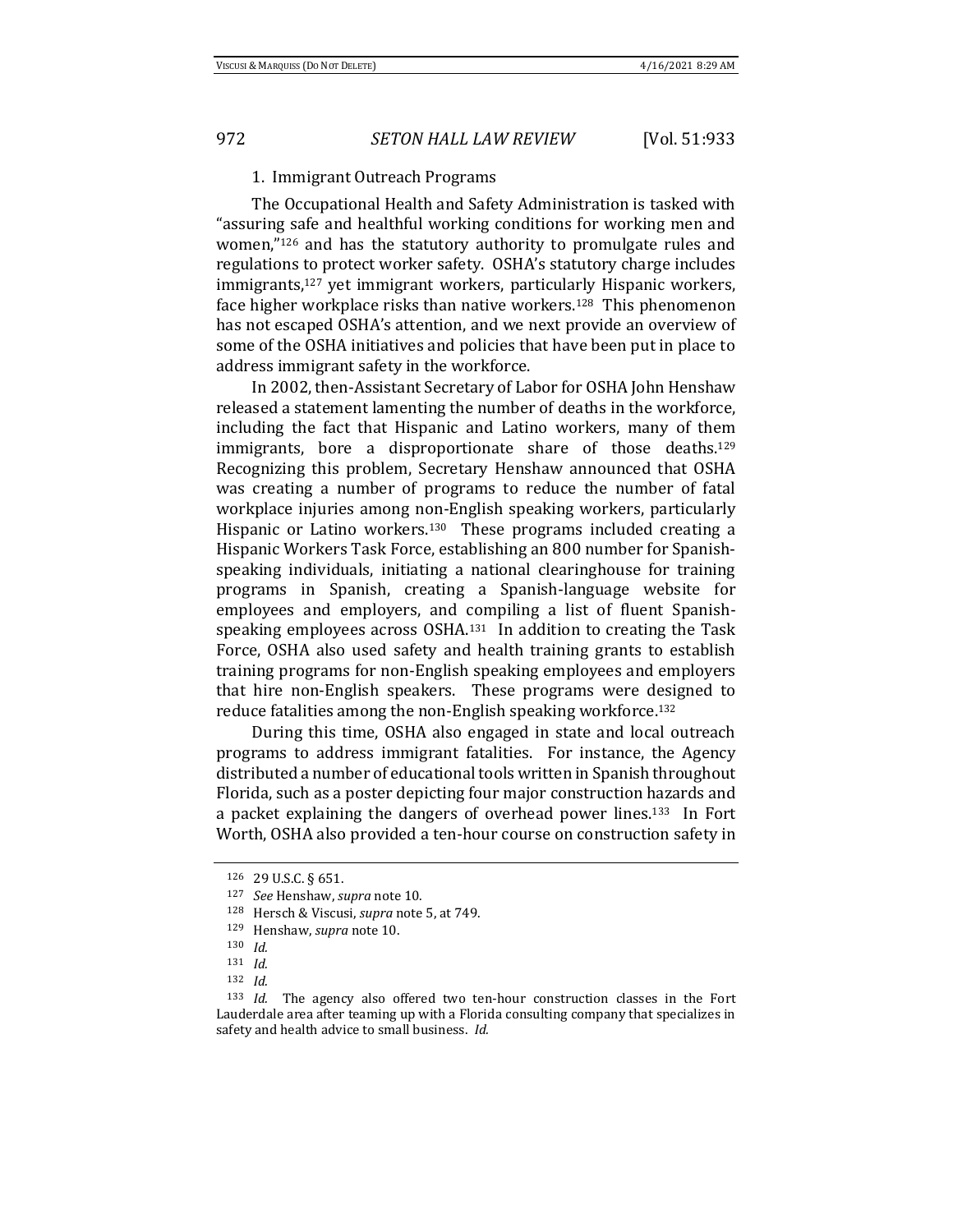Spanish, and the Fort Worth OSHA office worked with the Hispanic Chamber of Commerce to coordinate safety courses in Spanish.<sup>134</sup> Though these programs likely had localized successes in improving immigrant-worker safety, they were not systematically implemented on a nationwide basis. Finally, the Task Force created a clearinghouse for Spanish safety and health training materials developed by others on the OSHA website.<sup>135</sup>

OSHA's policies toward immigrant workers in the early 2000s were also the subject of Congressional oversight. In 2003, the Department of Labor released a report called "Evaluation of OSHA's Handling of Immigrant Fatalities in the Workplace" at the request of Senator Charles E. Schumer.136 This report addressed how OSHA had been addressing immigrant workplace fatalities and focused on four questions: (1) how did OSHA keep track of immigrant fatalities, (2) what resources did OSHA allocate to investigating those deaths, (3) what resources does OSHA allocate to enforce workplace rules in industries that primarily employ immigrants, and (4) how can OSHA prevent more immigrant deaths?137 Regarding tracking immigrant workplace fatalities on the job, the DOL found that OSHA's inspection priorities and reporting requirements did not distinguish between immigrant and nonimmigrant workers.138 Addressing the question regarding the resources OSHA allocated to investigating deaths, OSHA issued a memorandum directing its investigators to begin collecting information about workers' ethnicity and language capabilities so that the Agency could better track immigrant versus non-immigrant fatalities.139 To address the third question asking what resources OSHA used to investigate industries that primarily employ immigrants, OSHA was unable to provide the information needed to determine the resources allocated to industries that primarily employed immigrants since the Agency did not specifically target those industries.140 Finally, with regard to how OSHA can reduce immigrant deaths, the Report directed OSHA to do more than just engage in Hispanic outreach efforts.141 For instance, the report stated that even though OSHA's regional offices translated training

<sup>134</sup> *Id.*

<sup>135</sup> Henshaw, *supra* note 10.

<sup>136</sup> OFFICE OF THE INSPECTOR GEN., DEP'T OF LABOR, REPORT NO. 21-03-023-10-001, EVALUATION OF OSHA'S HANDLING OF IMMIGRANT FATALITIES IN THE WORKPLACE iii (2003), https://www.oig.dol.gov/public/reports/oa/2003/21-03-023-10-001.pdf.

<sup>137</sup> *Id.*

<sup>138</sup> *Id.*

<sup>139</sup> *Id.* at iv.

<sup>140</sup> *Id.* 

<sup>141</sup> *Id.*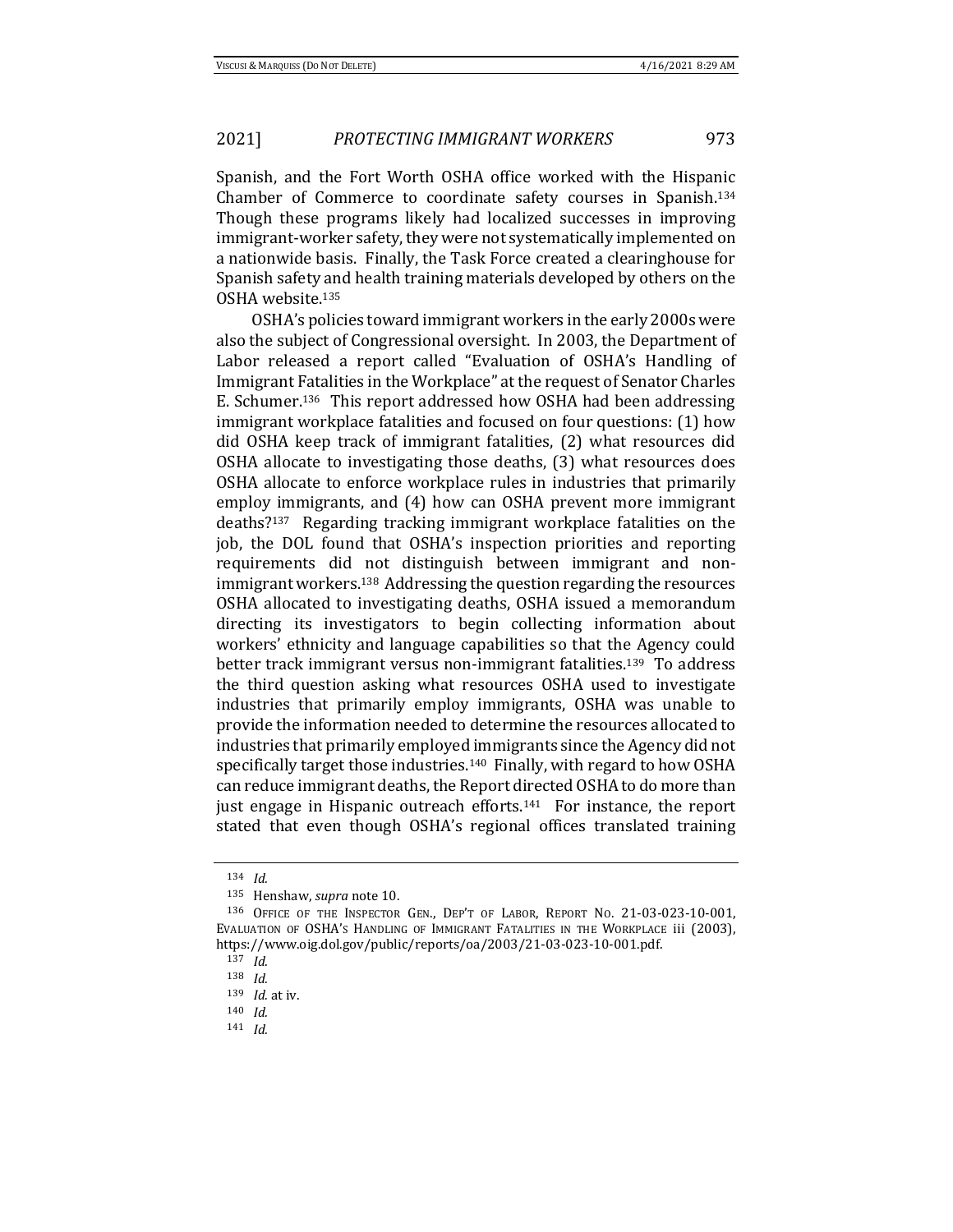materials based on their knowledge of their region's needs, they did not have a systematic process for doing so, and therefore could not systematically determine which languages and what literacy levels their documents needed to be translated into.<sup>142</sup>

Finally, to help prevent further workplace fatalities, the report made several recommendations as to OSHA's handling of immigrant workplace fatality investigations.<sup>143</sup> For instance, the Report recommended that OSHA ensure that its staff has sufficient second-language capability and that the Agency issue an Interpretation Letter clarifying that OSHA's "training provisions require employers to provide training in a manner that employees understand," after taking into account the employee's particular language abilities.144 The Report also recommended that OSHA examine the deterrent effect of increasing fines for willful violations that result in deaths.<sup>145</sup>

These examples from the early 2000s are not exhaustive, but they do illustrate that OSHA has long been concerned with reducing job risks to immigrant workers, and this concern did not decrease under the Obama administration. In April 2010, OSHA hosted the National Action Summit for Latino Worker Health & Safety.146 The Summit developed an agenda to address and prevent injuries and deaths among Hispanic and Latino workers, many of whom are immigrants.147 The Summit joined together more than five hundred people, including workers and representatives from labor unions, community organizations, employer associations, and government officials, to discuss ways to reduce Latino workplace fatalities, particularly in the construction industry, which is highly dangerous and employs a large number of Latino workers.<sup>148</sup> Follow-up summits and educational conferences were held in each OSHA region to build on the ideas developed in the national OSHA summit.149 Each of the summits was focused on providing vulnerable worker populations—such as immigrant populations—with education, training, and assistance.<sup>150</sup>

<sup>150</sup> *Id.* 

<sup>142</sup> OFFICE OF THE INSPECTOR GEN.,*supra* note 136, at iv.

<sup>143</sup> *Id.* at v.

<sup>144</sup> *Id.* 

<sup>145</sup> *Id.* 

<sup>146</sup> Press Release, Dep't of Labor, U.S. Secretary of Labor to Convene National Action Summit on Latino Worker Safety and Health (Mar. 18, 2010), https://www.osha.gov/ archive/latinosummit/index.html.

 $147 \, \text{Id}$ 

<sup>148</sup> *Id.* 

<sup>149</sup> *Quick Takes,* OCCUPATIONAL SAFETY AND HEALTH ADMIN. (Dec. 1, 2020), https://www.osha.gov/quicktakes/12012010.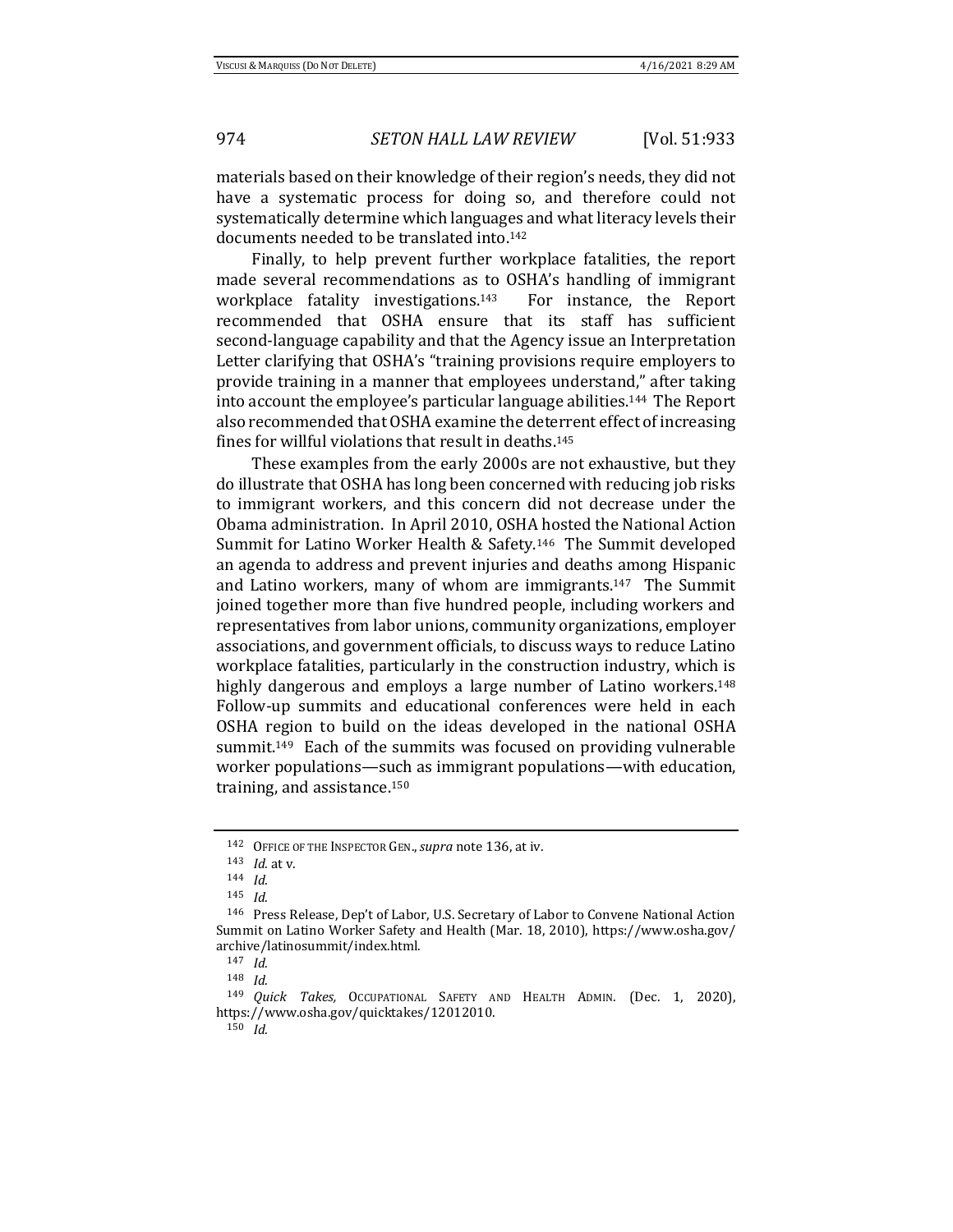Finally, immigration policy has certainly been at the forefront of the Trump Administration's agenda. While there have been no major OSHA initiatives to address immigrant workplace fatalities, OSHA has maintained some immigrant outreach programs under the Trump administration. For instance, the OSHA website lists training resources in Spanish for those that work in the construction industry.<sup>151</sup> OSHA's website also provides Spanish-language compliance assistance resources for employers.152 In addition, some OSHA regions have continued to engage in outreach programs with immigrant workers. OSHA Region VI—which includes Texas, New Mexico, Louisiana, Oklahoma, and Arkansas—partnered with the Workers Defense Project in Austin, Texas, to distribute safety materials to immigrant workers.<sup>153</sup> OSHA Region VI also offered eleven "in-take nights" to provide Hispanic workers with an opportunity to ask questions and file complaints with OSHA.<sup>154</sup>

Immigrant workers have been a focus of OSHA's attention for nearly two decades. Yet a comprehensive understanding of how immigrant workers fare in the workplace is lacking in the legal literature. This paper fills that gap, and in doing so also offers evidence that OSHA's efforts over time have not reduced immigrant workplace fatalities.

### 2. Language Training Requirements

In addition to outreach programs to train immigrant workers directly in workplace dangers, OSHA has also, to some extent, mandated that employers train immigrant workers in a language that they can understand. Broadly, the Agency has issued guidance that employers must provide training in a language that employees can comprehend.<sup>155</sup> This requirement has been enforced in court. In *Modern Continental Construction Company, Inc. v. OSHRC*, the Court of Appeals for the First Circuit upheld an OSHA penalty against an employer who failed to train

<sup>151</sup> *Training Resources in Spanish Language*, OCCUPATIONAL SAFETY AND HEALTH ADMIN., https://www.osha.gov/dte/outreach/construction\_generalindustry/spanish\_training. html (last visited Jan. 13, 2020).

<sup>152</sup> *Spanish-Language Compliance Assistance Resources*, OCCUPATIONAL SAFETY AND HEALTH ADMIN., https://www.osha.gov/complianceassistance/index-hispanic (last visited Jan. 13, 2020).

<sup>153</sup> *Region 6 - Annual Alliance Report,* OCCUPATIONAL SAFETY AND HEALTH ADMIN., https://www.osha.gov/alliances/regional/region6/alliance-annual-report\_20190726 (last visited Jan. 13, 2020).

<sup>154</sup> *Id.* 

<sup>155</sup> Memorandum from David Michaels, Assistant Sec'y for Occupational Safety and Health, to Reg'l Adm'rs (April 28, 2010), https://www.osha.gov/dep/standards-policystatement-memo-04-28-10.html.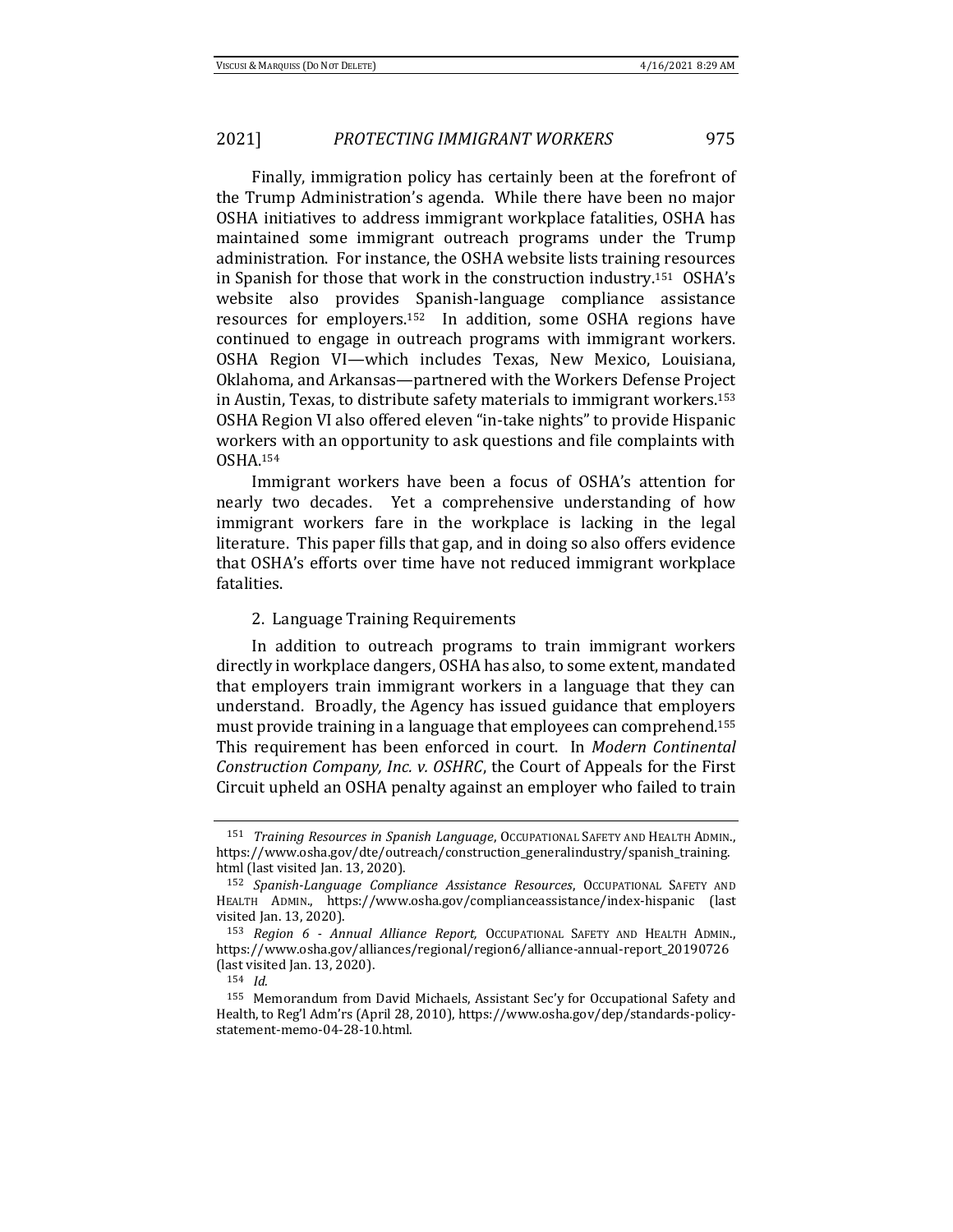its employees in safety procedures that could have prevented an accident when the employer only provided training materials in English "despite a large number of employees with limited English proficiency."<sup>156</sup>

In some settings, OSHA has also promulgated regulations that require employers to post warning signs or provide training in a language that workers can understand. For instance, OSHA mandates that safety signs that warn workers of hazards "shall be understandable to all employees who may be exposed to the identified hazard."157 In other words, OSHA requires warning signs to be posted in a language or manner that non-English speakers can comprehend and act on. Similarly, OSHA requires employers in the logging industry to "assure that all training materials used are appropriate in content and vocabulary to the educational level, literacy, and language skills of the employees being trained."<sup>158</sup>

These multilingual signage or training requirements do not extend to all settings, however.159 For instance, OSHA currently requires that employers with workers that may be exposed to hazardous chemicals in the workplace must prepare and implement a written Hazard Communication Program and provide Safety Data Sheets, training, and labeling.160 The OSHA website also highlights hazard communication requirements as key to preventing workers from injuring themselves with harmful chemicals.<sup>161</sup> These regulations were last amended in 2013 and currently do not mandate that hazard labels be in any language other than English,<sup>162</sup> although OSHA guidance stresses that if employees receive job instructions in a language other than English, the

<sup>156</sup> Modern Cont'l Const. Co. v. Occupational Safety & Health Review Comm'n, 305 F.3d 43, 52 (1st Cir. 2002).

<sup>157</sup> 29 C.F.R. § 1910.145(f)(4)(iv) (2021).

<sup>158</sup> 29 C.F.R. § 1910.266(i)(9) (2021).

<sup>159</sup> *See, e.g.*, OCCUPATIONAL SAFETY AND HEALTH ADMIN., TRAINING REQUIREMENTS IN OSHA STANDARDS (2015), https://www.osha.gov/Publications/osha2254.pdf (collecting training requirements across dozens of OSHA rules and showing that few of the rules include requirements that training occur in a language workers can understand).

<sup>160</sup> 29 C.F.R. § 1910.1200(a)(1).

<sup>161</sup> *Compliance Assistance Quick Start*, OCCUPATIONAL SAFETY AND HEALTH ADMIN., https://www.osha.gov/dcsp/compliance\_assistance/quickstarts/construction/index.h tml#step2 (last visited Feb. 1, 2020).

<sup>162</sup> 29 C.F.R. § 1910.1200(f)(10) (2021) ("The employer shall ensure that workplace labels or other forms of warning are legible, in English, and prominently displayed on the container, or readily available in the work area throughout each work shift. Employers having employees who speak other languages may add the information in their language to the material presented, as long as the information is presented in English as well.").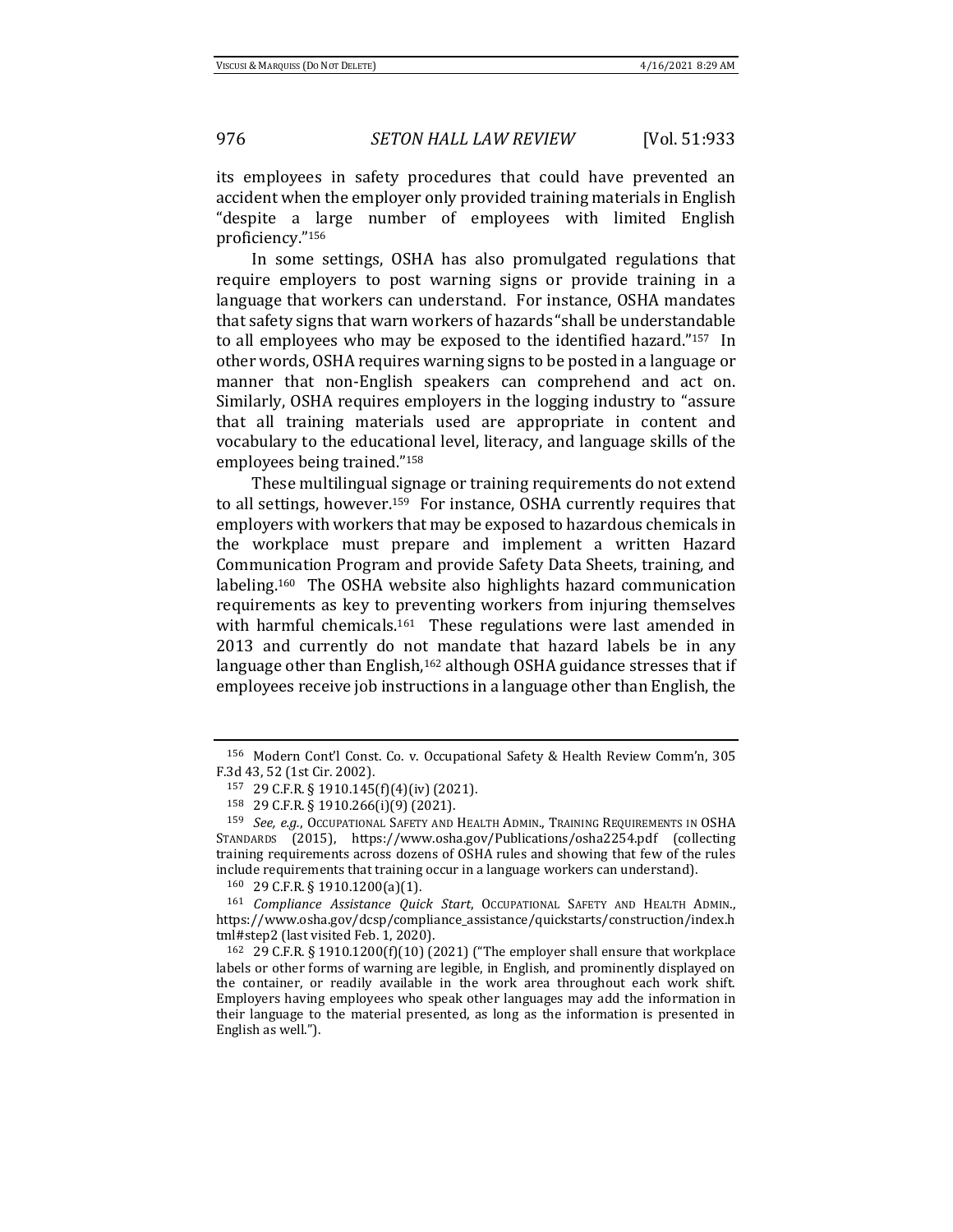training and information conveyed under the Hazard Community Standard must also be in the worker's language.<sup>163</sup>

OSHA also has several training regulations to address dangers in the construction industry, but few of these expressly require training to take place in a language the worker can comprehend. For example, OSHA requires that employers in the construction industry "shall have each employee who performs work while on a scaffold trained by a person qualified in the subject matter to recognize the hazards associated with the type of scaffold being used and to understand the procedures to control or minimize those hazards."164 This regulation does not require this training to take place in a language that the employee can understand, however. Falls are another common cause of death in the construction industry, and OSHA requires employers to provide a training program for "each employee who might be exposed to fall hazards,"<sup>165</sup> though this regulation does not impose any languagebased training requirements.<sup>166</sup>

In sum, OSHA's training requirements span many industries and address numerous jobsite risks. But few of these regulations expressly require employers to train their employees in a language that they can understand. Indeed, these requirements do not even require training in Spanish despite the prevalence of Spanish-speaking workers in highrisk trades.

## B. *Assessing OSHA's Policies*

The empirical results developed in this Article can shed light on the past efficacy of OSHA's policies to improve immigrant welfare in the workplace. Before assessing OSHA's programs, however, we highlight several key contributions to the literature. First, we constructed fatality rates using some of the most recent 2015 CFOI data to show that immigrant workers, particularly those from Mexico, continued to have a higher fatality rate than native-born workers. Second, we are the first researchers to use the NIS to provide a longitudinal assessment of whether new immigrants to the United States transition into safer jobs over time. We showed that even though some immigrants certainly improved in terms of their job safety between 2003 and 2007, a substantial portion of immigrant workers either remained in high-risk

<sup>163</sup> *Frequently Asked Questions: Hazard Communication (HAZCOM)*, OCCUPATIONAL SAFETY AND HEALTH ADMIN, https://www.osha.gov/html/faq-hazcom.html#faq6 (last visited Feb. 1, 2020).

<sup>164</sup> 29 C.F.R. § 1926.454(a) (2021).

<sup>165</sup> 29 C.F.R. § 1926.503(a)(1) (2021).

<sup>166</sup> *See id.*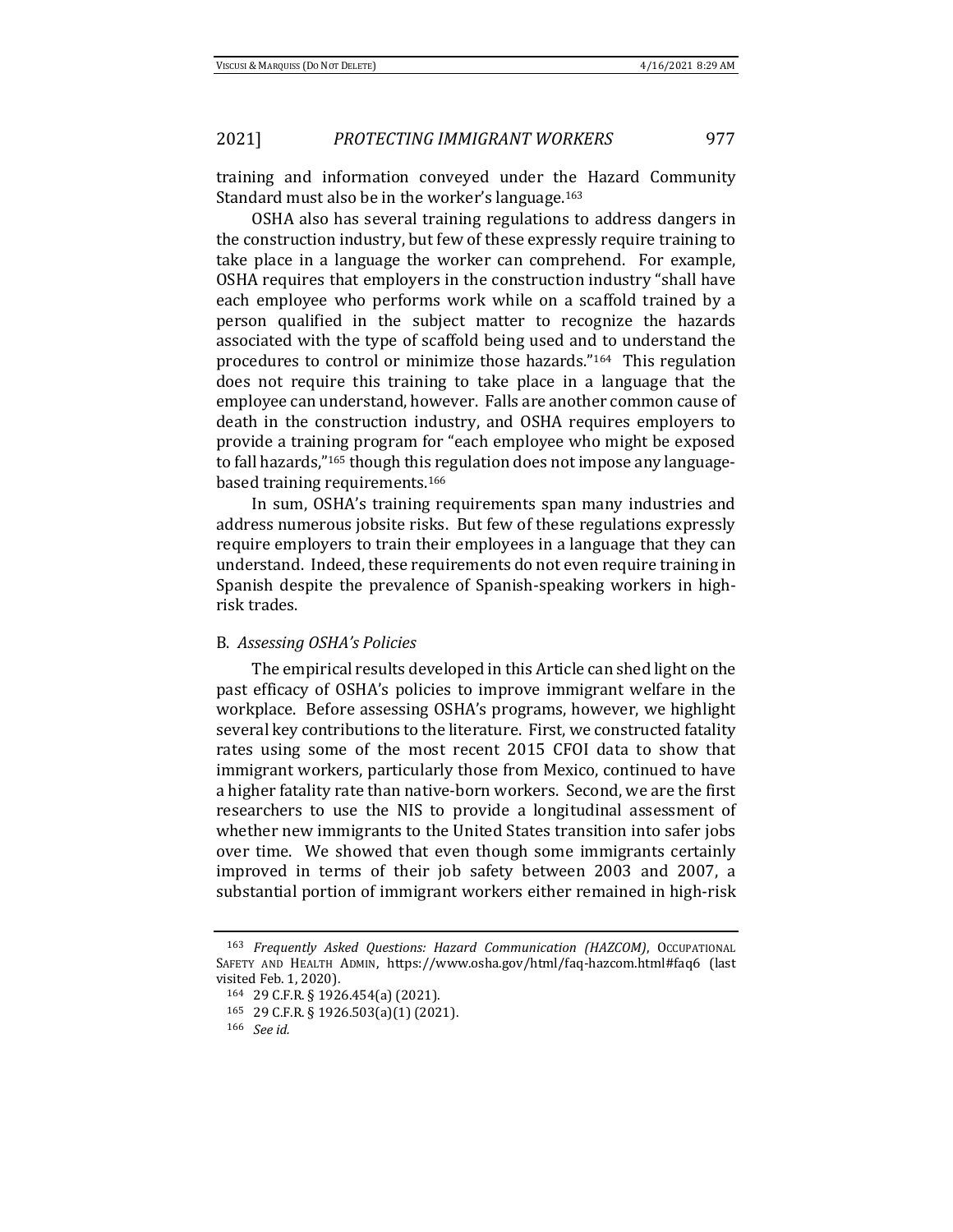jobs during this time or moved into even more dangerous occupations. Finally, we used the latest data from the CFOI and the CPS to show that, unlike native-born workers, immigrant workers did not receive hazard pay for workplace fatality risk. This phenomenon was particularly striking for immigrant workers from Mexico. Indeed, though nativeborn workers earned between \$375 and \$385 in annual compensation for job risks in 2015, immigrant workers were underpaid by \$505, and immigrants from Mexico were underpaid by \$932.<sup>167</sup>

In conjunction, these results shed light on ways in which OSHA can implement its policies to improve workplace safety for immigrant workers. Under the Bush Administration, OSHA began to provide Spanish-speaking immigrant workers with Spanish-language resources. OSHA established an 800 number for Spanish-speaking workers and created a clearinghouse of Spanish-language safety materials online.<sup>168</sup> OSHA also engaged in some proactive outreach programs at that time as well through the Hispanic Worker's Taskforce.<sup>169</sup> But our results suggest that more ambitious outreach programs are needed to reduce immigrant fatality rates relative to those of native-born workers or enable immigrant workers to receive hazard pay.170 Table 1 shows that the native fatality rates, like those for immigrant workers, remained largely unchanged under the Bush Administration.<sup>171</sup> This stability indicates that opportunities remain for policies to address the fatality rate gap.

OSHA also engaged in outreach programs with immigrant workers under the Obama Administration. One notable Obama-era OSHA policy was the National Action Summit for Latino Worker Health & Safety, which joined together nearly five hundred labor union leaders, community organizers, industry members, and government officials to design programs that would provide immigrant communities with education, training, and assistance.172 Although programs like this almost certainly helped reduce immigrant fatalities, even ambitious conferences do not necessarily translate into policies that substantially improve immigrant-worker safety. We showed that the fatality rate for immigrants was higher than U.S.-born workers in 2007 and 2015 and that immigrants, especially those from Mexico, did not receive hazard

<sup>167</sup> *See supra* Section V.D.

<sup>168</sup> *See supra* Section VI.A.

<sup>169</sup> *Id.* 

<sup>170</sup> *See supra* Section III.C.

<sup>171</sup> *See supra* Section III.C.

<sup>172</sup> *See supra* Section VI.A.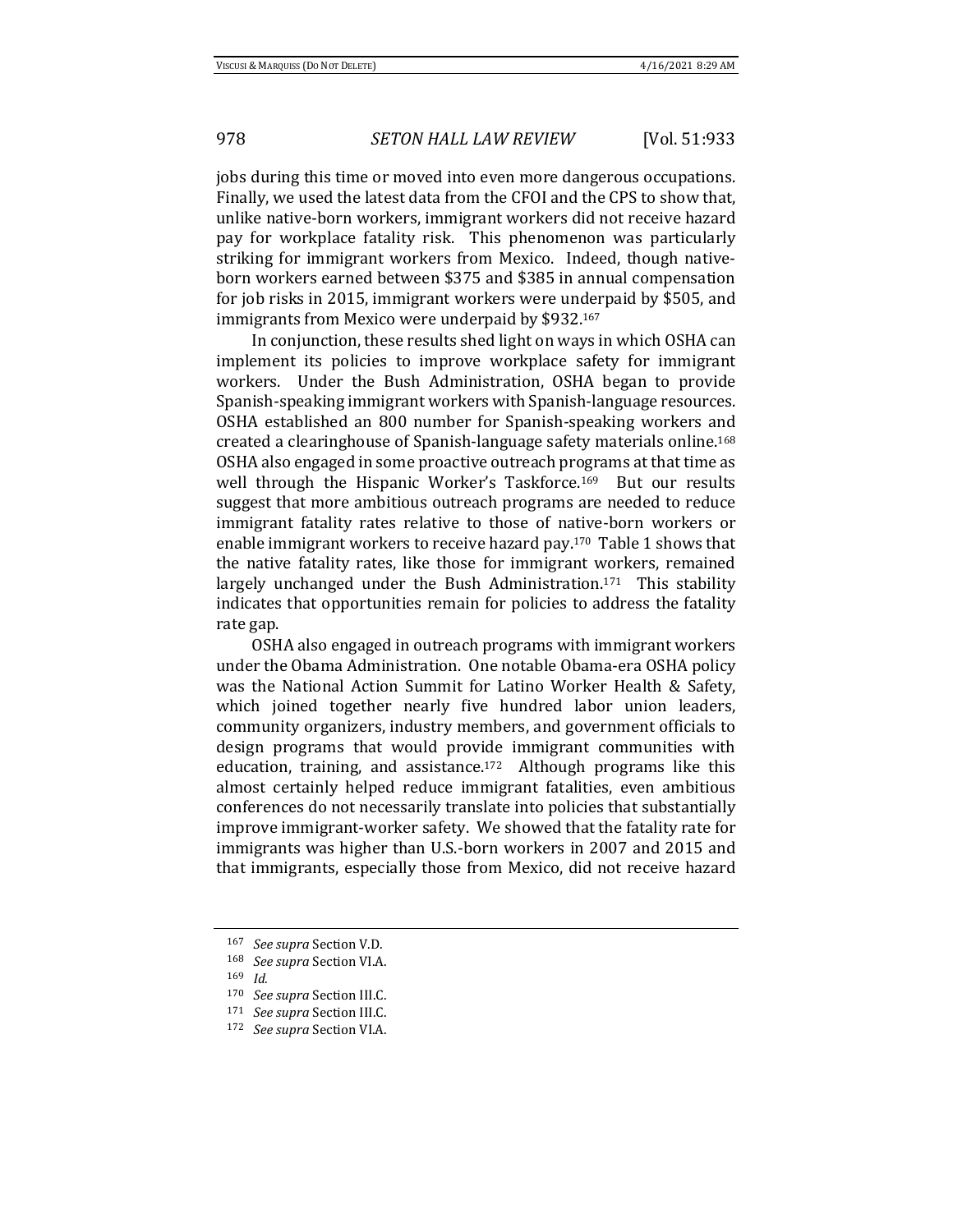pay for bearing these risks.173 Immigrant fatality rates did not improve relative to those of native-born workers between 2007 and 2015, indicating that more ambitious policy efforts are needed to improve immigrant workers' safety at the job site.

### C. *Policy Proposals*

We offer two proposals that OSHA could implement to improve workplace safety for immigrant workers. First, we recommend that OSHA, subject to a benefit-cost test, should provide immigrant workers with safety materials in their native languages whenever the Agency engages in outreach programs to improve immigrant safety. Prior research has shown that immigrants lacking English proficiency face especially high job risks and fail to receive hazard pay relative to native workers or other immigrant groups.<sup>174</sup> Communicating risks and safety precautions in Spanish, or the immigrant's native language, could have significant returns in terms of workplace safety for immigrant workers that lack English proficiency. Thus, our more modest proposal recommends that OSHA identify which of its outreach programs most efficiently identifies an immigrant worker's native language so that OSHA can distribute safety materials in that language.

Our more ambitious proposal recommends that OSHA promulgate regulations requiring employers of non-English speaking workers to translate all safety materials—whether those be chemical labels, safety data sheets, or training manuals—into a language the worker can comprehend whenever the benefits of doing so exceed the costs. To be sure, we recognize that OSHA currently has a broad guidance policy that employer's train employees in a language their employees can understand along with requirements that mandate multilingual training in some circumstances—such as the requirement that some safety signs be posted in a language that workers comprehend,<sup>175</sup> or that training programs in the logging industry are conducted in a worker's native language.<sup>176</sup> These multilingual training requirements are not universal, however. As we note in Section VI.A, risks posed by hazardous chemicals, along with training related to scaffolding or falls in the construction industry, do not expressly need to be conveyed in a language that workers can understand.<sup>177</sup>

<sup>173</sup> *See supra* Section III.C*.*

<sup>174</sup> Hersch & Viscusi, *supra* note 5, at 768.

<sup>175</sup> 29 C.F.R. § 1910.145(f)(4)(iv) (2021).

<sup>176</sup> 29 C.F.R. § 1910.266(i)(9) (2021).

<sup>177</sup> 29 C.F.R. § 1926.454(a) (2021); 29 C.F.R. § 1926.503(a)(1) (2021).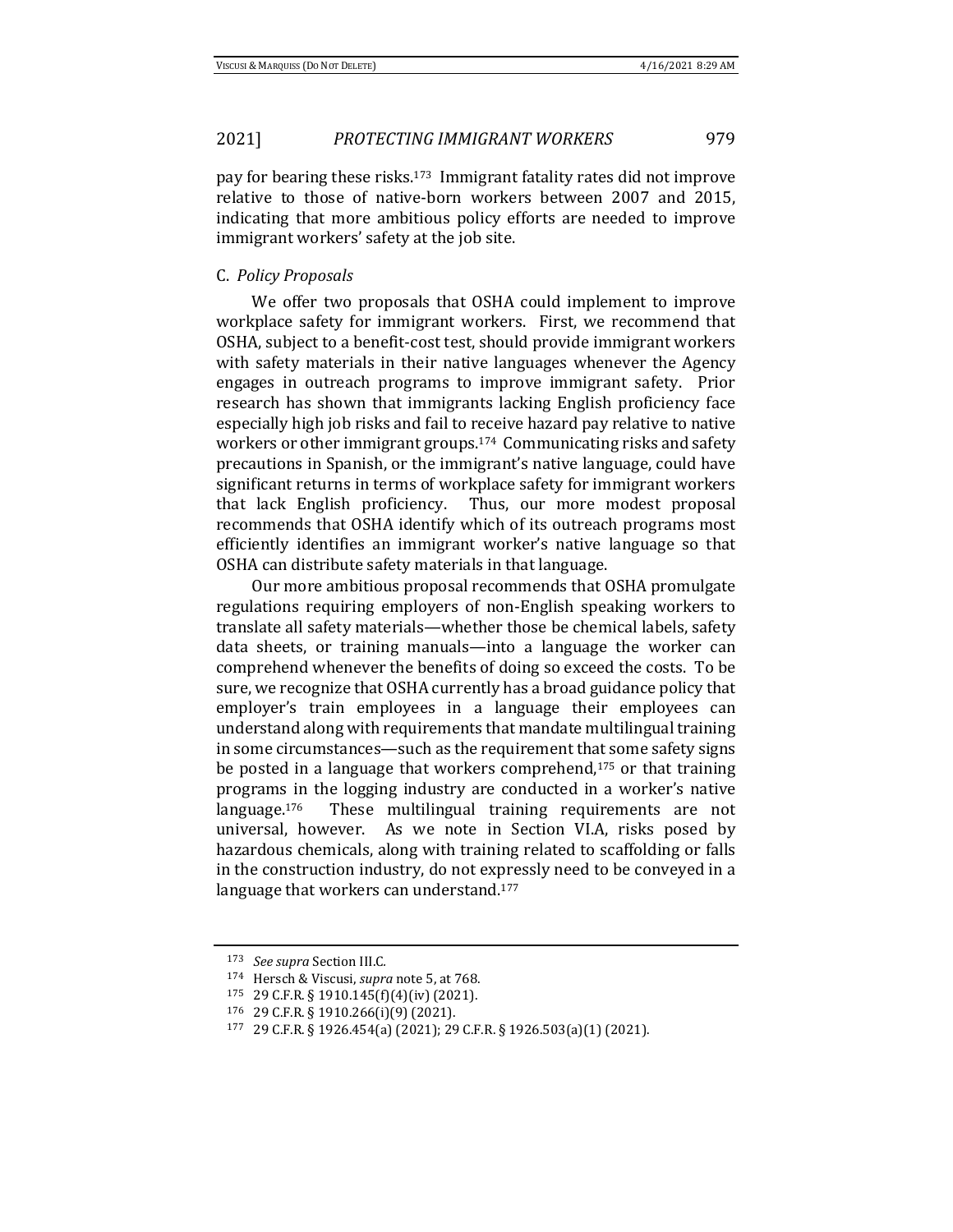Accordingly, we recommend that OSHA conduct a benefit-cost analysis to determine when to promulgate regulations mandating that employers provide multilingual safety and training materials. One regulation likely to pass a benefit-cost test is mandating that employers provide training or safety materials in Spanish. Here, the benefits include lives saved and injuries averted from the Spanish-language safety materials, while the costs will be primarily driven by compliance costs for employers. Of course, these regulations can be tailored as needed to particular industries or occupations that employ a large portion of Spanish-speaking workers to minimize unnecessary compliance costs. Next, looking beyond Spanish-language requirements, it is likely that OSHA regulations for other languages could also pass a benefit-cost test for dangerous occupations that employ large numbers of non-English and non-Spanish speaker workers. We accordingly recommend that OSHA investigate which occupations those may be and promulgate regulations accordingly. Finally, as a safety valve to minimize compliance costs, we suggest that OSHA include a provision in its regulations that employers need not hire workers with whom they cannot communicate. This would ensure that small employers could comply with OSHA's regulations without putting immigrant workers at risk.

Overall, our proposed regulatory scheme would encourage employers to provide training manuals, chemical warnings, and verbal training in a language that workers can comprehend and act on. By educating immigrant workers about job risks, these workers are better able to select jobs that will compensate them for those risks or transition into safer jobs with lower fatality rates. As a result, immigrant workers can become safer, and the gap between immigrant and worker fatality rates can begin to close.

#### VII. CONCLUSION

Immigrant workers composed between 10 and 15 percent of the workforce between 2003 and 2015 and make up a significant portion of workplace fatalities.<sup>178</sup> OSHA is tasked with improving safety for all workers, including immigrants, and OSHA has undertaken a number of initiatives directed specifically at immigrant job safety.179 But despite these programs, we show that immigrants still suffer in the workplace in a number of ways: they have higher average fatality rates than native workers, remain trapped into dangerous jobs over time, and do not

<sup>178</sup> *See supra* Section III.B*.*

<sup>179</sup> *See supra* Section VI.A*.*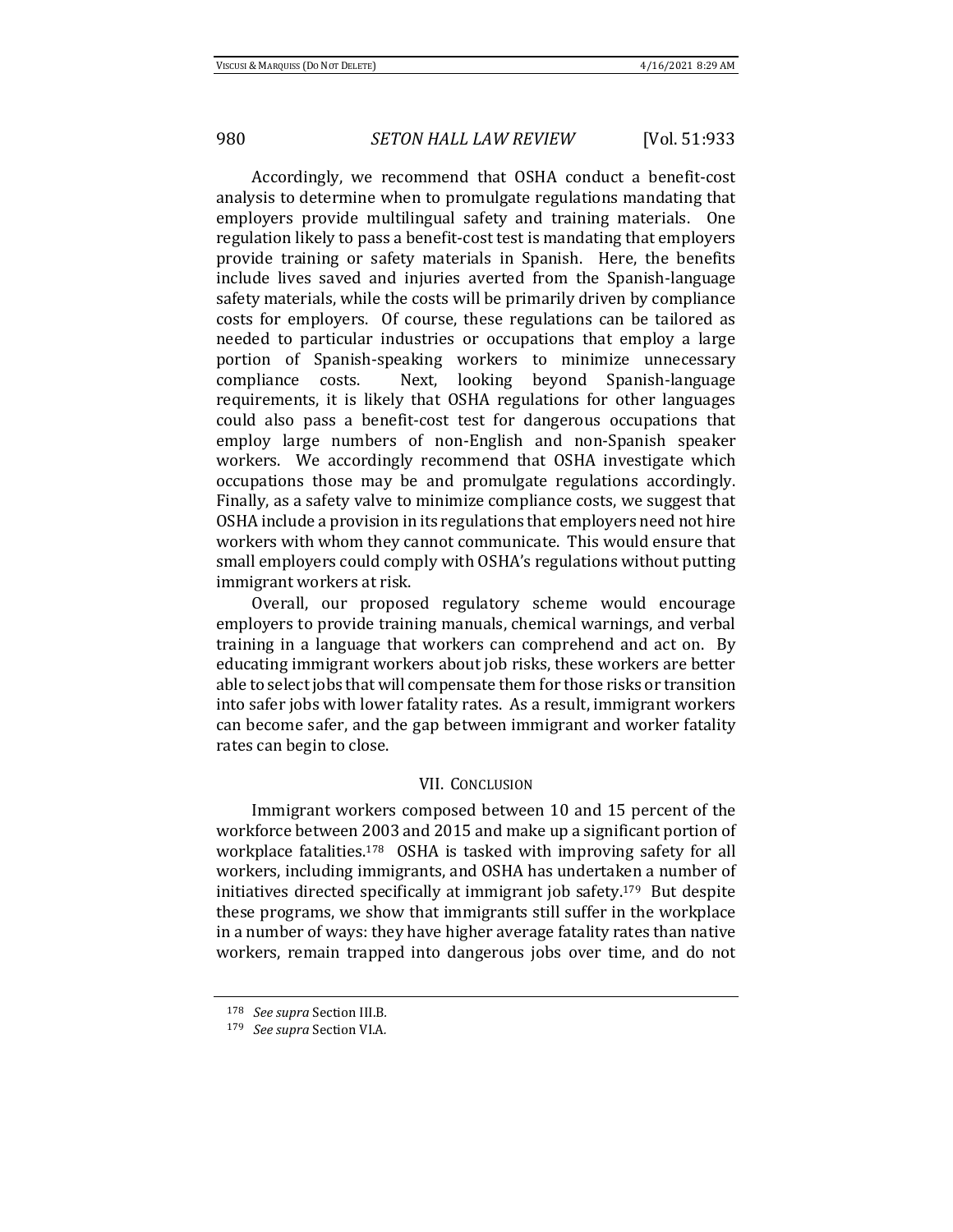receive compensation for job risks. These results have implications for OSHA. Though OSHA's programs under the Bush and Obama Administrations certainly improved workplace safety for many immigrants, we suggest that OSHA could be doing more. In particular, given prior research showing the importance of English proficiency in receiving hazard pay,<sup>180</sup> we recommend that OSHA focus on providing safety materials to immigrants in the immigrant's native language. Alternatively, OSHA could take a more aggressive stance and promulgate regulations mandating that employers also provide training and safety materials in Spanish when the benefits of doing so exceed the costs.

<sup>180</sup> Hersch and Viscusi, *supra* note 5, at 768.